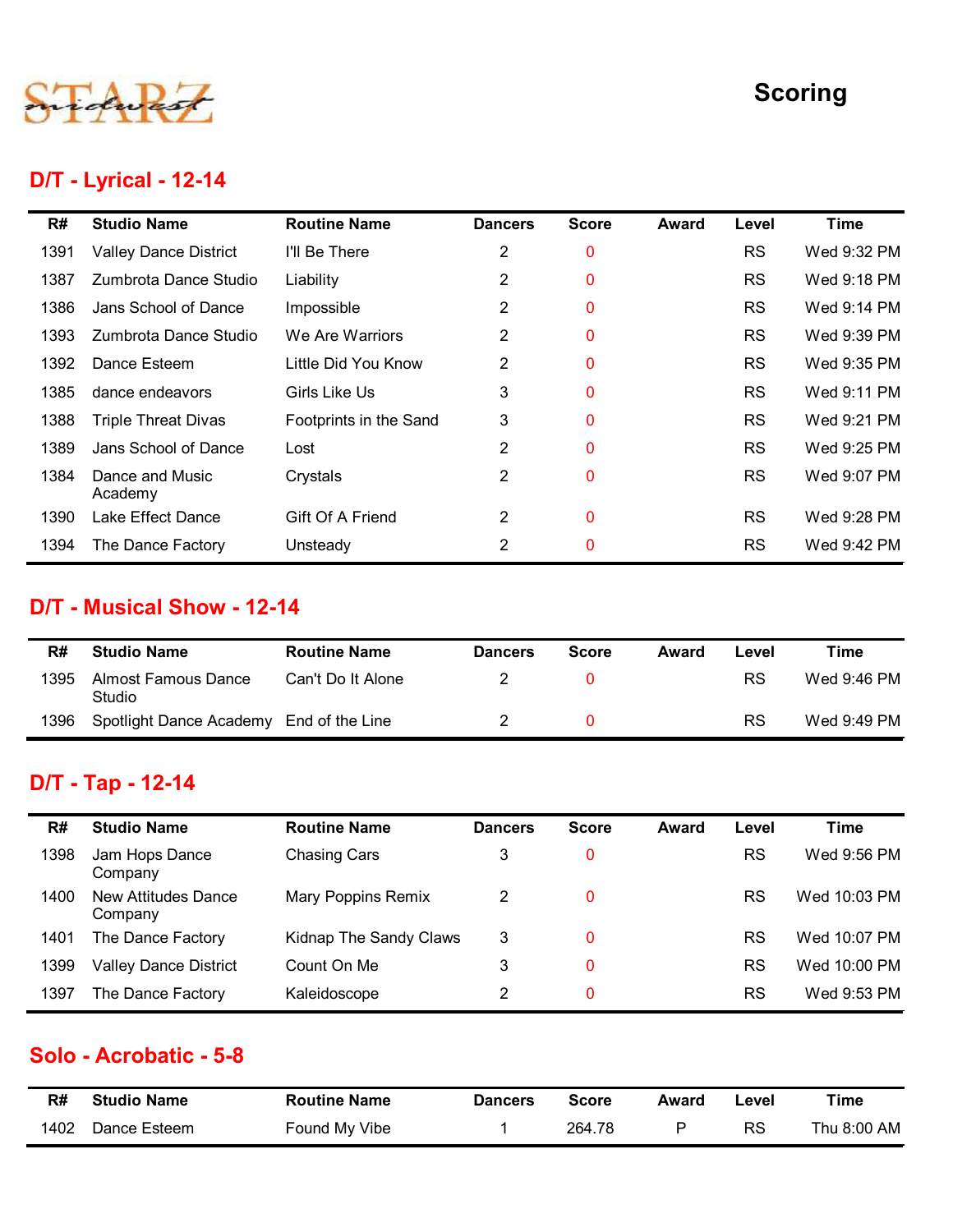

#### Solo - Song & Dance - 5-8

|      |                           |                     |                |              |       |       | <b>Scoring</b> |
|------|---------------------------|---------------------|----------------|--------------|-------|-------|----------------|
|      |                           |                     |                |              |       |       |                |
|      | Solo - Song & Dance - 5-8 |                     |                |              |       |       |                |
| R#   | <b>Studio Name</b>        | <b>Routine Name</b> | <b>Dancers</b> | <b>Score</b> | Award | Level | <b>Time</b>    |
| 1435 | Let's Dance               | Lucky               | $\mathbf 1$    | 247.82       | HG    | RS    | Thu 9:30 AM    |
|      | Solo - Acrobatic - 9-11   |                     |                |              |       |       |                |
|      |                           |                     |                |              |       |       |                |

#### Solo - Acrobatic - 9-11

|      |                                               |                             |                | <b>Scoring</b> |              |           |             |
|------|-----------------------------------------------|-----------------------------|----------------|----------------|--------------|-----------|-------------|
|      | Solo - Song & Dance - 5-8                     |                             |                |                |              |           |             |
| R#   | <b>Studio Name</b>                            | <b>Routine Name</b>         | <b>Dancers</b> | <b>Score</b>   | Award        | Level     | <b>Time</b> |
| 1435 | Let's Dance                                   | Lucky                       | $\mathbf 1$    | 247.82         | HG           | <b>RS</b> | Thu 9:30 AM |
| R#   | Solo - Acrobatic - 9-11<br><b>Studio Name</b> | <b>Routine Name</b>         | <b>Dancers</b> | <b>Score</b>   | Award        | Level     | <b>Time</b> |
| 1439 | The Dance Factory                             | Trampoline                  | $\mathbf 1$    | 253.14         | HG           | RS        | Thu 9:45 AM |
| 1438 | All That Dance Inc                            | Courage To Change           | $\mathbf{1}$   | 261.8          | HG           | <b>RS</b> | Thu 9:42 AM |
| 1437 | Dance Esteem                                  | Salute                      | $\mathbf{1}$   | 264.66         | $\mathsf{P}$ | <b>RS</b> | Thu 9:39 AM |
| 1440 | Dance Esteem                                  | Treasure                    | $\mathbf{1}$   | 264.7          | $\mathsf{P}$ | <b>RS</b> | Thu 9:48 AM |
|      | <b>Solo - Open - 9-11</b>                     |                             |                |                |              |           |             |
| R#   | <b>Studio Name</b>                            | <b>Routine Name</b>         | <b>Dancers</b> | <b>Score</b>   | Award        | Level     | <b>Time</b> |
| 1511 | Bay Area Academy of<br>Dance                  | Rollin'                     | $\mathbf 1$    | $\pmb{0}$      |              | <b>RS</b> | Thu 2:45 PM |
| 1512 | Arena Dance Academy                           | Radha on the Dance<br>Floor | $\mathbf{1}$   | 256.1          | HG           | <b>RS</b> | Thu 2:48 PM |

#### Solo - Open - 9-11

| R#   | <b>Studio Name</b>                                  | <b>Routine Name</b>         | <b>Dancers</b> | <b>Score</b> | Award        | Level     | <b>Time</b>  |
|------|-----------------------------------------------------|-----------------------------|----------------|--------------|--------------|-----------|--------------|
| 1435 | Let's Dance                                         | Lucky                       | 1              | 247.82       | HG           | <b>RS</b> | Thu 9:30 AM  |
|      | Solo - Acrobatic - 9-11                             |                             |                |              |              |           |              |
|      |                                                     |                             |                |              |              |           |              |
| R#   | <b>Studio Name</b>                                  | <b>Routine Name</b>         | <b>Dancers</b> | <b>Score</b> | <b>Award</b> | Level     | <b>Time</b>  |
| 1439 | The Dance Factory                                   | Trampoline                  | 1              | 253.14       | HG           | <b>RS</b> | Thu 9:45 AM  |
| 1438 | All That Dance Inc                                  | Courage To Change           | 1              | 261.8        | HG           | <b>RS</b> | Thu 9:42 AM  |
| 1437 | Dance Esteem                                        | Salute                      | 1              | 264.66       | P            | <b>RS</b> | Thu 9:39 AM  |
| 1440 | Dance Esteem                                        | Treasure                    | 1              | 264.7        | P            | <b>RS</b> | Thu 9:48 AM  |
|      | <b>Solo - Open - 9-11</b>                           |                             |                |              |              |           |              |
|      |                                                     |                             |                |              |              |           |              |
| R#   | <b>Studio Name</b>                                  | <b>Routine Name</b>         | <b>Dancers</b> | <b>Score</b> | Award        | Level     | <b>Time</b>  |
| 1511 | Bay Area Academy of<br>Dance                        | Rollin'                     | 1              | 0            |              | <b>RS</b> | Thu 2:45 PM  |
| 1512 | Arena Dance Academy                                 | Radha on the Dance<br>Floor | 1              | 256.1        | HG           | <b>RS</b> | Thu 2:48 PM  |
| 1513 | Ms. Melinda's Dance<br>studio                       | Sweet But Psycho            | $\mathbf{1}$   | 264.12       | P            | <b>RS</b> | Thu 2:51 PM  |
| 1510 | Ms. Melinda's Dance<br>studio                       | I'm In Here                 | $\mathbf 1$    | 265.44       | P            | <b>RS</b> | Thu 2:42 PM  |
|      |                                                     |                             |                |              |              |           |              |
|      | D/T - Tap - 5-8                                     |                             |                |              |              |           |              |
| R#   | <b>Studio Name</b>                                  | <b>Routine Name</b>         | <b>Dancers</b> | <b>Score</b> | Award        | Level     | <b>Time</b>  |
| 1531 | Lake Shore Dance                                    | Steamboat willie            | $\overline{2}$ | 264.94       | P            | <b>RS</b> | Thu 4:52 PM  |
|      |                                                     |                             |                |              |              |           |              |
|      | D/T - Open - 9-11                                   |                             |                |              |              |           |              |
| R#   | <b>Studio Name</b>                                  | <b>Routine Name</b>         | <b>Dancers</b> | <b>Score</b> | Award        | Level     | <b>Time</b>  |
| 1537 | Studio 20 Dance Academy Into The Loop               |                             | $\overline{2}$ | 233.8        | HG           | <b>NS</b> | Sat 10:07 AM |
| 1710 | <b>Platinum Studios Dance</b><br>and Pageantry Inc. | You Are My Sunshine         | 3              | 241.08       | HG           | <b>NS</b> | Sat 10:06 AM |
| 1557 | Dance Esteem                                        | Loco - Motion               | 3              | 264.5        | P            | <b>RS</b> | Thu 6:10 PM  |

## D/T - Tap - 5-8

| R#   | Studio Name                      | <b>Routine Name</b> | <b>Dancers</b> | <b>Score</b> | Award | ∟evel | Time        |
|------|----------------------------------|---------------------|----------------|--------------|-------|-------|-------------|
| 1531 | ' <sub>-</sub> ake Shore Dance ' | Steamboat willie    |                | 264.94       |       | RS    | Thu 4:52 PM |

#### D/T - Open - 9-11

| 1512 | Arena Dance Academy                                 | Radha on the Dance<br>Floor |                | 256.1        | HG           | <b>RS</b> | Thu 2:48 PM  |
|------|-----------------------------------------------------|-----------------------------|----------------|--------------|--------------|-----------|--------------|
| 1513 | Ms. Melinda's Dance<br>studio                       | Sweet But Psycho            | $\mathbf 1$    | 264.12       | P            | <b>RS</b> | Thu 2:51 PM  |
| 1510 | Ms. Melinda's Dance<br>studio                       | I'm In Here                 |                | 265.44       | $\sf P$      | RS        | Thu 2:42 PM  |
|      | <b>D/T - Tap - 5-8</b>                              |                             |                |              |              |           |              |
|      |                                                     |                             |                |              |              | Level     | <b>Time</b>  |
| R#   | <b>Studio Name</b>                                  | <b>Routine Name</b>         | <b>Dancers</b> | <b>Score</b> | <b>Award</b> |           |              |
| 1531 | Lake Shore Dance                                    | Steamboat willie            | $\overline{2}$ | 264.94       | P            | <b>RS</b> | Thu 4:52 PM  |
|      | <b>D/T - Open - 9-11</b>                            |                             |                |              |              |           |              |
| R#   | <b>Studio Name</b>                                  | <b>Routine Name</b>         | <b>Dancers</b> | <b>Score</b> | <b>Award</b> | Level     | <b>Time</b>  |
| 1537 | Studio 20 Dance Academy                             | Into The Loop               | $\overline{2}$ | 233.8        | HG           | <b>NS</b> | Sat 10:07 AM |
| 1710 | <b>Platinum Studios Dance</b><br>and Pageantry Inc. | You Are My Sunshine         | 3              | 241.08       | HG           | <b>NS</b> | Sat 10:06 AM |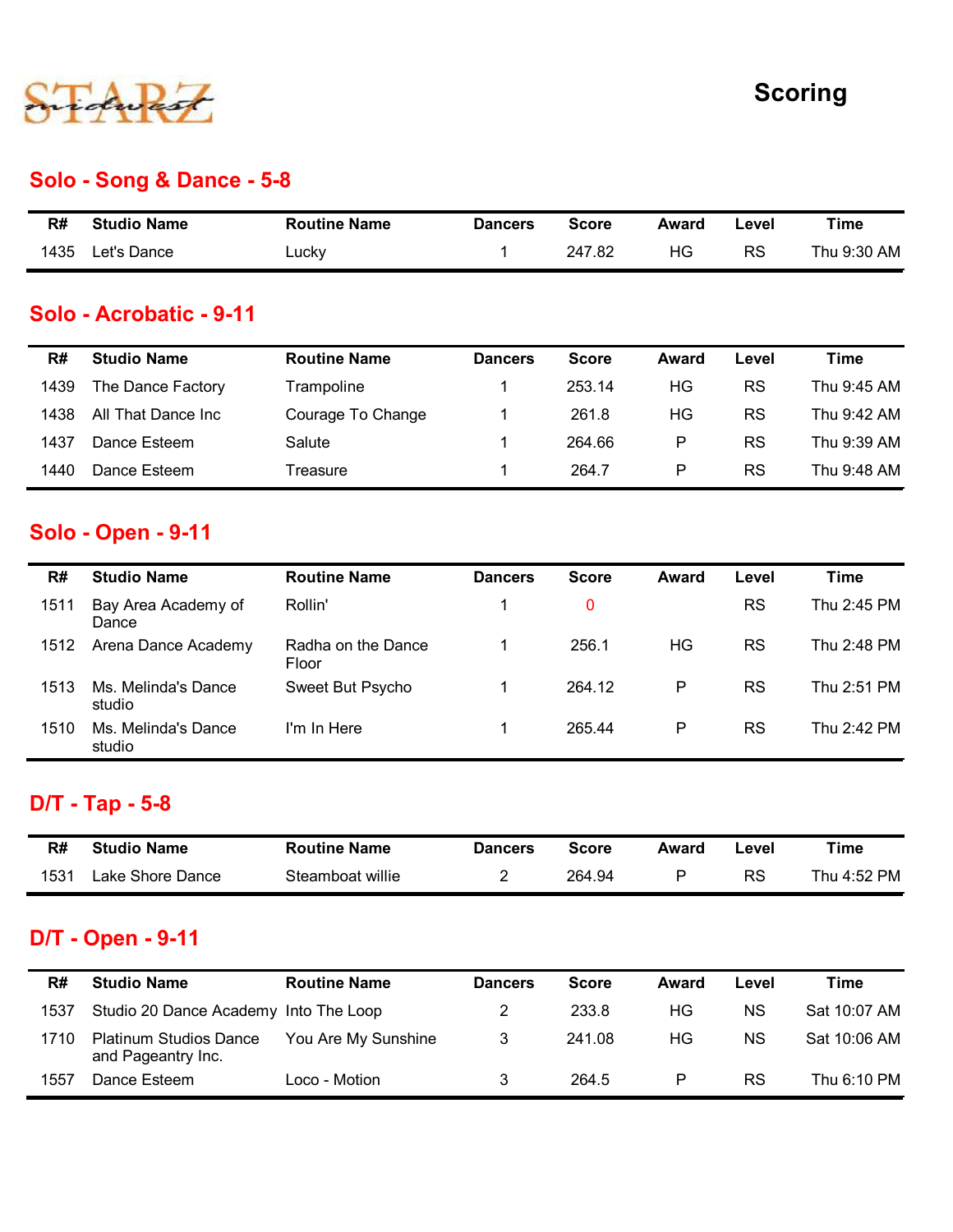

#### Sg - Jazz - 2-4

| <b>Scoring</b><br><b>Sg - Jazz - 2-4</b><br><b>Time</b><br><b>Studio Name</b><br><b>Routine Name</b><br>R#<br><b>Dancers</b><br><b>Score</b><br>Award<br>Level<br>2023 Dance Company<br>Off To The Races<br>Scratched<br><b>NS</b><br>Fri 8:04 AM<br>1563<br>8<br>Sg - Novelty/Character - 2-4 |  |  |  |  |
|------------------------------------------------------------------------------------------------------------------------------------------------------------------------------------------------------------------------------------------------------------------------------------------------|--|--|--|--|
|                                                                                                                                                                                                                                                                                                |  |  |  |  |
|                                                                                                                                                                                                                                                                                                |  |  |  |  |
|                                                                                                                                                                                                                                                                                                |  |  |  |  |
|                                                                                                                                                                                                                                                                                                |  |  |  |  |
|                                                                                                                                                                                                                                                                                                |  |  |  |  |
|                                                                                                                                                                                                                                                                                                |  |  |  |  |
|                                                                                                                                                                                                                                                                                                |  |  |  |  |
|                                                                                                                                                                                                                                                                                                |  |  |  |  |
|                                                                                                                                                                                                                                                                                                |  |  |  |  |
|                                                                                                                                                                                                                                                                                                |  |  |  |  |
|                                                                                                                                                                                                                                                                                                |  |  |  |  |

#### Sg - Novelty/Character - 2-4

|      |                                      |                      |                |              |              |           | <b>Scoring</b> |
|------|--------------------------------------|----------------------|----------------|--------------|--------------|-----------|----------------|
|      | <b>Sg - Jazz - 2-4</b>               |                      |                |              |              |           |                |
| R#   | <b>Studio Name</b>                   | <b>Routine Name</b>  | <b>Dancers</b> | <b>Score</b> | Award        | Level     | <b>Time</b>    |
| 1563 | 2023 Dance Company                   | Off To The Races     | $\bf 8$        | Scratched    |              | <b>NS</b> | Fri 8:04 AM    |
|      |                                      |                      |                |              |              |           |                |
|      | <b>Sg - Novelty/Character - 2-4</b>  |                      |                |              |              |           |                |
| R#   | <b>Studio Name</b>                   | <b>Routine Name</b>  | <b>Dancers</b> | <b>Score</b> | Award        | Level     | <b>Time</b>    |
| 1564 | <b>Almost Famous Dance</b><br>Studio | Once Upon A Princess | 6              | 248.94       | P            | <b>NS</b> | Fri 8:08 AM    |
|      | <b>Sg - Hip Hop - 2-4</b>            |                      |                |              |              |           |                |
| R#   | <b>Studio Name</b>                   | <b>Routine Name</b>  | <b>Dancers</b> | <b>Score</b> | <b>Award</b> | Level     | <b>Time</b>    |

#### Sg - Hip Hop - 2-4

| R#   | <b>Studio Name</b>          | <b>Routine Name</b>         | <b>Dancers</b> | Score  | Award | ∟evel | Time        |
|------|-----------------------------|-----------------------------|----------------|--------|-------|-------|-------------|
| 1566 | LocoMotion Dance<br>Company | <b>Girls Run Everything</b> |                | 241.34 | ΗG    | ΝS    | Fri 8:16 AM |

#### Sg - Hip Hop - 5-8

| 1563 | 2023 Dance Company                                  | Off To The Races            | 8              | Scratched    |              | <b>NS</b> | Fri 8:04 AM |
|------|-----------------------------------------------------|-----------------------------|----------------|--------------|--------------|-----------|-------------|
|      | <b>Sg - Novelty/Character - 2-4</b>                 |                             |                |              |              |           |             |
|      |                                                     | <b>Routine Name</b>         |                |              |              |           | <b>Time</b> |
| R#   | <b>Studio Name</b>                                  |                             | <b>Dancers</b> | <b>Score</b> | <b>Award</b> | Level     |             |
| 1564 | <b>Almost Famous Dance</b><br>Studio                | Once Upon A Princess        | 6              | 248.94       | P            | <b>NS</b> | Fri 8:08 AM |
|      | <b>Sg - Hip Hop - 2-4</b>                           |                             |                |              |              |           |             |
| R#   | <b>Studio Name</b>                                  | <b>Routine Name</b>         | <b>Dancers</b> | <b>Score</b> | <b>Award</b> | Level     | <b>Time</b> |
| 1566 | <b>LocoMotion Dance</b><br>Company                  | <b>Girls Run Everything</b> | 8              | 241.34       | HG           | <b>NS</b> | Fri 8:16 AM |
|      | <b>Sg - Hip Hop - 5-8</b>                           |                             |                |              |              |           |             |
| R#   | <b>Studio Name</b>                                  | <b>Routine Name</b>         | <b>Dancers</b> | <b>Score</b> | <b>Award</b> | Level     | <b>Time</b> |
| 1568 | Arena Dance Academy                                 | Sock Hop                    | $\overline{7}$ | 242.7        | HG           | <b>NS</b> | Fri 8:24 AM |
| 1567 | <b>Triple Threat Divas</b>                          | I am Ciara                  | 6              | 243.52       | HG           | <b>NS</b> | Fri 8:20 AM |
| 1570 | LocoMotion Dance<br>Company                         | Diamonds                    | 4              | 246.34       | P            | <b>NS</b> | Fri 8:32 AM |
| 1574 | <b>Triple Threat Divas</b>                          | PBJ                         | 5              | 247.84       | P            | <b>NS</b> | Fri 8:49 AM |
|      | <b>Lg - Hip Hop - 5-8</b>                           |                             |                |              |              |           |             |
| R#   | <b>Studio Name</b>                                  | <b>Routine Name</b>         | <b>Dancers</b> | <b>Score</b> | <b>Award</b> | Level     | <b>Time</b> |
| 1571 | Lake Effect Dance                                   | Hair Up                     | 11             | 243.32       | HG           | <b>NS</b> | Fri 8:36 AM |
| 1572 | <b>Platinum Studios Dance</b><br>and Pageantry Inc. | Can't Touch This            | 11             | 251.76       | P            | <b>NS</b> | Fri 8:40 AM |
|      | Line - Hip Hop - 5-8                                |                             |                |              |              |           |             |
|      |                                                     |                             |                |              |              | Level     | <b>Time</b> |
| R#   | <b>Studio Name</b>                                  | <b>Routine Name</b>         | <b>Dancers</b> | <b>Score</b> | <b>Award</b> |           |             |

#### Lg - Hip Hop - 5-8

| R#   | <b>Studio Name</b>                                  | <b>Routine Name</b> | <b>Dancers</b> | <b>Score</b> | Award | Level     | Time        |
|------|-----------------------------------------------------|---------------------|----------------|--------------|-------|-----------|-------------|
| 1571 | Lake Effect Dance                                   | Hair Up             | 11             | 243.32       | ΗG    | <b>NS</b> | Fri 8:36 AM |
| 1572 | <b>Platinum Studios Dance</b><br>and Pageantry Inc. | Can't Touch This    | 11             | 251.76       | P     | <b>NS</b> | Fri 8:40 AM |

#### Line - Hip Hop - 5-8

| R#   | <b>Studio Name</b> | <b>Routine Name</b> | <b>Dancers</b> | <b>Score</b> | Award | -evel     | Time        |
|------|--------------------|---------------------|----------------|--------------|-------|-----------|-------------|
| 1573 | Dance Esteem.      | <b>Be Our Guest</b> | 20             | 254.32       |       | <b>NS</b> | Fri 8:44 AM |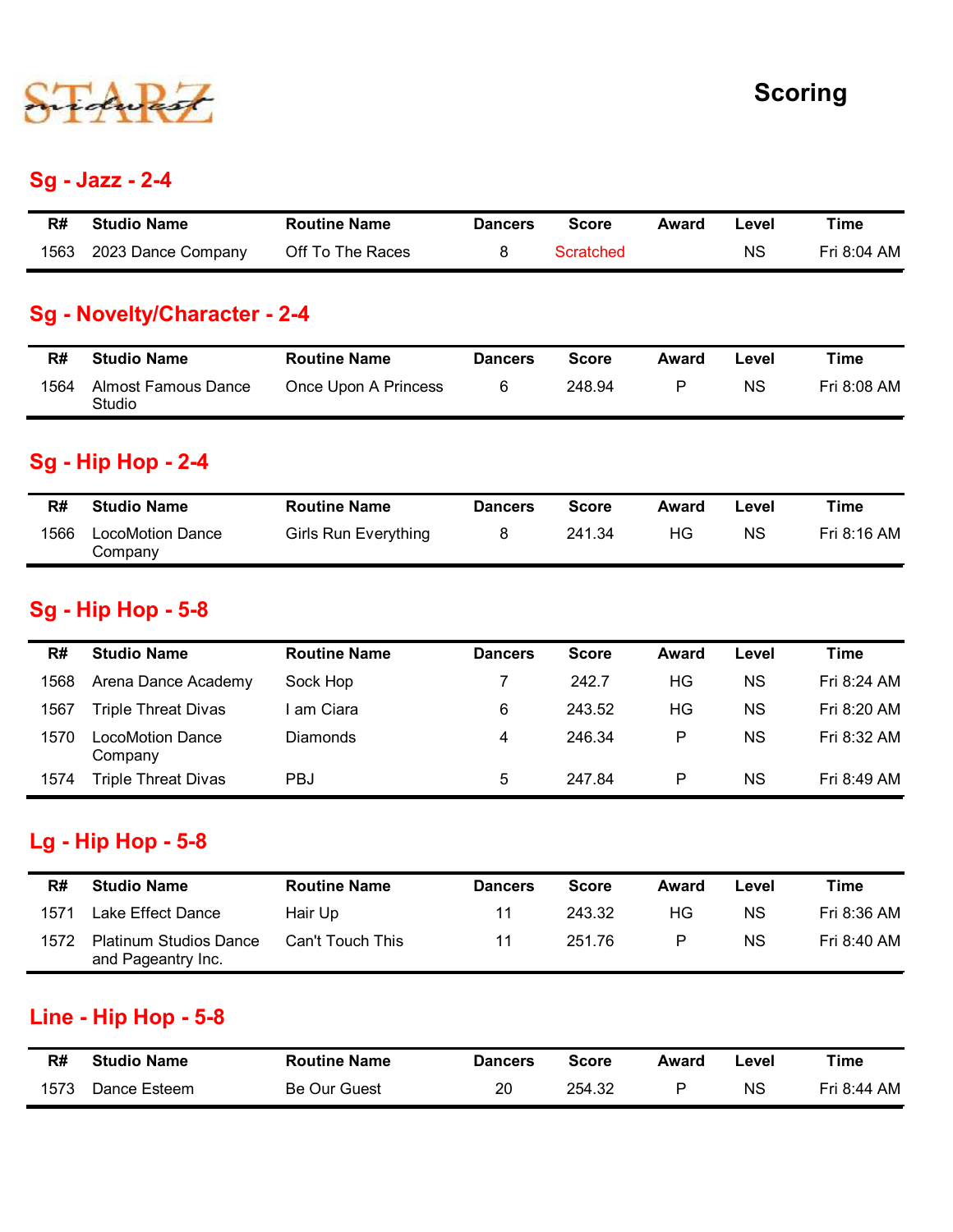## Sg - Jazz - 5-8

|      |                                                     |                              |                |              |              |           | <b>Scoring</b> |
|------|-----------------------------------------------------|------------------------------|----------------|--------------|--------------|-----------|----------------|
| R#   | Sg - Jazz - 5-8<br><b>Studio Name</b>               | <b>Routine Name</b>          | <b>Dancers</b> | <b>Score</b> | <b>Award</b> | Level     | <b>Time</b>    |
| 1587 | Lake Effect Dance                                   | Someone To You               | 8              | 238.42       | HG           | <b>NS</b> | Fri 9:41 AM    |
| 1593 | Spotlight Dance Academy                             | Do the Mermaid               | 6              | 238.7        | HG           | <b>NS</b> | Fri 10:05 AM   |
| 1577 | Studio Y                                            | Girls Just Wanna Have<br>Fun | 4              | 239.08       | HG           | <b>NS</b> | Fri 9:01 AM    |
| 1591 | Ms. Melinda's Dance<br>studio                       | Cookie Time                  | 8              | 239.84       | HG           | <b>NS</b> | Fri 9:57 AM    |
| 1586 | <b>Platinum Studios Dance</b><br>and Pageantry Inc. | Girl In The Mirror           | 5              | 240.4        | HG           | <b>NS</b> | Fri 9:37 AM    |
| 1578 | dance endeavors                                     | Fun                          | 5              | 241.34       | HG           | <b>NS</b> | Fri 9:05 AM    |
| 1575 | <b>Urban Dance Productions</b>                      | Tarzan & Jane                | 5              | 242.56       | HG           | <b>NS</b> | Fri 8:53 AM    |
| 1584 | Let's Dance                                         | Cupcakes are Forever         | 7              | 243.72       | HG           | <b>NS</b> | Fri 9:29 AM    |
|      | 1576 Platinum Studios Dance<br>and Pageantry Inc.   | Baby I'm A Star              | 6              | 245.34       | HG           | <b>NS</b> | Fri 8:57 AM    |
| 1589 | Dance Esteem                                        | All Ready, All Ready         | 4              | 247.6        | P            | <b>NS</b> | Fri 9:49 AM    |
| 1583 | Jans School of Dance                                | Dear Future Husband          | 9              | 248.08       | $\mathsf{P}$ | <b>NS</b> | Fri 9:25 AM    |
| 1590 | <b>Platinum Studios Dance</b><br>and Pageantry Inc. | Mr. Postman                  | 8              | 248.36       | $\mathsf{P}$ | <b>NS</b> | Fri 9:53 AM    |
| 1594 | <b>Triple Threat Divas</b>                          | Shake A Tail Feather         | 8              | 248.74       | P            | <b>NS</b> | Fri 10:09 AM   |
| 1581 | <b>Valley Dance District</b>                        | Itsy Bitsy Spider            | 5              | 249.52       | P            | <b>NS</b> | Fri 9:17 AM    |
| 1588 | <b>Valley Dance District</b>                        | Swing                        | 5              | 251.06       | P            | <b>NS</b> | Fri 9:45 AM    |
| 1582 | U Can Danz! Dance<br>Company                        | Jailhouse Rock               | 7              | 251.58       | P            | <b>NS</b> | Fri 9:21 AM    |
| 1585 | Jam Hops Dance<br>Company                           | Mama I'm A Big Girl Now      | $\overline{4}$ | 252.1        | P            | <b>NS</b> | Fri 9:33 AM    |
|      | Lg - Jazz - 5-8                                     |                              |                |              |              |           |                |
| R#   | <b>Studio Name</b>                                  | <b>Routine Name</b>          | <b>Dancers</b> | <b>Score</b> | <b>Award</b> | Level     | <b>Time</b>    |
| 1597 | The Dance Factory                                   | The Clubhouse                | 12             | 243.6        | HG           | <b>NS</b> | Fri 10:21 AM   |
| 1598 | Ms. Melinda's Dance<br>studio                       | Pineapple Princess           | 16             | 245.8        | HG           | <b>NS</b> | Fri 10:25 AM   |
| 1596 | Dance Esteem                                        | Shake The Room               | 11             | 246          | P            | <b>NS</b> | Fri 10:17 AM   |
|      | Spotlight Dance Company                             | Captain Hook                 | 16             | 246.02       | P            | <b>NS</b> | Fri 10:13 AM   |
| 1595 |                                                     |                              |                |              |              | <b>NS</b> |                |

## Lg - Jazz - 5-8

| 1590 | <b>Platinum Studios Dance</b><br>and Pageantry Inc. | Mr. Postman             | 8               | 248.36       | $\mathsf{P}$ | <b>NS</b> | Fri 9:53 AM  |
|------|-----------------------------------------------------|-------------------------|-----------------|--------------|--------------|-----------|--------------|
| 1594 | <b>Triple Threat Divas</b>                          | Shake A Tail Feather    | 8               | 248.74       | $\sf P$      | <b>NS</b> | Fri 10:09 AM |
| 1581 | <b>Valley Dance District</b>                        | Itsy Bitsy Spider       | 5               | 249.52       | P            | <b>NS</b> | Fri 9:17 AM  |
| 1588 | <b>Valley Dance District</b>                        | Swing                   | $5\phantom{.0}$ | 251.06       | P            | <b>NS</b> | Fri 9:45 AM  |
| 1582 | U Can Danz! Dance<br>Company                        | Jailhouse Rock          | 7               | 251.58       | P            | <b>NS</b> | Fri 9:21 AM  |
| 1585 | Jam Hops Dance<br>Company                           | Mama I'm A Big Girl Now | 4               | 252.1        | P            | <b>NS</b> | Fri 9:33 AM  |
|      |                                                     |                         |                 |              |              |           |              |
|      | Lg - Jazz - 5-8                                     |                         |                 |              |              |           |              |
| R#   | <b>Studio Name</b>                                  | <b>Routine Name</b>     | <b>Dancers</b>  | <b>Score</b> | <b>Award</b> | Level     | <b>Time</b>  |
| 1597 | The Dance Factory                                   | The Clubhouse           | 12              | 243.6        | HG           | <b>NS</b> | Fri 10:21 AM |
| 1598 | Ms. Melinda's Dance<br>studio                       | Pineapple Princess      | 16              | 245.8        | HG           | <b>NS</b> | Fri 10:25 AM |
| 1596 | Dance Esteem                                        | Shake The Room          | 11              | 246          | P            | <b>NS</b> | Fri 10:17 AM |
| 1595 | Spotlight Dance Company                             | Captain Hook            | 16              | 246.02       | P            | <b>NS</b> | Fri 10:13 AM |
| 1580 | Ms. Melinda's Dance<br>studio                       | Hot Chocolate           | 13              | 247.84       | P            | <b>NS</b> | Fri 9:13 AM  |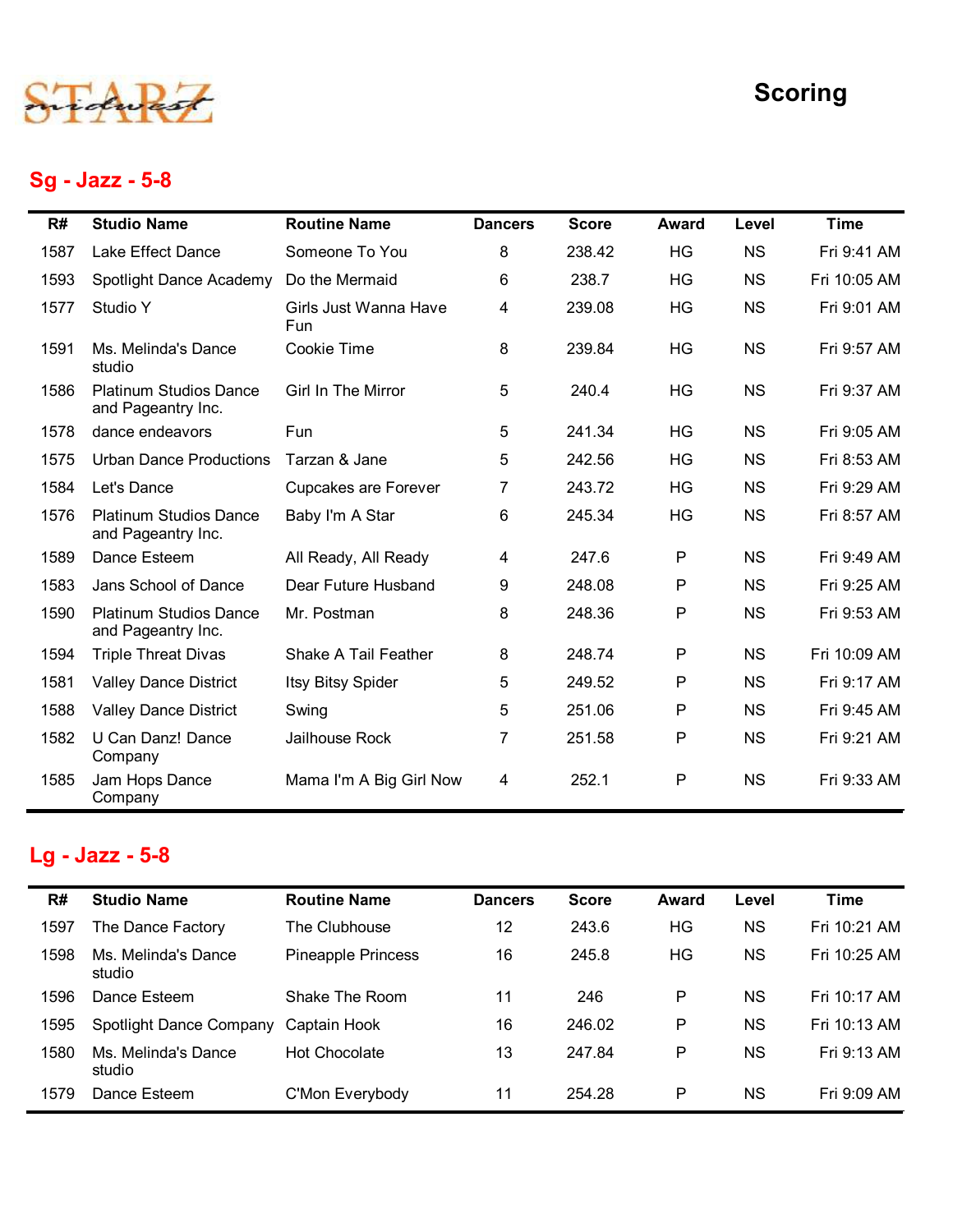

#### Lg - Musical Show - 5-8

|      |                                |                      |                |              |              |           | <b>Scoring</b> |
|------|--------------------------------|----------------------|----------------|--------------|--------------|-----------|----------------|
|      |                                |                      |                |              |              |           |                |
|      | <b>Lg - Musical Show - 5-8</b> |                      |                |              |              |           |                |
|      | <b>Studio Name</b>             | <b>Routine Name</b>  | <b>Dancers</b> | <b>Score</b> | Award        | Level     | <b>Time</b>    |
| R#   |                                |                      | 13             | 242.52       | HG           | <b>NS</b> | Fri 10:29 AM   |
| 1599 | Jans School of Dance           | Let Me Entertain You |                |              |              |           |                |
| 1600 | Dance Esteem                   | The Pajama Game      | 10             | 246          | $\mathsf{P}$ | <b>NS</b> | Fri 10:33 AM   |
|      | <b>Sg - Musical Show - 5-8</b> |                      |                |              |              |           |                |
| R#   | <b>Studio Name</b>             | <b>Routine Name</b>  | <b>Dancers</b> | <b>Score</b> | <b>Award</b> | Level     | <b>Time</b>    |

#### Sg - Musical Show - 5-8

| R#   | <b>Studio Name</b>            | <b>Routine Name</b> | <b>Dancers</b> | Score | Award | ∟evel     | τime         |
|------|-------------------------------|---------------------|----------------|-------|-------|-----------|--------------|
| 1601 | Almost Famous Dance<br>Studio | Yacht Club Swing    |                | 251.3 |       | <b>NS</b> | Fri 10:37 AM |

#### D/T - Musical Show - 5-8

| R#   | <b>Studio Name</b>                             | <b>Routine Name</b>                             | <b>Dancers</b> | <b>Score</b> | <b>Award</b> | Level     | <b>Time</b>  |
|------|------------------------------------------------|-------------------------------------------------|----------------|--------------|--------------|-----------|--------------|
| 1599 | Jans School of Dance                           | Let Me Entertain You                            | 13             | 242.52       | HG           | <b>NS</b> | Fri 10:29 AM |
| 1600 | Dance Esteem                                   | The Pajama Game                                 | 10             | 246          | P            | <b>NS</b> | Fri 10:33 AM |
|      | <b>Sg - Musical Show - 5-8</b>                 |                                                 |                |              |              |           |              |
| R#   | <b>Studio Name</b>                             | <b>Routine Name</b>                             | <b>Dancers</b> | <b>Score</b> | Award        | Level     | <b>Time</b>  |
| 1601 | <b>Almost Famous Dance</b><br>Studio           | Yacht Club Swing                                | 9              | 251.3        | $\mathsf{P}$ | <b>NS</b> | Fri 10:37 AM |
| R#   | D/T - Musical Show - 5-8<br><b>Studio Name</b> | <b>Routine Name</b>                             | <b>Dancers</b> | <b>Score</b> | Award        | Level     | <b>Time</b>  |
| 1602 | <b>LocoMotion Dance</b><br>Company             | Hair Up                                         | $\overline{2}$ | 237.26       | HG           | <b>NS</b> | Fri 10:41 AM |
| 1687 | Dance Esteem                                   | My Strongest Suit                               | $\overline{2}$ | 242.88       | HG           | <b>NS</b> | Sat 8:57 AM  |
|      | Dance Esteem                                   | The Dreamettes                                  | 3              | 264.46       | $\mathsf{P}$ | <b>RS</b> | Thu 4:49 PM  |
| 1530 |                                                |                                                 |                |              |              |           |              |
|      | Sg - Lyrical - 5-8                             |                                                 |                |              |              |           |              |
| R#   | <b>Studio Name</b>                             | <b>Routine Name</b>                             | <b>Dancers</b> | <b>Score</b> | Award        | Level     | <b>Time</b>  |
| 1603 | Arena Dance Academy                            | When Your Feet Don't<br><b>Touch The Ground</b> | $\overline{7}$ | 237.6        | HG           | <b>NS</b> | Fri 10:45 AM |
|      | <b>Lg - Ballet - 5-8</b>                       |                                                 |                |              |              |           |              |
| R#   | <b>Studio Name</b>                             | <b>Routine Name</b>                             | <b>Dancers</b> | <b>Score</b> | <b>Award</b> | Level     | <b>Time</b>  |

#### Sg - Lyrical - 5-8

| R#   | <b>Studio Name</b>  | <b>Routine Name</b>                      | <b>Dancers</b> | Score | Award | Level | Time         |
|------|---------------------|------------------------------------------|----------------|-------|-------|-------|--------------|
| 1603 | Arena Dance Academy | When Your Feet Don't<br>Touch The Ground |                | 237.6 | ΗG    | ΝS    | Fri 10:45 AM |

#### Lg - Ballet - 5-8

| R#   | <b>Studio Name</b>            | <b>Routine Name</b>              | <b>Dancers</b> | Score  | Award | Level | Time         |
|------|-------------------------------|----------------------------------|----------------|--------|-------|-------|--------------|
| 1605 | Ms. Melinda's Dance<br>studio | Dance of the Sugar Plum<br>Fairy |                | 240.82 | HG.   | ΝS    | Fri 10:53 AM |

#### Sg - Ballet - 5-8

| 1530 | Dance Esteem                                   | The Dreamettes                                  | 3              | 264.46       | P            | RS        | Thu 4:49 PM  |
|------|------------------------------------------------|-------------------------------------------------|----------------|--------------|--------------|-----------|--------------|
|      | <b>Sg - Lyrical - 5-8</b>                      |                                                 |                |              |              |           |              |
| R#   | <b>Studio Name</b>                             | <b>Routine Name</b>                             | <b>Dancers</b> | <b>Score</b> | <b>Award</b> | Level     | <b>Time</b>  |
| 1603 | Arena Dance Academy                            | When Your Feet Don't<br><b>Touch The Ground</b> | $\overline{7}$ | 237.6        | HG           | <b>NS</b> | Fri 10:45 AM |
| R#   | <b>Lg - Ballet - 5-8</b><br><b>Studio Name</b> | <b>Routine Name</b>                             | <b>Dancers</b> | <b>Score</b> | <b>Award</b> | Level     | <b>Time</b>  |
| 1605 | Ms. Melinda's Dance<br>studio                  | Dance of the Sugar Plum<br>Fairy                | 13             | 240.82       | HG           | <b>NS</b> | Fri 10:53 AM |
|      | <b>Sg - Ballet - 5-8</b>                       |                                                 |                |              |              |           |              |
| R#   | <b>Studio Name</b>                             | <b>Routine Name</b>                             | <b>Dancers</b> | <b>Score</b> | <b>Award</b> | Level     | <b>Time</b>  |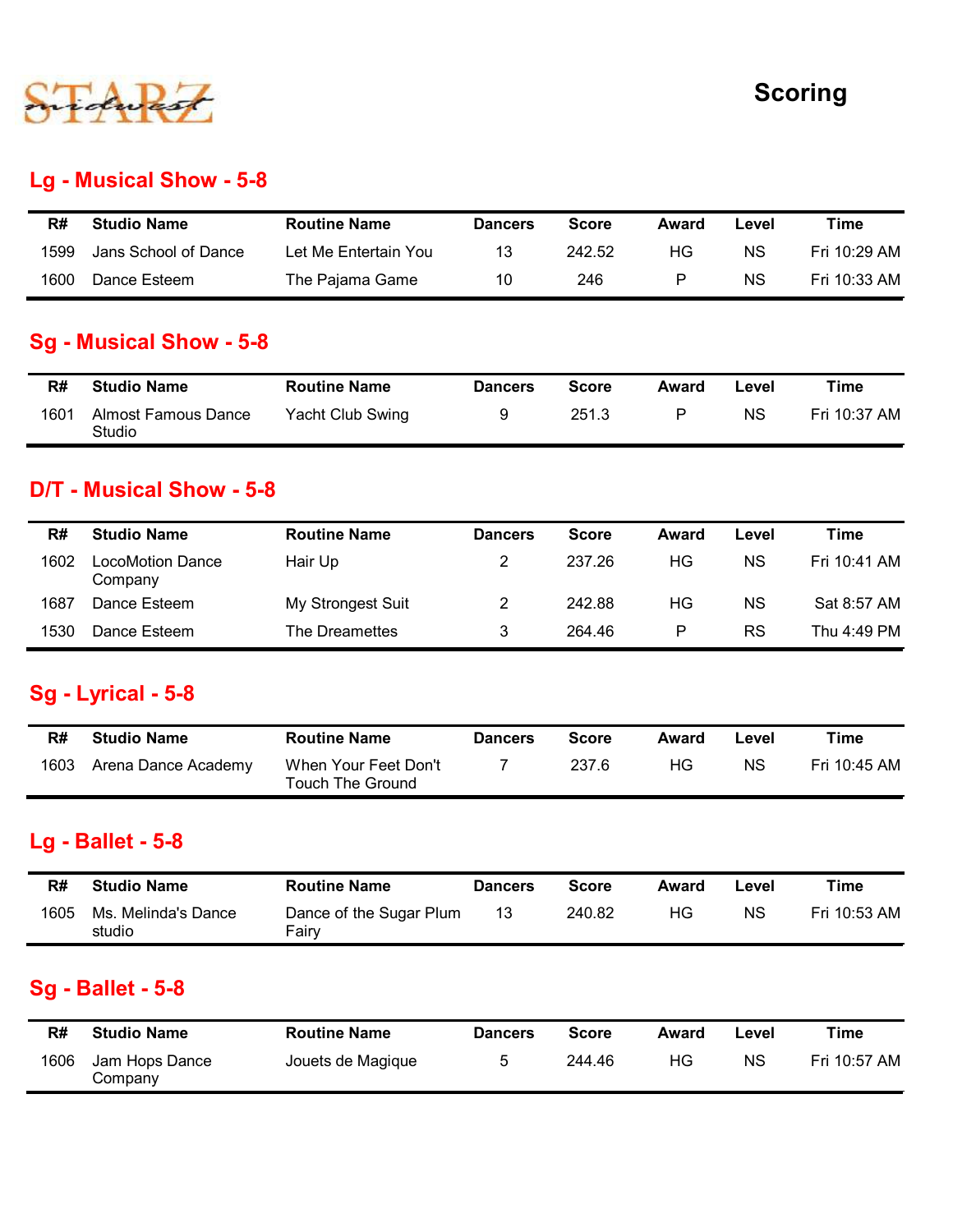

# Sg - Novelty/Character - 5-8

|      |                                                     |                             |                |              |             |           | <b>Scoring</b> |
|------|-----------------------------------------------------|-----------------------------|----------------|--------------|-------------|-----------|----------------|
|      | Sg - Novelty/Character - 5-8                        |                             |                |              |             |           |                |
| R#   | <b>Studio Name</b>                                  | <b>Routine Name</b>         | <b>Dancers</b> | <b>Score</b> | Award       | Level     | <b>Time</b>    |
| 1607 | <b>Platinum Studios Dance</b><br>and Pageantry Inc. | Cinderella                  | 8              | 242.26       | HG          | <b>NS</b> | Fri 11:01 AM   |
| 1608 | U Can Danz! Dance<br>Company                        | Wreck it Ralph              | $\overline{7}$ | 246.08       | $\mathsf P$ | <b>NS</b> | Fri 11:05 AM   |
|      |                                                     |                             |                |              |             |           |                |
|      | <b>Sg - Precision/Cheer - 5-8</b>                   |                             |                |              |             |           |                |
| R#   | <b>Studio Name</b>                                  | <b>Routine Name</b>         | <b>Dancers</b> | <b>Score</b> | Award       | Level     | <b>Time</b>    |
| 1609 | New Attitudes Dance<br>Company                      | When Can I See You<br>Again | 6              | 235.82       | HG          | <b>NS</b> | Fri 11:09 AM   |
|      | Lg - Clogging - 5-8                                 |                             |                |              |             |           |                |
| R#   | <b>Studio Name</b>                                  | <b>Routine Name</b>         | <b>Dancers</b> | <b>Score</b> | Award       | Level     | <b>Time</b>    |

#### Sg - Precision/Cheer - 5-8

|      | U Can Danz! Dance<br>Company          | Wreck it Ralph               |                | 246.08       | P            | <b>NS</b> | Fri 11:05 AM |
|------|---------------------------------------|------------------------------|----------------|--------------|--------------|-----------|--------------|
|      | <b>Sg - Precision/Cheer - 5-8</b>     |                              |                |              |              |           |              |
| R#   | <b>Studio Name</b>                    | <b>Routine Name</b>          | <b>Dancers</b> | <b>Score</b> | <b>Award</b> | Level     | <b>Time</b>  |
| 1609 | <b>New Attitudes Dance</b><br>Company | When Can I See You<br>Again  | 6              | 235.82       | HG           | <b>NS</b> | Fri 11:09 AM |
|      | Lg - Clogging - 5-8                   |                              |                |              |              |           |              |
| R#   | <b>Studio Name</b>                    | <b>Routine Name</b>          | <b>Dancers</b> | <b>Score</b> | <b>Award</b> | Level     | <b>Time</b>  |
| 1610 | Jans School of Dance                  | The Rest is History          | 13             | 240.14       | HG           | <b>NS</b> | Fri 11:13 AM |
|      | Sg - Clogging - 5-8                   |                              |                |              |              |           |              |
| R#   | <b>Studio Name</b>                    | <b>Routine Name</b>          | <b>Dancers</b> | <b>Score</b> | <b>Award</b> | Level     | <b>Time</b>  |
|      | Jans School of Dance                  | Take Good Care of My<br>Baby | 8              | 240.68       | HG           | <b>NS</b> | Fri 11:17 AM |

## Lg - Clogging - 5-8

| R#   | <b>Studio Name</b>   | <b>Routine Name</b> | <b>Dancers</b> | <b>Score</b> | Award | Level | Time         |
|------|----------------------|---------------------|----------------|--------------|-------|-------|--------------|
| 1610 | Jans School of Dance | The Rest is History |                | 240.14       | HG.   | ΝS    | Fri 11:13 AM |

## Sg - Clogging - 5-8

| R#   | <b>Studio Name</b>   | <b>Routine Name</b>          | <b>Dancers</b> | Score  | Award | ∟evel     | ™ime         |
|------|----------------------|------------------------------|----------------|--------|-------|-----------|--------------|
| 1611 | Jans School of Dance | Take Good Care of My<br>Baby |                | 240.68 | ΗG    | <b>NS</b> | Fri 11:17 AM |

#### Lg - Tap - 5-8

| 1609 | New Attitudes Dance<br>Company       | When Can I See You<br>Again  | 6              | 235.82       | HG           | NS.       | Fri 11:09 AM |
|------|--------------------------------------|------------------------------|----------------|--------------|--------------|-----------|--------------|
|      | <b>Lg - Clogging - 5-8</b>           |                              |                |              |              |           |              |
| R#   | <b>Studio Name</b>                   | <b>Routine Name</b>          | <b>Dancers</b> | <b>Score</b> | Award        | Level     | <b>Time</b>  |
| 1610 | Jans School of Dance                 | The Rest is History          | 13             | 240.14       | HG           | <b>NS</b> | Fri 11:13 AM |
|      | Sg - Clogging - 5-8                  |                              |                |              |              |           |              |
|      | <b>Studio Name</b>                   | <b>Routine Name</b>          | <b>Dancers</b> | <b>Score</b> | <b>Award</b> | Level     | <b>Time</b>  |
| R#   |                                      |                              |                |              |              |           |              |
| 1611 | Jans School of Dance                 | Take Good Care of My<br>Baby | 8              | 240.68       | HG           | <b>NS</b> | Fri 11:17 AM |
| R#   | Lg - Tap - 5-8<br><b>Studio Name</b> | <b>Routine Name</b>          | <b>Dancers</b> | <b>Score</b> | <b>Award</b> | Level     | <b>Time</b>  |
| 1613 | Ms. Melinda's Dance<br>studio        | Ice Cream Crazy              | 16             | 242.52       | HG           | <b>NS</b> | Fri 11:25 AM |
| 1612 | Dance Esteem                         | Do You Love Me?              | 11             | 244.8        | HG           | <b>NS</b> | Fri 11:21 AM |
| 1615 | Ms. Melinda's Dance<br>studio        | Sh-Boom                      | 13             | 246.14       | $\mathsf P$  | <b>NS</b> | Fri 11:33 AM |
| 1616 | The Dance Factory                    | I Want Candy                 | 12             | 246.2        | P            | <b>NS</b> | Fri 11:37 AM |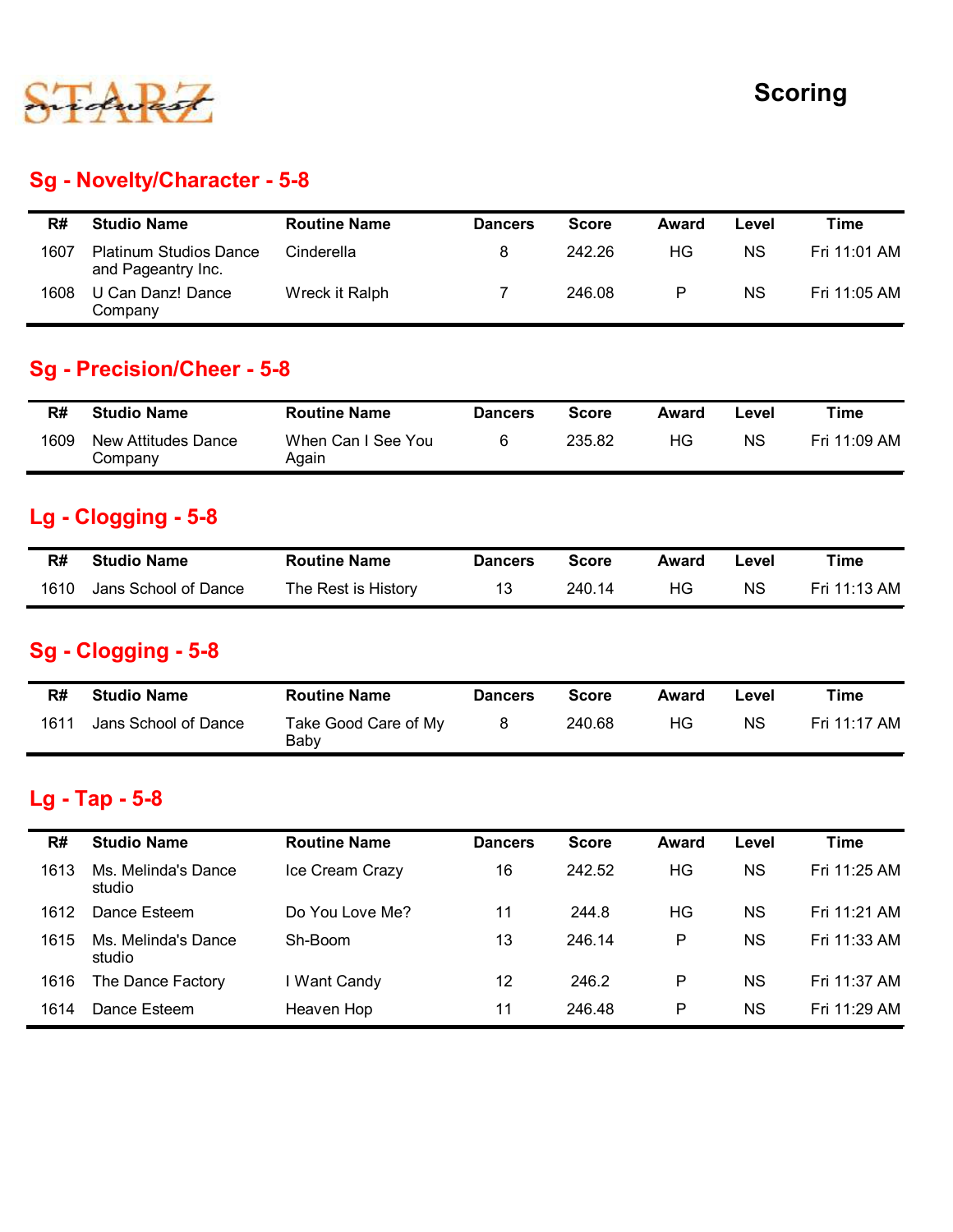

## Sg - Tap - 5-8

|      |                                |                               |                         |              |              |           | <b>Scoring</b> |
|------|--------------------------------|-------------------------------|-------------------------|--------------|--------------|-----------|----------------|
|      | <b>Sg - Tap - 5-8</b>          |                               |                         |              |              |           |                |
| R#   | <b>Studio Name</b>             | <b>Routine Name</b>           | <b>Dancers</b>          | <b>Score</b> | Award        | Level     | <b>Time</b>    |
| 1617 | <b>Urban Dance Productions</b> | Do You Love Me?               | 5                       | 241.82       | HG           | <b>NS</b> | Fri 11:41 AM   |
| 1619 | Jam Hops Dance<br>Company      | Who Dunnit                    | $\overline{\mathbf{4}}$ | 242.92       | HG           | <b>NS</b> | Fri 11:49 AM   |
| 1620 | Dance Esteem                   | Blame It On The Boogie        | $\overline{4}$          | 243.3        | HG           | <b>NS</b> | Fri 11:53 AM   |
| 1618 | Valley Dance District          | A-Tisket, A-Tasket            | 6                       | 251.22       | ${\sf P}$    | <b>NS</b> | Fri 11:45 AM   |
|      | <b>Lg - Ballet - 9-11</b>      |                               |                         |              |              |           |                |
| R#   | <b>Studio Name</b>             | <b>Routine Name</b>           | <b>Dancers</b>          | <b>Score</b> | Award        | Level     | <b>Time</b>    |
| 1621 | Ms. Melinda's Dance<br>studio  | Sixteen Going on<br>Seventeen | 16                      | 238.1        | HG           | <b>NS</b> | Fri 12:57 PM   |
|      | <b>Sg - Ballet - 9-11</b>      |                               |                         |              |              |           |                |
| R#   | <b>Studio Name</b>             | <b>Routine Name</b>           | <b>Dancers</b>          | <b>Score</b> | <b>Award</b> | Level     | <b>Time</b>    |
|      | <b>New Attitudes Dance</b>     | The Princess Diaries          | 4                       | 236.86       | HG           | NS        | Fri 1:01 PM    |

## Lg - Ballet - 9-11

| 1618 | Valley Dance District         | A-Tisket, A-Tasket            | 6              | 251.22       | P.           | NS.       | Fri 11:45 AM |
|------|-------------------------------|-------------------------------|----------------|--------------|--------------|-----------|--------------|
|      |                               |                               |                |              |              |           |              |
|      | <b>Lg - Ballet - 9-11</b>     |                               |                |              |              |           |              |
| R#   | <b>Studio Name</b>            | <b>Routine Name</b>           | <b>Dancers</b> | <b>Score</b> | Award        | Level     | Time         |
| 1621 | Ms. Melinda's Dance<br>studio | Sixteen Going on<br>Seventeen | 16             | 238.1        | HG           | <b>NS</b> | Fri 12:57 PM |
|      |                               |                               |                |              |              |           |              |
|      | <b>Sg - Ballet - 9-11</b>     |                               |                |              |              |           |              |
| R#   | <b>Studio Name</b>            | <b>Routine Name</b>           | <b>Dancers</b> | <b>Score</b> | <b>Award</b> | Level     | <b>Time</b>  |
| 1622 | <b>New Attitudes Dance</b>    | The Princess Diaries          | 4              | 236.86       | HG           | <b>NS</b> | Fri 1:01 PM  |
|      | Company                       | Waltz                         |                |              |              |           |              |
|      |                               |                               |                |              |              |           |              |
|      | Lg - Clogging - 9-11          |                               |                |              |              |           |              |
| R#   | <b>Studio Name</b>            | <b>Routine Name</b>           | <b>Dancers</b> | <b>Score</b> | Award        | Level     | <b>Time</b>  |

## Sg - Ballet - 9-11

| R#   | <b>Studio Name</b>             | <b>Routine Name</b>           | <b>Dancers</b> | Score  | Award | _evel | Time        |
|------|--------------------------------|-------------------------------|----------------|--------|-------|-------|-------------|
| 1622 | New Attitudes Dance<br>Company | The Princess Diaries<br>Waltz | 4              | 236.86 | ΗG    | ΝS    | Fri 1:01 PM |

#### Lg - Clogging - 9-11

| R#   | <b>Studio Name</b>   | <b>Routine Name</b>      | <b>Dancers</b> | Score  | Award | ∟evel | $T$ ime     |
|------|----------------------|--------------------------|----------------|--------|-------|-------|-------------|
| 1623 | Jans School of Dance | <b>Cowboy Sweetheart</b> | 19             | 252.26 |       | ΝS    | Fri 1:05 PM |

# Lg - Contemporary - 9-11

| 1621       | Ms. Melinda's Dance<br>studio                  | Sixteen Going on<br>Seventeen                   | 16                   | 238.1                  | HG           | NS.                | Fri 12:57 PM               |
|------------|------------------------------------------------|-------------------------------------------------|----------------------|------------------------|--------------|--------------------|----------------------------|
|            | <b>Sg - Ballet - 9-11</b>                      |                                                 |                      |                        |              |                    |                            |
| R#         | <b>Studio Name</b>                             | <b>Routine Name</b>                             | <b>Dancers</b>       | <b>Score</b>           | <b>Award</b> | Level              | <b>Time</b>                |
| 1622       | <b>New Attitudes Dance</b><br>Company          | The Princess Diaries<br>Waltz                   | 4                    | 236.86                 | HG           | <b>NS</b>          | Fri 1:01 PM                |
|            | Lg - Clogging - 9-11                           |                                                 |                      |                        |              |                    |                            |
|            |                                                |                                                 |                      |                        |              |                    |                            |
| R#<br>1623 | <b>Studio Name</b><br>Jans School of Dance     | <b>Routine Name</b><br><b>Cowboy Sweetheart</b> | <b>Dancers</b><br>19 | <b>Score</b><br>252.26 | Award<br>P   | Level<br><b>NS</b> | <b>Time</b><br>Fri 1:05 PM |
| R#         | Lg - Contemporary - 9-11<br><b>Studio Name</b> | <b>Routine Name</b>                             | <b>Dancers</b>       | <b>Score</b>           | Award        | Level              | <b>Time</b>                |
| 1624       | Jans School of Dance                           | Flares                                          | 13                   | 241.92                 | HG           | <b>NS</b>          | Fri 1:09 PM                |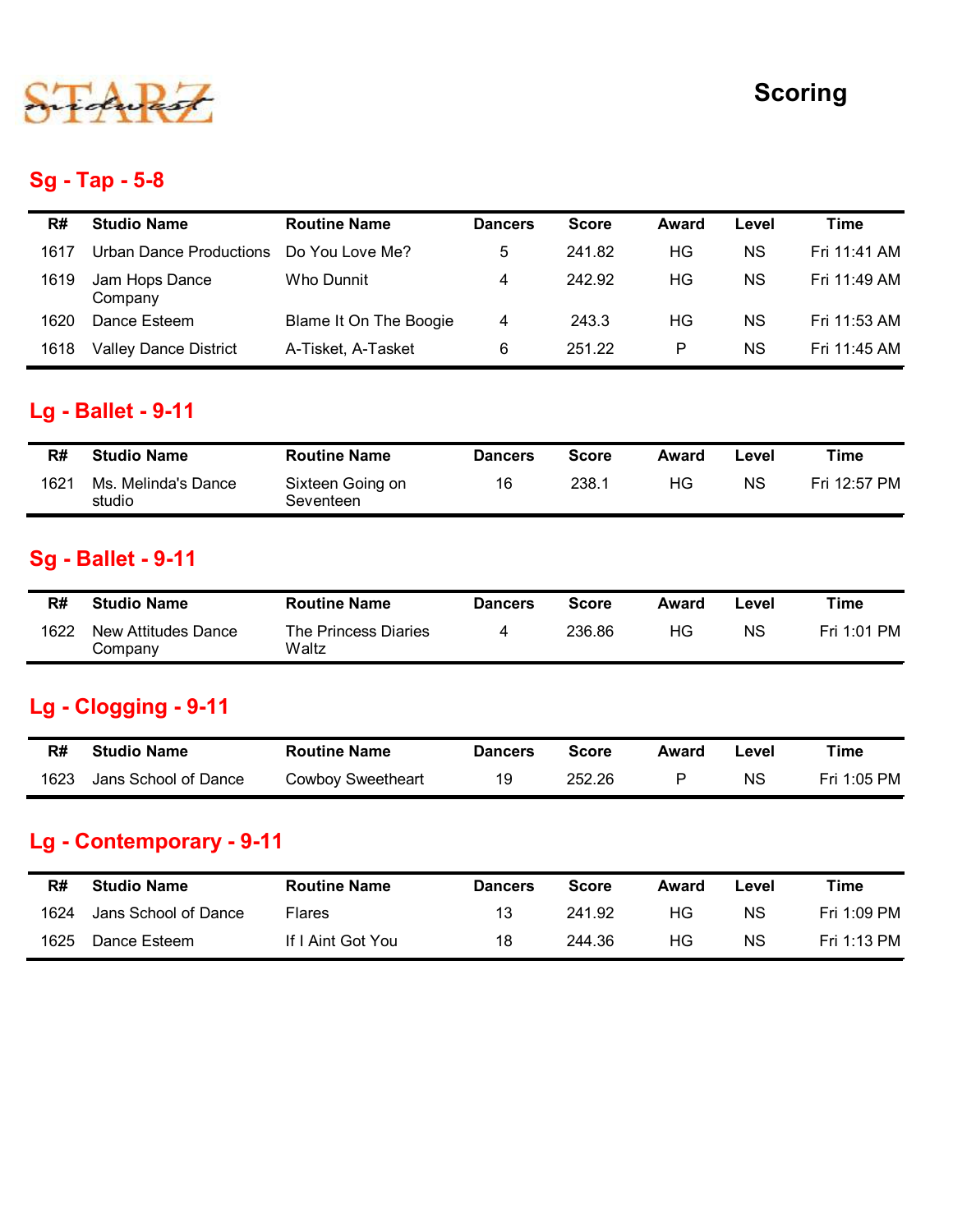

## Sg - Contemporary - 9-11

|      |                                                     |                            |                 |              |           |           | <b>Scoring</b> |
|------|-----------------------------------------------------|----------------------------|-----------------|--------------|-----------|-----------|----------------|
|      |                                                     |                            |                 |              |           |           |                |
|      | <b>Sg - Contemporary - 9-11</b>                     |                            |                 |              |           |           |                |
| R#   | <b>Studio Name</b>                                  | <b>Routine Name</b>        | <b>Dancers</b>  | <b>Score</b> | Award     | Level     | <b>Time</b>    |
| 1626 | <b>Platinum Studios Dance</b><br>and Pageantry Inc. | Minefields                 | 6               | 242.62       | HG        | <b>NS</b> | Fri 1:17 PM    |
|      | <b>Triple Threat Divas</b>                          | <b>Hold Back The River</b> | $5\phantom{.0}$ | 242.98       | HG        | <b>NS</b> | Fri 1:25 PM    |
| 1628 |                                                     |                            |                 |              |           |           |                |
| 1627 | U Can Danz! Dance<br>Company                        | Play With Fire             | 9               | 246          | ${\sf P}$ | <b>NS</b> | Fri 1:21 PM    |
|      |                                                     |                            |                 |              |           |           |                |
|      | <b>Sg - Hip Hop - 9-11</b>                          |                            |                 |              |           |           |                |
| R#   | <b>Studio Name</b>                                  | <b>Routine Name</b>        | <b>Dancers</b>  | <b>Score</b> | Award     | Level     | <b>Time</b>    |
| 1631 | Studio North Dance Center Rotten to the Core        |                            | 6               | $\mathbf 0$  |           | <b>NS</b> | Fri 1:37 PM    |
| 1629 | Lake Effect Dance                                   | Good Time Good Life        | $\overline{5}$  | 235          | HG        | <b>NS</b> | Fri 1:29 PM    |
| 1632 | Lake Effect Dance                                   | You Can't Stop Me          | $\overline{7}$  | 235.96       | HG        | <b>NS</b> | Fri 1:41 PM    |

#### Sg - Hip Hop - 9-11

|            |                                                                       |                                  |                      |                        |                         |                    | <b>Scoring</b>             |
|------------|-----------------------------------------------------------------------|----------------------------------|----------------------|------------------------|-------------------------|--------------------|----------------------------|
|            | <b>Sg - Contemporary - 9-11</b>                                       |                                  |                      |                        |                         |                    |                            |
| R#         | <b>Studio Name</b>                                                    | <b>Routine Name</b>              | <b>Dancers</b>       | <b>Score</b>           | <b>Award</b>            | Level              | <b>Time</b>                |
| 1626       | <b>Platinum Studios Dance</b><br>and Pageantry Inc.                   | Minefields                       | 6                    | 242.62                 | HG                      | <b>NS</b>          | Fri 1:17 PM                |
| 1628       | <b>Triple Threat Divas</b>                                            | <b>Hold Back The River</b>       | 5                    | 242.98                 | <b>HG</b>               | <b>NS</b>          | Fri 1:25 PM                |
| 1627       | U Can Danz! Dance<br>Company                                          | Play With Fire                   | 9                    | 246                    | $\mathsf{P}$            | <b>NS</b>          | Fri 1:21 PM                |
|            | <b>Sg - Hip Hop - 9-11</b>                                            |                                  |                      |                        |                         |                    |                            |
| R#         | <b>Studio Name</b>                                                    | <b>Routine Name</b>              | <b>Dancers</b>       | <b>Score</b>           | <b>Award</b>            | Level              | <b>Time</b>                |
| 1631       | Studio North Dance Center Rotten to the Core                          |                                  | 6                    | 0                      |                         | <b>NS</b>          | Fri 1:37 PM                |
| 1629       | Lake Effect Dance                                                     | Good Time Good Life              | 5                    | 235                    | HG                      | <b>NS</b>          | Fri 1:29 PM                |
| 1632       | Lake Effect Dance                                                     | You Can't Stop Me                | $\overline{7}$       | 235.96                 | <b>HG</b>               | <b>NS</b>          | Fri 1:41 PM                |
| 1630       | <b>Platinum Studios Dance</b><br>and Pageantry Inc.                   | Shell Shocked                    | 8                    | 239.58                 | HG                      | <b>NS</b>          | Fri 1:33 PM                |
| 1633       | Ms. Melinda's Dance<br>studio                                         | Poppin                           | 9                    | 241.6                  | HG                      | <b>NS</b>          | Fri 1:45 PM                |
| 1634       | <b>Triple Threat Divas</b>                                            | Missy                            | $\overline{7}$       | 248.36                 | P                       | <b>NS</b>          | Fri 1:49 PM                |
| R#<br>1635 | <b>Lg - Hip Hop - 9-11</b><br><b>Studio Name</b><br>U Can Danz! Dance | <b>Routine Name</b><br>Space Jam | <b>Dancers</b><br>11 | <b>Score</b><br>248.98 | <b>Award</b><br>$\sf P$ | Level<br><b>NS</b> | <b>Time</b><br>Fri 1:53 PM |
|            | Company                                                               |                                  |                      |                        |                         |                    |                            |
|            |                                                                       |                                  |                      |                        |                         |                    |                            |
|            | <b>Line - Hip Hop - 9-11</b>                                          |                                  |                      |                        |                         |                    |                            |
| R#         | <b>Studio Name</b>                                                    | <b>Routine Name</b>              | <b>Dancers</b>       | <b>Score</b>           | <b>Award</b>            | Level              | <b>Time</b>                |

#### Lg - Hip Hop - 9-11

| R#   | <b>Studio Name</b>           | <b>Routine Name</b> | <b>Dancers</b> | <b>Score</b> | Award | -evel     | Time        |
|------|------------------------------|---------------------|----------------|--------------|-------|-----------|-------------|
| 1635 | U Can Danz! Dance<br>Company | Space Jam           | 11             | 248.98       | D     | <b>NS</b> | Fri 1:53 PM |

## Line - Hip Hop - 9-11

| R#   | Studio Name          | <b>Routine Name</b> | <b>Dancers</b> | Score  | Award | -evel | Time        |
|------|----------------------|---------------------|----------------|--------|-------|-------|-------------|
| 1636 | Jans School of Dance | Jock Jams Mix       | 01             | 246.48 |       | ΝS    | Fri 1:57 PM |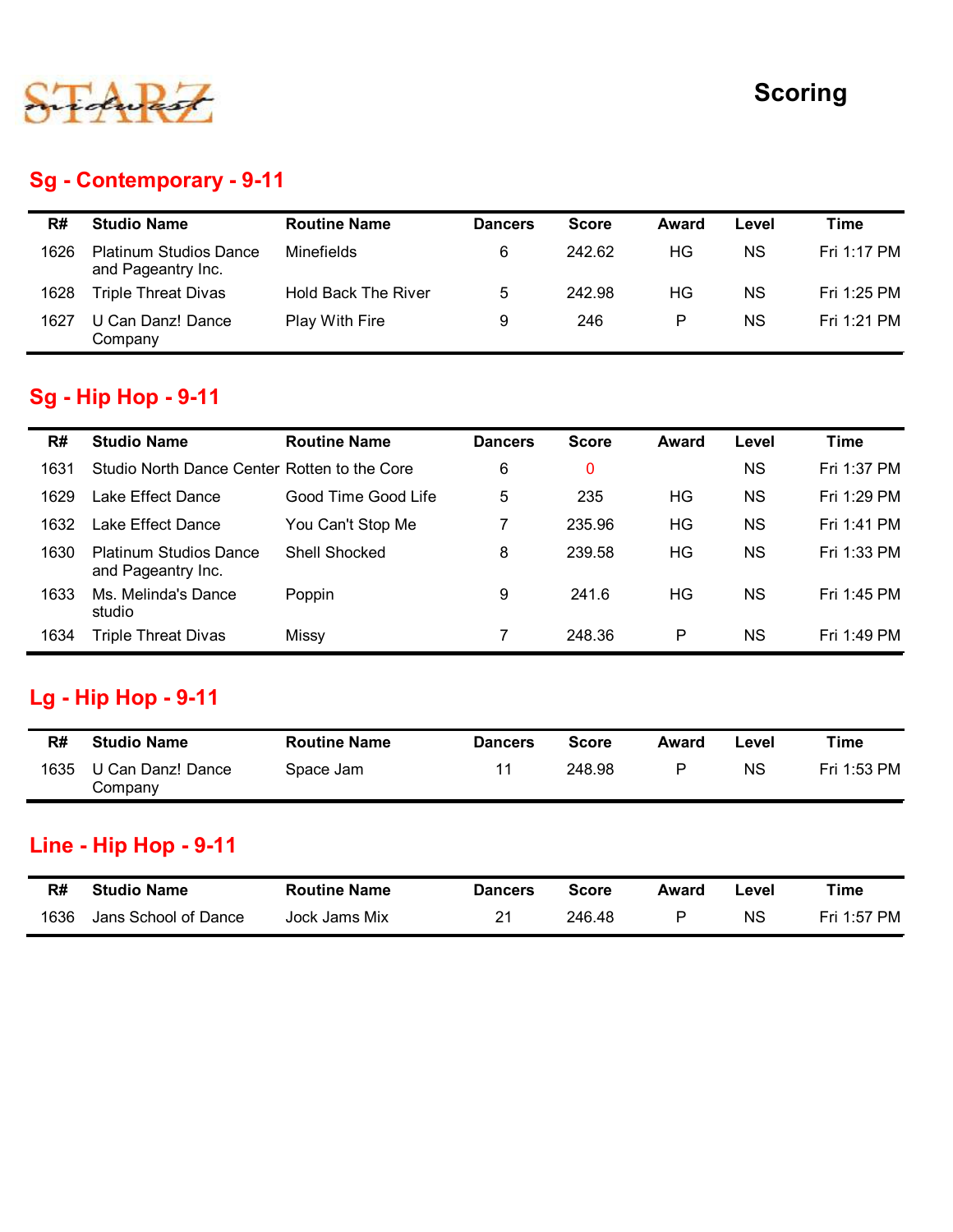

## Lg - Jazz - 9-11

|      |                               |                     |                |              |              |           | <b>Scoring</b> |
|------|-------------------------------|---------------------|----------------|--------------|--------------|-----------|----------------|
|      |                               |                     |                |              |              |           |                |
|      | Lg - Jazz - 9-11              |                     |                |              |              |           |                |
| R#   | <b>Studio Name</b>            | <b>Routine Name</b> | <b>Dancers</b> | <b>Score</b> | <b>Award</b> | Level     | <b>Time</b>    |
| 1642 | Ms. Melinda's Dance<br>studio | Wings               | 16             | 242.36       | HG           | <b>NS</b> | Fri 2:22 PM    |
| 1639 | Jans School of Dance          | Shake the Room      | 17             | 243.16       | HG           | <b>NS</b> | Fri 2:10 PM    |
| 1638 | Dance Esteem                  | Werk It             | 18             | 246.66       | P            | <b>NS</b> | Fri 2:06 PM    |
| 1637 | Ms. Melinda's Dance           | Rockstars           | 12             | 246.82       | $\mathsf{P}$ | <b>NS</b> | Fri 2:02 PM    |
|      | studio                        |                     |                |              |              |           |                |

## Sg - Jazz - 9-11

|      | Lg - Jazz - 9-11              |                                |                |              |              |           |             |
|------|-------------------------------|--------------------------------|----------------|--------------|--------------|-----------|-------------|
| R#   | <b>Studio Name</b>            | <b>Routine Name</b>            | <b>Dancers</b> | <b>Score</b> | Award        | Level     | <b>Time</b> |
| 1642 | Ms. Melinda's Dance<br>studio | Wings                          | 16             | 242.36       | HG           | <b>NS</b> | Fri 2:22 PM |
| 1639 | Jans School of Dance          | Shake the Room                 | 17             | 243.16       | HG           | <b>NS</b> | Fri 2:10 PM |
| 1638 | Dance Esteem                  | Werk It                        | 18             | 246.66       | P            | <b>NS</b> | Fri 2:06 PM |
| 1637 | Ms. Melinda's Dance<br>studio | Rockstars                      | 12             | 246.82       | P            | <b>NS</b> | Fri 2:02 PM |
| 1640 | Dance Esteem                  | Think                          | 18             | 247.78       | P            | <b>NS</b> | Fri 2:14 PM |
|      | Sg - Jazz - 9-11              |                                |                |              |              |           |             |
| R#   | <b>Studio Name</b>            | <b>Routine Name</b>            | <b>Dancers</b> | <b>Score</b> | <b>Award</b> | Level     | <b>Time</b> |
| 1647 | Lake Effect Dance             | My Head and My Heart           | $\overline{7}$ | 233.62       | HG           | <b>NS</b> | Fri 2:42 PM |
| 1646 | North Ballet Academy          | <b>High Top Shoes</b>          | 5              | 235.6        | HG           | <b>NS</b> | Fri 2:38 PM |
| 1648 | Ms. Melinda's Dance<br>studio | Grown                          | 6              | 238.18       | HG           | <b>NS</b> | Fri 2:46 PM |
| 1650 | <b>Triple Threat Divas</b>    | <b>THem Beats</b>              | 6              | 239.14       | <b>HG</b>    | <b>NS</b> | Fri 2:54 PM |
| 1641 | Northwoods School of<br>Dance | The Other Side of<br>Hollywood | $\overline{7}$ | 241.82       | HG           | <b>NS</b> | Fri 2:18 PM |
| 1644 | dance endeavors               | Purple Hat                     | $\overline{7}$ | 242          | HG           | <b>NS</b> | Fri 2:30 PM |
| 1643 | <b>Triple Threat Divas</b>    | Boyz                           | 7              | 242.18       | HG           | <b>NS</b> | Fri 2:26 PM |
| 1645 | U Can Danz! Dance<br>Company  | Partyman                       | 9              | 246.12       | P            | <b>NS</b> | Fri 2:34 PM |
|      | Lg - Lyrical - 9-11           |                                |                |              |              |           |             |
| R#   | <b>Studio Name</b>            | <b>Routine Name</b>            | <b>Dancers</b> | <b>Score</b> | <b>Award</b> | Level     | <b>Time</b> |
| 1652 | Ms. Melinda's Dance<br>studio | Sweet Words                    | 12             | 244.96       | HG           | <b>NS</b> | Fri 3:02 PM |
|      | Zumbrota Dance Studio         | Solider                        | 17             | 246          | P            | <b>NS</b> | Fri 2:58 PM |
| 1651 |                               |                                | 10             | 246.02       | P            | <b>NS</b> | Fri 3:06 PM |

# Lg - Lyrical - 9-11

| R#   | <b>Studio Name</b>                                  | <b>Routine Name</b> | <b>Dancers</b> | <b>Score</b> | Award | ∟evel | Time        |
|------|-----------------------------------------------------|---------------------|----------------|--------------|-------|-------|-------------|
| 1652 | Ms. Melinda's Dance<br>studio                       | Sweet Words         | 12             | 244.96       | НG    | ΝS    | Fri 3:02 PM |
| 1651 | Zumbrota Dance Studio                               | Solider             | 17             | 246          | P     | ΝS    | Fri 2:58 PM |
| 1653 | <b>Platinum Studios Dance</b><br>and Pageantry Inc. | Concrete Angel      | 10             | 246.02       | P     | ΝS    | Fri 3:06 PM |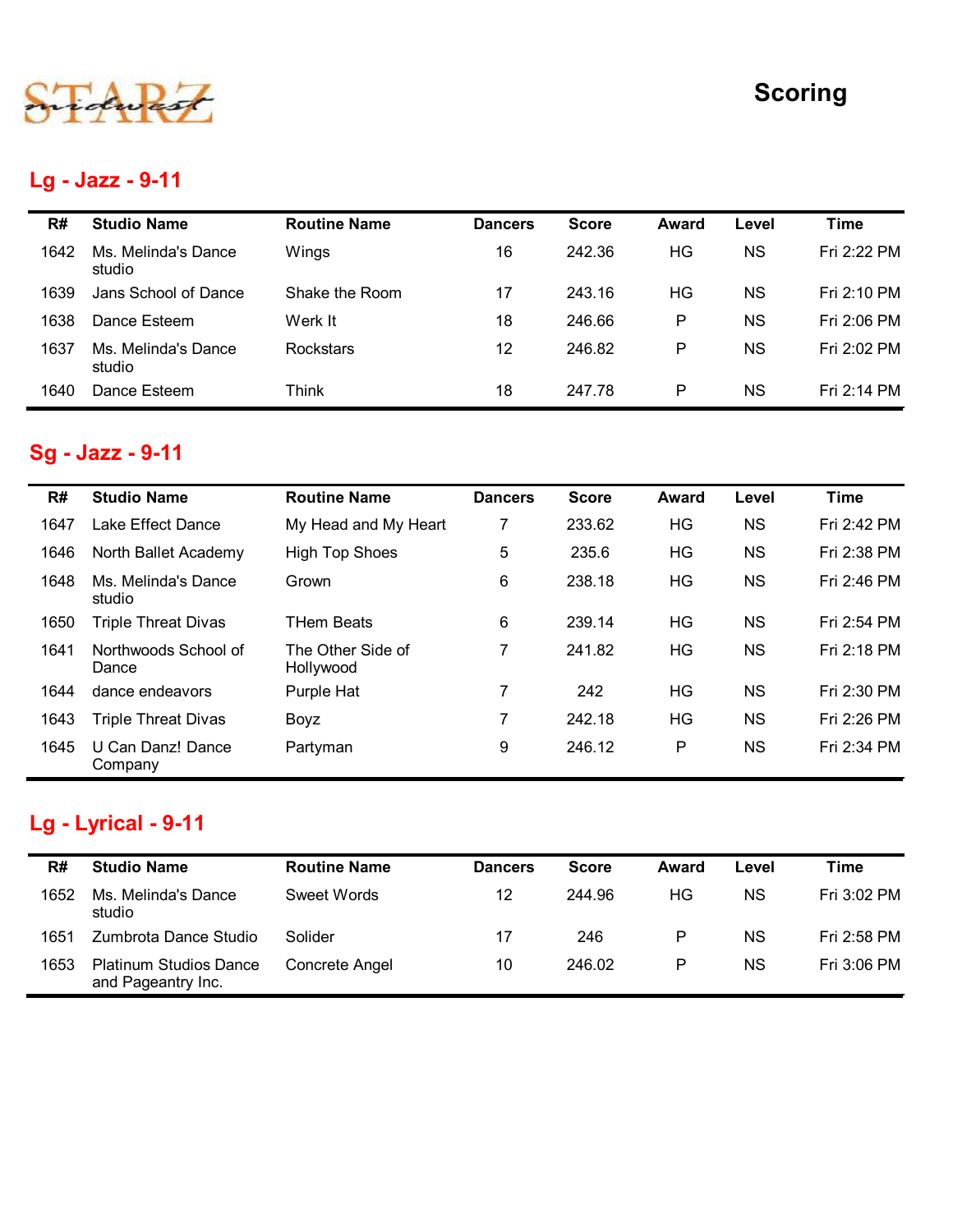

#### Sg - Lyrical - 9-11

|      |                                                     |                      |                |              |              |           | <b>Scoring</b> |
|------|-----------------------------------------------------|----------------------|----------------|--------------|--------------|-----------|----------------|
|      |                                                     |                      |                |              |              |           |                |
|      |                                                     |                      |                |              |              |           |                |
|      | <b>Sg - Lyrical - 9-11</b>                          |                      |                |              |              |           |                |
| R#   | <b>Studio Name</b>                                  | <b>Routine Name</b>  | <b>Dancers</b> | <b>Score</b> | <b>Award</b> | Level     | <b>Time</b>    |
| 1658 | Studio Y                                            | Starry, Starry Night | 4              | 231.66       | HG           | <b>NS</b> | Fri 3:26 PM    |
| 1656 | <b>Platinum Studios Dance</b><br>and Pageantry Inc. | Hello My Old Heart   | 5              | 235.7        | HG           | <b>NS</b> | Fri 3:18 PM    |
| 1655 | Jans School of Dance                                | Never Grow Up        | $9\,$          | 240.08       | HG           | <b>NS</b> | Fri 3:14 PM    |
| 1654 | Northwoods School of<br>Dance                       | Oceans               | 9              | 246.04       | $\mathsf{P}$ | <b>NS</b> | Fri 3:10 PM    |
|      |                                                     |                      |                |              |              |           |                |
|      | <b>Lg - Musical Show - 9-11</b>                     |                      |                |              |              |           |                |
| R#   | <b>Studio Name</b>                                  | <b>Routine Name</b>  | <b>Dancers</b> | <b>Score</b> | <b>Award</b> | Level     | <b>Time</b>    |
| 1659 | Dance Esteem                                        | Jet Set              | 18             | 246.38       | $\mathsf{P}$ | <b>NS</b> | Fri 3:30 PM    |
|      |                                                     |                      |                |              |              |           |                |
|      | <b>Sg - Open - 9-11</b>                             |                      |                |              |              |           |                |
| R#   | <b>Studio Name</b>                                  | <b>Routine Name</b>  | <b>Dancers</b> | <b>Score</b> | Award        | Level     | <b>Time</b>    |
|      | <b>Platinum Studios Dance</b><br>and Pageantry Inc. | Artemis              | $\,6\,$        | 237.76       | HG           | <b>NS</b> | Fri 3:34 PM    |
| 1660 |                                                     |                      |                |              |              |           |                |
| 1663 | <b>Platinum Studios Dance</b><br>and Pageantry Inc. | Dive In The Pool     | $\overline{4}$ | 240.08       | HG           | <b>NS</b> | Fri 3:46 PM    |

#### Lg - Musical Show - 9-11

| R#   | <b>Studio Name</b> | <b>Routine Name</b> | <b>Dancers</b> | Score  | Award | ∟evel | Time        |
|------|--------------------|---------------------|----------------|--------|-------|-------|-------------|
| 1659 | Dance Esteem       | Jet Set             | 18             | 246.38 |       | ΝS    | Fri 3:30 PM |

#### Sg - Open - 9-11

| 1656       | <b>Platinum Studios Dance</b><br>and Pageantry Inc. | Hello My Old Heart                 | 5                                | 235.7                  | HG                 | <b>NS</b>   | Fri 3:18 PM         |
|------------|-----------------------------------------------------|------------------------------------|----------------------------------|------------------------|--------------------|-------------|---------------------|
| 1655       | Jans School of Dance                                | Never Grow Up                      | 9                                | 240.08                 | HG                 | <b>NS</b>   | Fri 3:14 PM         |
| 1654       | Northwoods School of<br>Dance                       | Oceans                             | 9                                | 246.04                 | ${\sf P}$          | <b>NS</b>   | Fri 3:10 PM         |
|            | <b>Lg - Musical Show - 9-11</b>                     |                                    |                                  |                        |                    |             |                     |
| R#         | <b>Studio Name</b>                                  | <b>Routine Name</b>                | <b>Dancers</b>                   | <b>Score</b>           | <b>Award</b>       | Level       | <b>Time</b>         |
| 1659       | Dance Esteem                                        | Jet Set                            | 18                               | 246.38                 | P                  | <b>NS</b>   | Fri 3:30 PM         |
|            | <b>Sg - Open - 9-11</b>                             |                                    |                                  |                        |                    |             |                     |
| R#         | <b>Studio Name</b>                                  | <b>Routine Name</b>                | <b>Dancers</b>                   | <b>Score</b>           | Award              | Level       | <b>Time</b>         |
| 1660       | <b>Platinum Studios Dance</b><br>and Pageantry Inc. | Artemis                            | 6                                | 237.76                 | HG                 | <b>NS</b>   | Fri 3:34 PM         |
| 1663       | <b>Platinum Studios Dance</b><br>and Pageantry Inc. | Dive In The Pool                   | $\overline{4}$                   | 240.08                 | HG                 | <b>NS</b>   | Fri 3:46 PM         |
| 1661       | North Ballet Academy                                | Seaside                            | $\overline{4}$                   | 241.16                 | HG                 | <b>NS</b>   | Fri 3:38 PM         |
|            |                                                     |                                    |                                  |                        |                    |             |                     |
|            | Lg - Open - 9-11                                    |                                    |                                  |                        |                    |             |                     |
| R#         | <b>Studio Name</b>                                  | <b>Routine Name</b>                | <b>Dancers</b>                   | <b>Score</b>           | Award              | Level       | <b>Time</b>         |
| 1662       | Jans School of Dance                                | Down at the Twist and<br>Shout     | 11                               | 248.38                 | P                  | <b>NS</b>   | Fri 3:42 PM         |
|            | <b>Sg - Precision/Cheer - 9-11</b>                  |                                    |                                  |                        |                    |             |                     |
| R#<br>1664 | <b>Studio Name</b><br>New Attitudes Dance           | <b>Routine Name</b><br>W-I-C-K-E-D | <b>Dancers</b><br>$\overline{7}$ | <b>Score</b><br>232.56 | <b>Award</b><br>HG | Level<br>NS | Time<br>Fri 3:50 PM |

#### Lg - Open - 9-11

| R#   | <b>Studio Name</b>   | <b>Routine Name</b>            | <b>Dancers</b> | Score  | Award | ∟evel | Time        |
|------|----------------------|--------------------------------|----------------|--------|-------|-------|-------------|
| 1662 | Jans School of Dance | Down at the Twist and<br>Shout |                | 248.38 |       | ΝS    | Fri 3:42 PM |

#### Sg - Precision/Cheer - 9-11

| R#   | <b>Studio Name</b>             | <b>Routine Name</b> | <b>Dancers</b> | Score  | Award | _evel     | Time        |
|------|--------------------------------|---------------------|----------------|--------|-------|-----------|-------------|
| 1664 | New Attitudes Dance<br>Company | W-I-C-K-E-D         |                | 232.56 | ΗG    | <b>NS</b> | Fri 3:50 PM |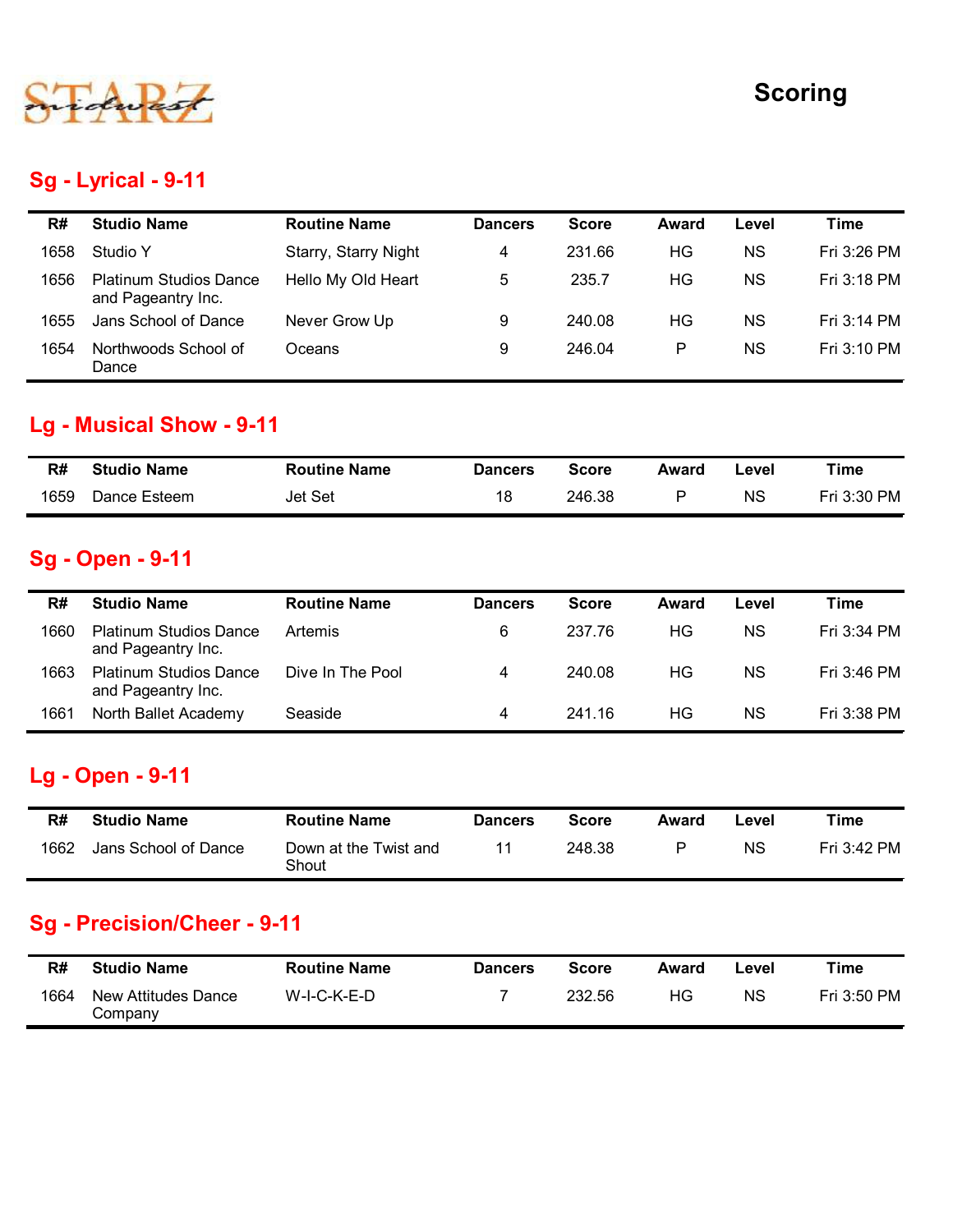

## Lg - Tap - 9-11

|      |                               |                       |                |              |       |           | <b>Scoring</b> |
|------|-------------------------------|-----------------------|----------------|--------------|-------|-----------|----------------|
|      |                               |                       |                |              |       |           |                |
|      | Lg - Tap - 9-11               |                       |                |              |       |           |                |
|      |                               |                       |                |              |       |           | <b>Time</b>    |
| R#   | <b>Studio Name</b>            | <b>Routine Name</b>   | <b>Dancers</b> | <b>Score</b> | Award | Level     |                |
| 1666 | Ms. Melinda's Dance<br>studio | <b>Sweet Caroline</b> | 12             | 238.9        | HG    | <b>NS</b> | Fri 3:58 PM    |
| 1665 | Ms. Melinda's Dance<br>studio | Candy Girl            | 16             | 239          | HG    | <b>NS</b> | Fri 3:54 PM    |
|      |                               |                       |                |              |       |           |                |
|      | Sg - Tap - 9-11               |                       |                |              |       |           |                |
| R#   | <b>Studio Name</b>            | <b>Routine Name</b>   | <b>Dancers</b> | <b>Score</b> | Award | Level     | <b>Time</b>    |

## Sg - Tap - 9-11

| R#   | <b>Studio Name</b>                                  | <b>Routine Name</b> | <b>Dancers</b> | Score  | Award | ∟evel | Time        |
|------|-----------------------------------------------------|---------------------|----------------|--------|-------|-------|-------------|
| 1667 | <b>Platinum Studios Dance</b><br>and Pageantry Inc. | Ice Cream           |                | 238.28 | HG.   | ΝS    | Fri 4:02 PM |

## D/T - Hip Hop - 5-8

| R#   | <b>Studio Name</b>                                  | <b>Routine Name</b>     | <b>Dancers</b>   | <b>Score</b>     | Award        | Level     | <b>Time</b>                               |
|------|-----------------------------------------------------|-------------------------|------------------|------------------|--------------|-----------|-------------------------------------------|
| 1666 | Ms. Melinda's Dance<br>studio                       | <b>Sweet Caroline</b>   | 12               | 238.9            | HG           | <b>NS</b> | Fri 3:58 PM                               |
| 1665 | Ms. Melinda's Dance<br>studio                       | <b>Candy Girl</b>       | 16               | 239              | HG           | <b>NS</b> | Fri 3:54 PM                               |
|      | <b>Sg - Tap - 9-11</b>                              |                         |                  |                  |              |           |                                           |
| R#   | <b>Studio Name</b>                                  | <b>Routine Name</b>     | <b>Dancers</b>   | <b>Score</b>     | <b>Award</b> | Level     | <b>Time</b>                               |
| 1667 | <b>Platinum Studios Dance</b><br>and Pageantry Inc. | Ice Cream               | 6                | 238.28           | HG           | <b>NS</b> | Fri 4:02 PM                               |
|      | <b>D/T - Hip Hop - 5-8</b>                          |                         |                  |                  |              |           |                                           |
|      |                                                     |                         |                  |                  |              |           |                                           |
| R#   | <b>Studio Name</b>                                  | <b>Routine Name</b>     | <b>Dancers</b>   | <b>Score</b>     | Award        | Level     | <b>Time</b>                               |
| 1669 | <b>LocoMotion Dance</b><br>Company                  | <b>Drop</b>             | $\overline{2}$   | <b>Scratched</b> |              | <b>NS</b> |                                           |
| 1670 | Lake Effect Dance                                   | 7 Rings                 | $\overline{2}$   | 234.22           | HG           | <b>NS</b> |                                           |
| 1520 | Spotlight Dance Academy Country Girlz               |                         | $\overline{2}$   | 265.96           | $\mathsf{P}$ | <b>RS</b> | Sat 8:00 AM<br>Sat 8:05 AM<br>Thu 4:22 PM |
|      | <b>D/T - Jazz - 2-4</b>                             |                         |                  |                  |              |           |                                           |
| R#   | <b>Studio Name</b>                                  | <b>Routine Name</b>     | <b>Dancers</b>   | <b>Score</b>     | Award        | Level     | <b>Time</b>                               |
| 1671 | 7th Avenue dance crew                               | Better when I'm dancing | $\boldsymbol{2}$ | 236.26           | HG           | <b>NS</b> | Sat 8:09 AM                               |

#### D/T - Jazz - 2-4

| R#   | <b>Studio Name</b>    | <b>Routine Name</b>     | <b>Dancers</b> | Score  | Award | Level | Time        |
|------|-----------------------|-------------------------|----------------|--------|-------|-------|-------------|
| 1671 | 7th Avenue dance crew | Better when I'm dancing |                | 236.26 | НG    | ΝS    | Sat 8:09 AM |
| 1672 | Let's Dance           | Yellow Polka Dot Bikini |                | 238.06 | НG    | ΝS    | Sat 8:12 AM |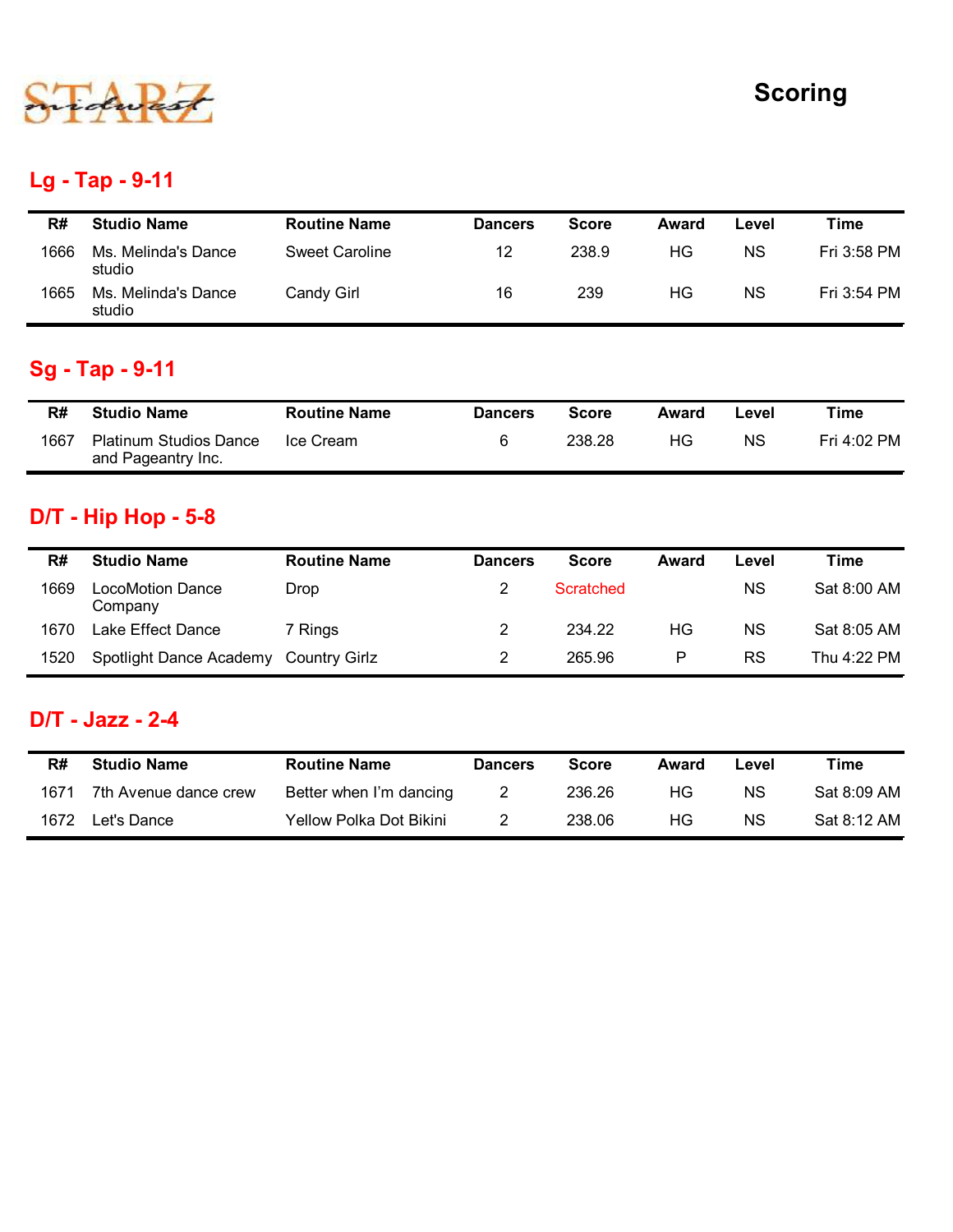## D/T - Jazz - 5-8

|      | D/T - Jazz - 5-8                                    |                        |                |              |       | <b>Scoring</b><br><b>Time</b><br><b>Award</b><br>Level<br>HG<br><b>NS</b><br>Sat 8:18 AM<br>HG<br><b>NS</b><br>Sat 8:36 AM<br>HG<br><b>NS</b><br>Sat 8:21 AM<br><b>NS</b><br>HG<br>Sat 8:24 AM<br>HG<br><b>NS</b><br>Sat 8:30 AM<br>HG<br><b>NS</b><br>Sat 8:42 AM<br>HG<br>Sat 8:33 AM<br><b>NS</b><br>HG<br><b>NS</b><br>Sat 8:45 AM<br>HG<br><b>NS</b><br>Sat 8:27 AM<br>P<br><b>NS</b><br>Sat 8:15 AM |             |  |
|------|-----------------------------------------------------|------------------------|----------------|--------------|-------|-----------------------------------------------------------------------------------------------------------------------------------------------------------------------------------------------------------------------------------------------------------------------------------------------------------------------------------------------------------------------------------------------------------|-------------|--|
| R#   | <b>Studio Name</b>                                  | <b>Routine Name</b>    | <b>Dancers</b> | <b>Score</b> |       |                                                                                                                                                                                                                                                                                                                                                                                                           |             |  |
| 1674 | Bay Area Academy of                                 | Surfs Up               | 3              | 236.02       |       |                                                                                                                                                                                                                                                                                                                                                                                                           |             |  |
| 1680 | Dance<br>Let's Dance                                | Rotten to the Core     | $\overline{2}$ | 236.32       |       |                                                                                                                                                                                                                                                                                                                                                                                                           |             |  |
| 1675 | dance endeavors                                     | Perfection             | $\overline{2}$ | 236.4        |       |                                                                                                                                                                                                                                                                                                                                                                                                           |             |  |
| 1676 | <b>Platinum Studios Dance</b><br>and Pageantry Inc. | <b>Mermaid Party</b>   | 3              | 236.76       |       |                                                                                                                                                                                                                                                                                                                                                                                                           |             |  |
| 1678 | Ms. Melinda's Dance<br>studio                       | Pumpin Up the Party    | 3              | 237.14       |       |                                                                                                                                                                                                                                                                                                                                                                                                           |             |  |
| 1682 | The Dance Factory                                   | Ice Cream Crazy        | $\overline{2}$ | 240.6        |       |                                                                                                                                                                                                                                                                                                                                                                                                           |             |  |
| 1679 | Dance Esteem                                        | Dancing On The Ceiling | $\overline{2}$ | 240.68       |       |                                                                                                                                                                                                                                                                                                                                                                                                           |             |  |
| 1683 | Dance Dynamics LLC                                  | Perfection             | 3              | 241.48       |       |                                                                                                                                                                                                                                                                                                                                                                                                           |             |  |
| 1677 | Let's Dance                                         | <b>Beatles Medley</b>  | 2              | 244.84       |       |                                                                                                                                                                                                                                                                                                                                                                                                           |             |  |
| 1673 | <b>Platinum Studios Dance</b><br>and Pageantry Inc. | It's All About Me      | $\overline{2}$ | 247.26       |       |                                                                                                                                                                                                                                                                                                                                                                                                           |             |  |
| 1681 | Ms. Melinda's Dance<br>studio                       | <b>Rotten Apples</b>   | 3              | 250.72       | P     | <b>NS</b>                                                                                                                                                                                                                                                                                                                                                                                                 | Sat 8:39 AM |  |
| 1525 | Let's Dance                                         | Wildside               | $\overline{2}$ | 255.66       | HG    | <b>RS</b>                                                                                                                                                                                                                                                                                                                                                                                                 | Thu 4:34 PM |  |
| 1524 | Dance Esteem                                        | Queen Bee              | $\overline{2}$ | 259.04       | HG    | <b>RS</b>                                                                                                                                                                                                                                                                                                                                                                                                 | Thu 4:31 PM |  |
| 1521 | Lake Shore Dance                                    | Do Dilly Do            | 3              | 259.8        | HG    | <b>RS</b>                                                                                                                                                                                                                                                                                                                                                                                                 | Thu 4:25 PM |  |
| 1526 | Lake Shore Dance                                    | Get Your Sparkle On    | $\overline{2}$ | 264          | P     | <b>RS</b>                                                                                                                                                                                                                                                                                                                                                                                                 | Thu 4:37 PM |  |
| 1523 | Spotlight Dance Company I Wanna Be Like You         |                        | $\overline{2}$ | 264.12       | P     | <b>RS</b>                                                                                                                                                                                                                                                                                                                                                                                                 | Thu 4:28 PM |  |
|      | D/T - Lyrical - 2-4                                 |                        |                |              |       |                                                                                                                                                                                                                                                                                                                                                                                                           |             |  |
| R#   | <b>Studio Name</b>                                  | <b>Routine Name</b>    | <b>Dancers</b> | <b>Score</b> | Award | Level                                                                                                                                                                                                                                                                                                                                                                                                     | <b>Time</b> |  |
| 1684 | Let's Dance                                         | Kiss the Girl          | $\overline{c}$ | 240.9        | HG    | <b>NS</b>                                                                                                                                                                                                                                                                                                                                                                                                 | Sat 8:48 AM |  |

## D/T - Lyrical - 2-4

| R#   | <b>Studio Name</b> | <b>Routine Name</b> | <b>Dancers</b> | Score | Award | -evel     | Time        |
|------|--------------------|---------------------|----------------|-------|-------|-----------|-------------|
| 1684 | Let's Dance        | Kiss the Girl       |                | 240.9 | ΗG    | <b>NS</b> | Sat 8:48 AM |

## D/T - Lyrical - 5-8

| 1524 | Dance Esteem                       | Queen Bee           | $\overline{2}$ | 259.04                 | HG           | <b>RS</b> | Thu 4:31 PM |
|------|------------------------------------|---------------------|----------------|------------------------|--------------|-----------|-------------|
| 1521 | Lake Shore Dance                   | Do Dilly Do         | 3              | 259.8                  | HG           | <b>RS</b> | Thu 4:25 PM |
| 1526 | Lake Shore Dance                   | Get Your Sparkle On | $\overline{2}$ | 264                    | $\mathsf{P}$ | <b>RS</b> | Thu 4:37 PM |
| 1523 | Spotlight Dance Company            | I Wanna Be Like You | $\overline{2}$ | 264.12                 | P            | <b>RS</b> | Thu 4:28 PM |
|      | D/T - Lyrical - 2-4                |                     |                |                        |              |           |             |
|      |                                    |                     |                |                        |              |           |             |
| R#   | <b>Studio Name</b>                 | <b>Routine Name</b> | <b>Dancers</b> | <b>Score</b>           | <b>Award</b> | Level     | <b>Time</b> |
| 1684 | Let's Dance<br>D/T - Lyrical - 5-8 | Kiss the Girl       | $\overline{2}$ | 240.9                  | HG           | <b>NS</b> | Sat 8:48 AM |
| R#   | <b>Studio Name</b>                 | <b>Routine Name</b> | <b>Dancers</b> |                        | Award        | Level     | <b>Time</b> |
| 1686 | Dance Esteem                       | You are My Sunshine | $\overline{2}$ | <b>Score</b><br>247.34 | $\mathsf{P}$ | <b>NS</b> | Sat 8:54 AM |
| 1685 | North Ballet Academy               | Dream               | 3              | 248.02                 | P            | <b>NS</b> | Sat 8:51 AM |
| 1529 | The Dance Factory                  | I'll Be There       | $\overline{2}$ | 261.56                 | HG           | <b>RS</b> | Thu 4:46 PM |
| 1527 | The Dance Factory                  | Glorious            | $\overline{2}$ | 263.7                  | HG           | <b>RS</b> | Thu 4:40 PM |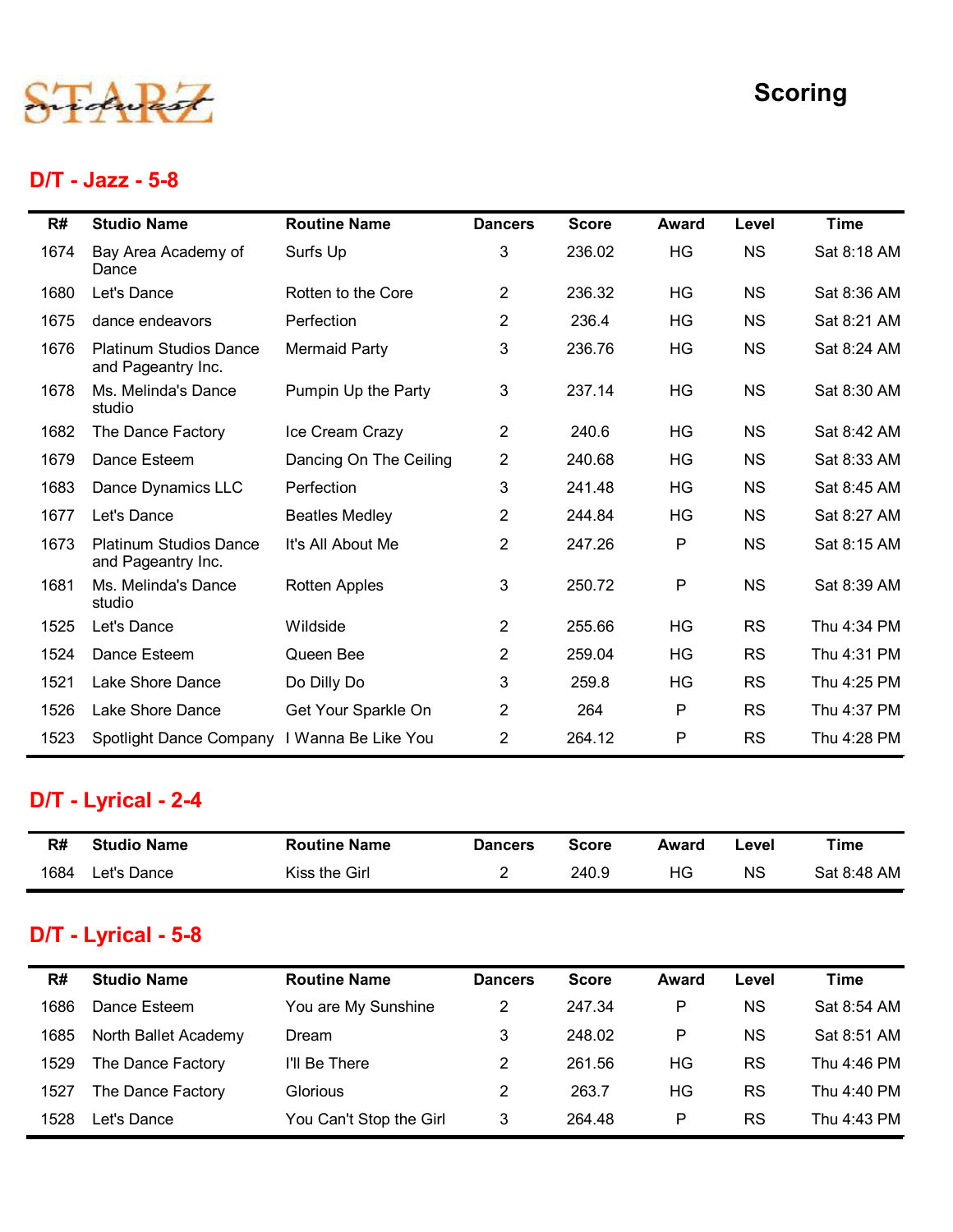

## D/T - Contemporary - 9-11

|      |                               |                            |                |              |         |           | <b>Scoring</b> |
|------|-------------------------------|----------------------------|----------------|--------------|---------|-----------|----------------|
|      |                               |                            |                |              |         |           |                |
|      |                               |                            |                |              |         |           |                |
|      | D/T - Contemporary - 9-11     |                            |                |              |         |           |                |
| R#   | <b>Studio Name</b>            | <b>Routine Name</b>        | <b>Dancers</b> | <b>Score</b> | Award   | Level     | <b>Time</b>    |
| 1689 | Northwoods School of<br>Dance | Demons                     | $\overline{2}$ | 239.48       | HG      | <b>NS</b> | Sat 9:03 AM    |
| 1532 | Bay Area Academy of<br>Dance  | Find Another Reason<br>Why | $\overline{2}$ | 256.24       | HG      | <b>RS</b> | Thu 4:55 PM    |
|      |                               | Happy                      | $\mathbf{3}$   | 268.72       | $\sf P$ | RS        | Thu 4:58 PM    |
| 1533 | Dance Esteem                  |                            |                |              |         |           |                |
|      | <b>D/T - Hip Hop - 9-11</b>   |                            |                |              |         |           |                |
| R#   | <b>Studio Name</b>            | <b>Routine Name</b>        | <b>Dancers</b> | <b>Score</b> | Award   | Level     | <b>Time</b>    |
| 1690 | Dance Dynamics LLC            | <b>BFFs</b>                | $\overline{2}$ | 242.88       | HG      | <b>NS</b> | Sat 9:06 AM    |
| 1535 | The Dance Factory             | You Can't Stop Me          | $\overline{2}$ | 260.52       | HG      | <b>RS</b> | Thu 5:04 PM    |

# D/T - Hip Hop - 9-11

| R#   | <b>Studio Name</b>           | <b>Routine Name</b> | <b>Dancers</b> | <b>Score</b> | Award | Level | Time        |
|------|------------------------------|---------------------|----------------|--------------|-------|-------|-------------|
| 1690 | Dance Dynamics LLC           | <b>BFFs</b>         | 2              | 242.88       | ΗG    | ΝS    | Sat 9:06 AM |
| 1535 | The Dance Factory            | You Can't Stop Me   | 2              | 260.52       | ΗG    | RS    | Thu 5:04 PM |
| 1534 | Bay Area Academy of<br>Dance | Kill It             |                | 266.82       | P     | RS    | Thu 5:01 PM |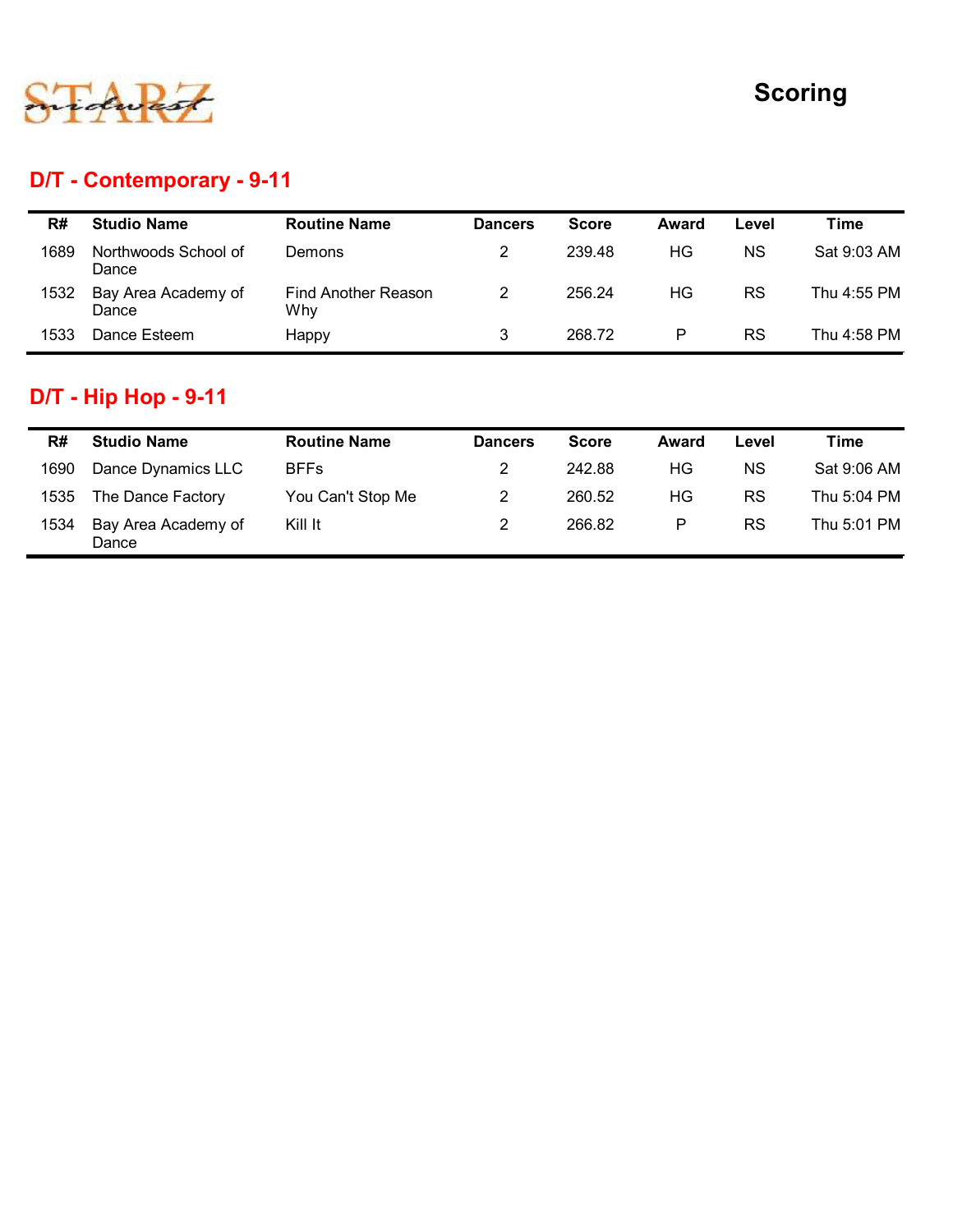

## D/T - Jazz - 9-11

|      |                                                     |                              |                |              |              |           | <b>Scoring</b> |
|------|-----------------------------------------------------|------------------------------|----------------|--------------|--------------|-----------|----------------|
|      | D/T - Jazz - 9-11                                   |                              |                |              |              |           |                |
| R#   | <b>Studio Name</b>                                  | <b>Routine Name</b>          | <b>Dancers</b> | <b>Score</b> | <b>Award</b> | Level     | <b>Time</b>    |
| 1696 | Lake Effect Dance                                   | JoJo Remix                   | $\overline{2}$ | 233.46       | HG           | <b>NS</b> | Sat 9:24 AM    |
| 1699 | 7th Avenue dance crew                               | Let's get loud               | 3              | 233.9        | HG           | <b>NS</b> | Sat 9:33 AM    |
| 1692 | Dance and Music<br>Academy                          | La La Love Me                | $\overline{2}$ | 240          | HG           | <b>NS</b> | Sat 9:12 AM    |
| 1693 | Northwoods School of<br>Dance                       | The Gospel Truth             | $\overline{2}$ | 241.04       | HG           | <b>NS</b> | Sat 9:15 AM    |
| 1694 | <b>Platinum Studios Dance</b><br>and Pageantry Inc. | Big Girls Don't Cry          | 3              | 242.44       | HG           | <b>NS</b> | Sat 9:18 AM    |
| 1697 | Zumbrota Dance Studio                               | Gypsy                        | 3              | 243.28       | HG           | <b>NS</b> | Sat 9:27 AM    |
| 1698 | Ms. Melinda's Dance<br>studio                       | Me and My Girls              | 3              | 246.94       | P            | <b>NS</b> | Sat 9:30 AM    |
| 1691 | Ms. Melinda's Dance<br>studio                       | <b>Birthday</b>              | 3              | 247.06       | P            | <b>NS</b> | Sat 9:09 AM    |
| 1695 | U Can Danz! Dance<br>Company                        | Glam                         | $\overline{2}$ | 251.18       | P            | <b>NS</b> | Sat 9:21 AM    |
| 1539 | Bay Area Academy of<br>Dance                        | Girls Will Be Girls          | $\overline{2}$ | 254.62       | HG           | <b>RS</b> | Thu 5:16 PM    |
| 1544 | The Dance Factory                                   | Confident                    | $\overline{2}$ | 258.64       | HG           | <b>RS</b> | Thu 5:31 PM    |
| 1542 | Zumbrota Dance Studio                               | Cold Hearted                 | $\overline{c}$ | 259.72       | HG           | <b>RS</b> | Thu 5:25 PM    |
| 1536 | <b>Valley Dance District</b>                        | Oath                         | $\overline{2}$ | 260.12       | HG           | <b>RS</b> | Thu 5:07 PM    |
| 1540 | The Dance Factory                                   | Candyman                     | $\overline{2}$ | 260.32       | HG           | <b>RS</b> | Thu 5:19 PM    |
| 1541 | <b>Valley Dance District</b>                        | That's Not My Name           | $\overline{2}$ | 264.02       | P            | <b>RS</b> | Thu 5:22 PM    |
| 1543 | Ms. Melinda's Dance<br>studio                       | Sugar and Spice              | $\overline{2}$ | 264.36       | P            | <b>RS</b> | Thu 5:28 PM    |
| 1538 | Ms. Melinda's Dance<br>studio                       | Girls Just Wanna Have<br>Fun | 3              | 266.8        | ${\sf P}$    | <b>RS</b> | Thu 5:13 PM    |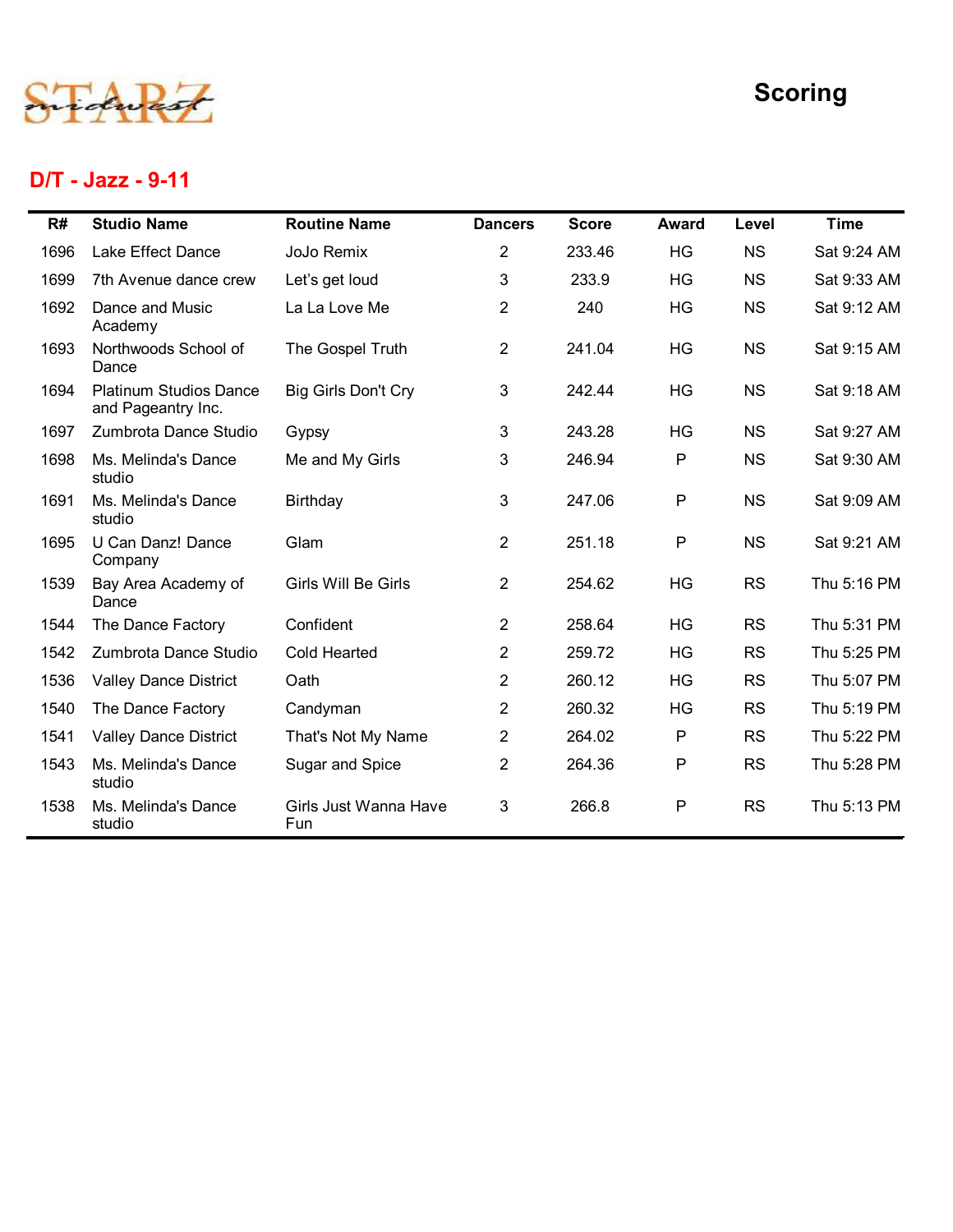

## D/T - Lyrical - 9-11

|      |                               |                            |                |              |              |           | <b>Scoring</b> |
|------|-------------------------------|----------------------------|----------------|--------------|--------------|-----------|----------------|
|      | D/T - Lyrical - 9-11          |                            |                |              |              |           |                |
| R#   | <b>Studio Name</b>            | <b>Routine Name</b>        | <b>Dancers</b> | <b>Score</b> | <b>Award</b> | Level     | <b>Time</b>    |
| 1701 | dance endeavors               | July                       | 2              | 240.92       | HG           | <b>NS</b> | Sat 9:39 AM    |
| 1700 | Northwoods School of<br>Dance | Run to You                 | 3              | 241.8        | HG           | <b>NS</b> | Sat 9:36 AM    |
| 1702 | Zumbrota Dance Studio         | Saving Grace               | $\overline{2}$ | 246.92       | P            | <b>NS</b> | Sat 9:42 AM    |
| 1545 | The Dance Factory             | Free My Soul               | $\overline{2}$ | 254.4        | HG           | <b>RS</b> | Thu 5:34 PM    |
| 1548 | The Dance Factory             | Not About Angels           | $\overline{2}$ | 256.42       | HG           | <b>RS</b> | Thu 5:43 PM    |
| 1552 | Lake Shore Dance              | No Matter Where You<br>Are | $\overline{2}$ | 257.96       | HG           | <b>RS</b> | Thu 5:55 PM    |
| 1551 | The Dance Factory             | Stand By Me                | 2              | 260.08       | HG           | <b>RS</b> | Thu 5:52 PM    |
| 1547 | Dance Esteem                  | Fields Of Gold             | $\overline{2}$ | 260.94       | HG           | <b>RS</b> | Thu 5:40 PM    |
| 1550 | Dance Dynamics LLC            | Find You                   | $\overline{2}$ | 264.1        | P            | <b>RS</b> | Thu 5:49 PM    |
| 1546 | Jam Hops Dance<br>Company     | Getaway Car                | $\overline{2}$ | 264.2        | P            | <b>RS</b> | Thu 5:37 PM    |
| 1549 | Lake Shore Dance              | <b>Every Little Thing</b>  | 3              | 265.8        | P            | <b>RS</b> | Thu 5:46 PM    |

#### D/T - Musical Show - 9-11

| 1552 | Lake Shore Dance                                    | No Matter Where You<br>Are | $2^{\circ}$    | 257.96           | HG           | <b>RS</b> | Thu 5:55 PM |
|------|-----------------------------------------------------|----------------------------|----------------|------------------|--------------|-----------|-------------|
| 1551 | The Dance Factory                                   | Stand By Me                | $\overline{2}$ | 260.08           | HG           | <b>RS</b> | Thu 5:52 PM |
| 1547 | Dance Esteem                                        | Fields Of Gold             | $\overline{2}$ | 260.94           | HG           | <b>RS</b> | Thu 5:40 PM |
| 1550 | Dance Dynamics LLC                                  | Find You                   | $\overline{2}$ | 264.1            | P            | <b>RS</b> | Thu 5:49 PM |
| 1546 | Jam Hops Dance<br>Company                           | Getaway Car                | $\overline{2}$ | 264.2            | P            | <b>RS</b> | Thu 5:37 PM |
| 1549 | Lake Shore Dance                                    | <b>Every Little Thing</b>  | 3              | 265.8            | $\mathsf{P}$ | <b>RS</b> | Thu 5:46 PM |
| R#   | <b>Studio Name</b>                                  | <b>Routine Name</b>        | <b>Dancers</b> | <b>Score</b>     | Award        | Level     | <b>Time</b> |
|      | D/T - Musical Show - 9-11                           |                            |                |                  |              |           |             |
| 1703 | Dance and Music                                     | Me and You (But Mostly     | $\overline{2}$ | <b>Scratched</b> |              | <b>NS</b> | Sat 9:45 AM |
|      | Academy                                             | Me)                        |                |                  |              |           |             |
| 1705 | Dance and Music<br>Academy                          | Just Keep Swimming         | $\overline{2}$ | 238.28           | HG           | <b>NS</b> | Sat 9:51 AM |
|      |                                                     |                            |                |                  |              |           |             |
| 1707 | Dance and Music<br>Academy                          | <b>Sparkling Diamonds</b>  | $\overline{2}$ | 240.96           | HG           | <b>NS</b> | Sat 9:57 AM |
| 1704 | <b>Platinum Studios Dance</b><br>and Pageantry Inc. | You'll Be Back             | 3              | 245.16           | HG           | <b>NS</b> | Sat 9:48 AM |
| 1706 | Dance Esteem                                        | <b>Revenge Party</b>       | 3              | 246.5            | $\sf P$      | <b>NS</b> | Sat 9:54 AM |
| 1553 | Jam Hops Dance<br>Company                           | My New Philosophy          | $\overline{2}$ | 268.1            | P            | <b>RS</b> | Thu 5:58 PM |
| 1554 | 2023 Dance Company                                  | Camille, Collette, Fifi    | 3              | 269.5            | $\sf P$      | <b>RS</b> | Thu 6:01 PM |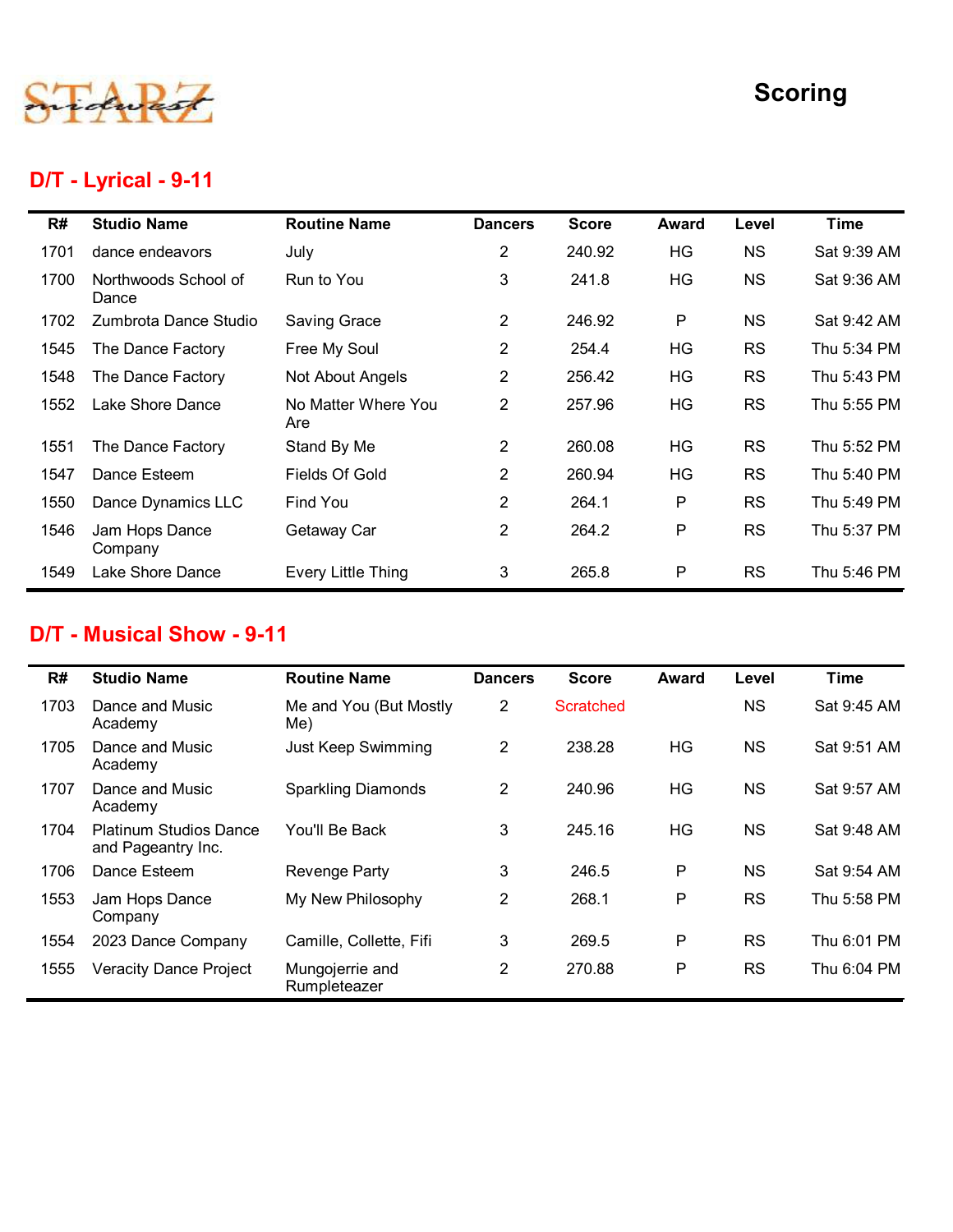

## D/T - Novelty/Character - 9-11

|      |                                |                     |                |              |              |           | <b>Scoring</b> |
|------|--------------------------------|---------------------|----------------|--------------|--------------|-----------|----------------|
|      |                                |                     |                |              |              |           |                |
|      | D/T - Novelty/Character - 9-11 |                     |                |              |              |           |                |
|      |                                |                     |                |              |              |           |                |
| R#   | <b>Studio Name</b>             | <b>Routine Name</b> | <b>Dancers</b> | <b>Score</b> | <b>Award</b> | Level     | <b>Time</b>    |
| 1708 | Northwoods School of<br>Dance  | Genie in a Bottle   | $\overline{2}$ | 239.5        | HG           | <b>NS</b> | Sat 10:00 AM   |

## D/T - Tap - 9-11

|      |                                       |                              |                |              |              |           | <b>Scoring</b> |
|------|---------------------------------------|------------------------------|----------------|--------------|--------------|-----------|----------------|
|      | D/T - Novelty/Character - 9-11        |                              |                |              |              |           |                |
| R#   | <b>Studio Name</b>                    | <b>Routine Name</b>          | <b>Dancers</b> | <b>Score</b> | <b>Award</b> | Level     | <b>Time</b>    |
| 1708 | Northwoods School of<br>Dance         | Genie in a Bottle            | $\overline{c}$ | 239.5        | HG           | <b>NS</b> | Sat 10:00 AM   |
| 1556 | <b>New Attitudes Dance</b><br>Company | OMIGOD!                      | $\overline{2}$ | 256.82       | HG           | <b>RS</b> | Thu 6:07 PM    |
|      | D/T - Tap - 9-11                      |                              |                |              |              |           |                |
| R#   | <b>Studio Name</b>                    | <b>Routine Name</b>          | <b>Dancers</b> | <b>Score</b> | <b>Award</b> | Level     | <b>Time</b>    |
| 1714 | <b>New Attitudes Dance</b><br>Company | You Make Me Feel So<br>Young | $\overline{2}$ | 240.02       | HG           | <b>NS</b> | Sat 10:18 AM   |
| 1712 | <b>New Attitudes Dance</b><br>Company | Did I Mention                | 3              | 240.76       | <b>HG</b>    | <b>NS</b> | Sat 10:12 AM   |
| 1713 | Ms. Melinda's Dance<br>studio         | The Young Muses              | 3              | 242.7        | HG           | <b>NS</b> | Sat 10:15 AM   |
| 1560 | The Dance Factory                     | Hit The Road Jack            | $\overline{2}$ | 257          | HG           | <b>RS</b> | Thu 6:19 PM    |
| 1558 | <b>Urban Dance Productions</b>        | Independent Women            | 3              | 258.52       | HG           | <b>RS</b> | Thu 6:13 PM    |
| 1561 | The Dance Factory                     | <b>Pink Panther</b>          | 3              | 259.64       | HG           | <b>RS</b> | Thu 6:22 PM    |
| 1559 | The Dance Factory                     | 7 Rings                      | $\overline{2}$ | 268.9        | P            | <b>RS</b> | Thu 6:16 PM    |
|      | Solo - Jazz - 2-4                     |                              |                |              |              |           |                |
| R#   | <b>Studio Name</b>                    | <b>Routine Name</b>          | <b>Dancers</b> | <b>Score</b> | <b>Award</b> | Level     | <b>Time</b>    |
| 1715 | Lake Effect Dance                     | <b>Big City Big Dreams</b>   | 1              | 243.96       | HG           | NS        | Sat 10:21 AM   |
|      | Solo - Lyrical - 2-4                  |                              |                |              |              |           |                |
|      | <b>Studio Name</b>                    | <b>Routine Name</b>          | <b>Dancers</b> | <b>Score</b> | <b>Award</b> | Level     | <b>Time</b>    |
| R#   |                                       |                              |                |              |              |           |                |

#### Solo - Jazz - 2-4

| R#   | <b>Studio Name</b> | <b>Routine Name</b> | <b>Dancers</b> | Score  | Award | Level     | ™ime         |
|------|--------------------|---------------------|----------------|--------|-------|-----------|--------------|
| 1715 | Lake Effect Dance  | Big City Big Dreams |                | 243.96 | HG.   | <b>NS</b> | Sat 10:21 AM |

#### Solo - Lyrical - 2-4

| R#   | <b>Studio Name</b> | <b>Routine Name</b> | <b>Dancers</b> | Score  | Award | ∟evel | Time         |
|------|--------------------|---------------------|----------------|--------|-------|-------|--------------|
| 1716 | Let's Dance        | Somewhere Out There |                | 249.56 |       | ΝS    | Sat 10:24 AM |

#### Solo - Contemporary - 5-8

| 1561 | The Dance Factory                                   | Pink Panther               | 3              | 259.64       | HG           | RS.       | Thu 6:22 PM  |
|------|-----------------------------------------------------|----------------------------|----------------|--------------|--------------|-----------|--------------|
| 1559 | The Dance Factory                                   | 7 Rings                    | $\overline{2}$ | 268.9        | P            | <b>RS</b> | Thu 6:16 PM  |
|      | <b>Solo - Jazz - 2-4</b>                            |                            |                |              |              |           |              |
| R#   | <b>Studio Name</b>                                  | <b>Routine Name</b>        | <b>Dancers</b> | <b>Score</b> | <b>Award</b> | Level     | <b>Time</b>  |
| 1715 | Lake Effect Dance                                   | <b>Big City Big Dreams</b> | $\mathbf 1$    | 243.96       | HG           | <b>NS</b> | Sat 10:21 AM |
|      | Solo - Lyrical - 2-4                                |                            |                |              |              |           |              |
| R#   | <b>Studio Name</b>                                  | <b>Routine Name</b>        | <b>Dancers</b> | <b>Score</b> | <b>Award</b> | Level     | <b>Time</b>  |
| 1716 | Let's Dance                                         | Somewhere Out There        | 1              | 249.56       | P            | <b>NS</b> | Sat 10:24 AM |
|      | Solo - Contemporary - 5-8                           |                            |                |              |              |           |              |
| R#   | <b>Studio Name</b>                                  | <b>Routine Name</b>        | <b>Dancers</b> | <b>Score</b> | <b>Award</b> | Level     | <b>Time</b>  |
| 1719 | <b>Rising Dance Academy</b>                         | Runaway                    | $\mathbf 1$    | 245.4        | HG           | <b>NS</b> | Sat 10:33 AM |
|      |                                                     | Sound Of Silence           | 1              | 253.22       | P            | <b>NS</b> | Sat 10:30 AM |
| 1718 | <b>Platinum Studios Dance</b><br>and Pageantry Inc. |                            |                |              |              |           |              |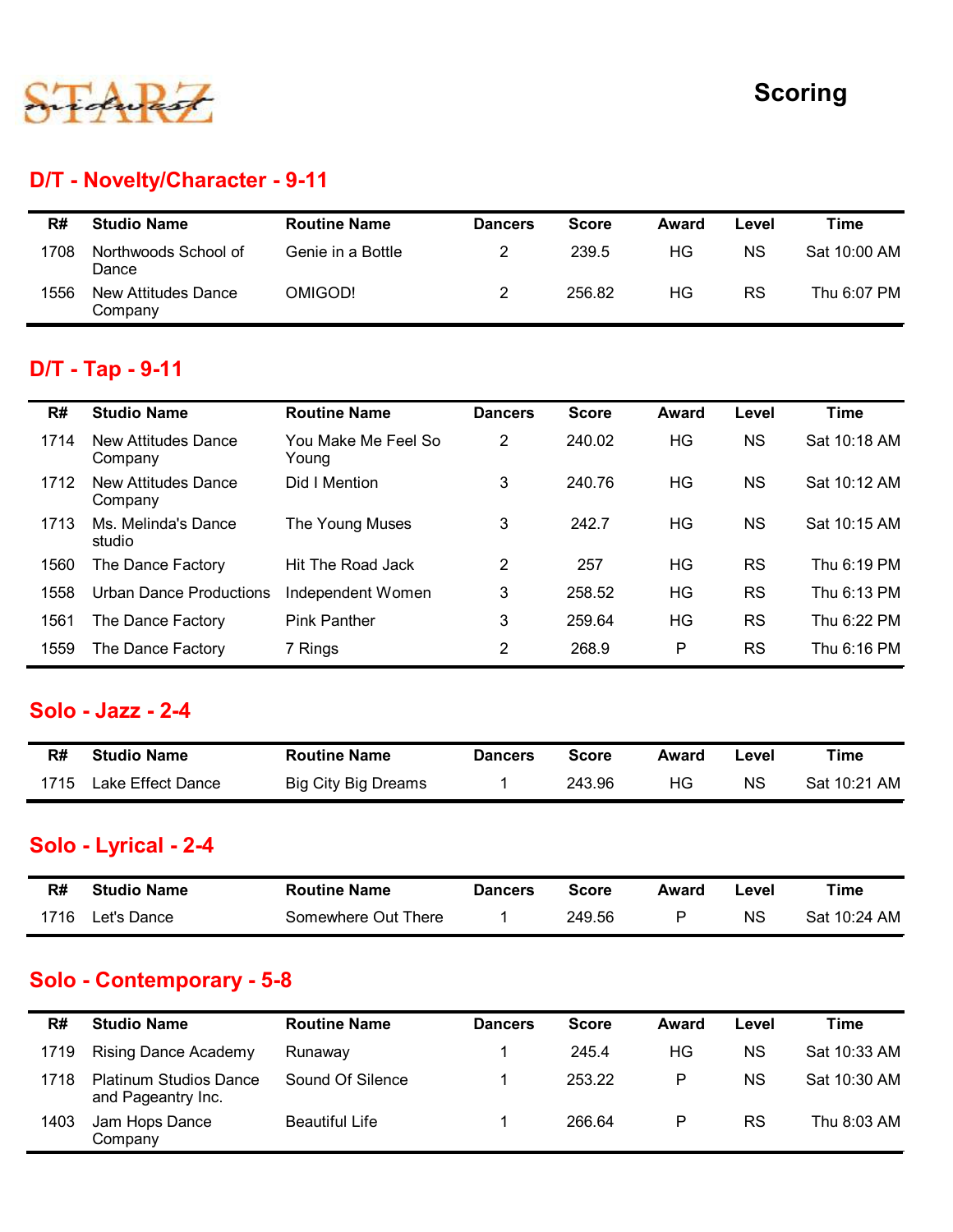

## Solo - Hip Hop - 5-8

|      |                                          |                     |                |              |       |           | <b>Scoring</b> |
|------|------------------------------------------|---------------------|----------------|--------------|-------|-----------|----------------|
|      |                                          |                     |                |              |       |           |                |
|      | Solo - Hip Hop - 5-8                     |                     |                |              |       |           |                |
|      | <b>Studio Name</b>                       | <b>Routine Name</b> | <b>Dancers</b> | <b>Score</b> | Award | Level     | <b>Time</b>    |
| R#   | Lake Effect Dance                        | Lil Bit             | 1              | 239.68       | HG    | <b>NS</b> | Sat 10:36 AM   |
| 1720 |                                          |                     | $\mathbf{1}$   | 240.58       | HG    | <b>NS</b> | Sat 10:45 AM   |
| 1723 | <b>LocoMotion Dance</b>                  | Shut Up and Drive   |                |              |       |           |                |
| 1721 | Company<br>Ms. Melinda's Dance<br>studio | Do It Like This     | $\mathbf{1}$   | 244.5        | HG    | <b>NS</b> | Sat 10:39 AM   |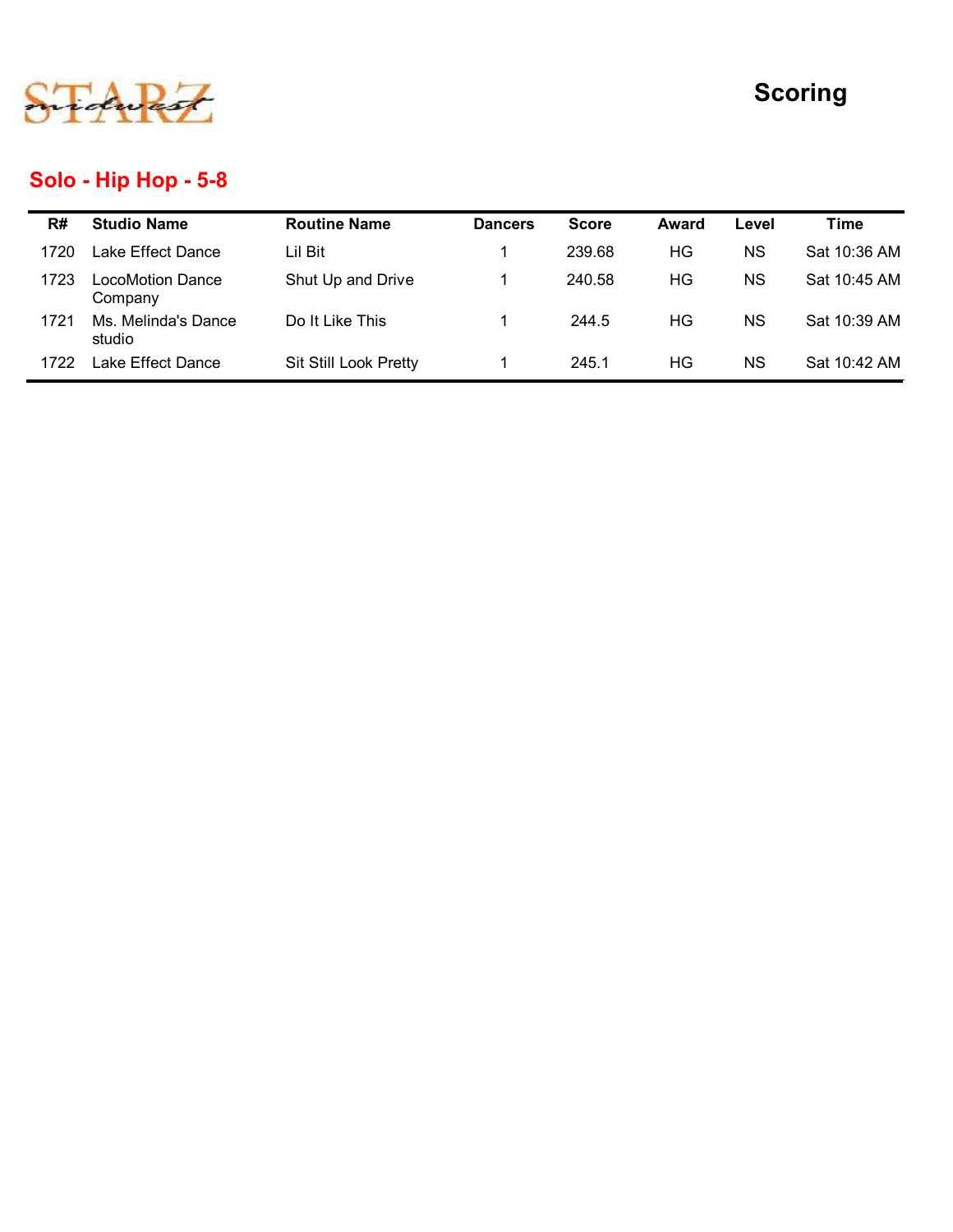

## Solo - Jazz - 5-8

|      |                                      |                         |                |              |              |           | <b>Scoring</b> |
|------|--------------------------------------|-------------------------|----------------|--------------|--------------|-----------|----------------|
|      | Solo - Jazz - 5-8                    |                         |                |              |              |           |                |
| R#   | <b>Studio Name</b>                   | <b>Routine Name</b>     | <b>Dancers</b> | <b>Score</b> | <b>Award</b> | Level     | <b>Time</b>    |
| 1734 | Ms. Melinda's Dance<br>studio        | <b>Worldwide Party</b>  | 1              | 235.28       | HG           | <b>NS</b> | Sat 11:18 AM   |
| 1730 | Lake Effect Dance                    | My Own Drum             | 1              | 235.8        | HG           | <b>NS</b> | Sat 11:06 AM   |
| 1724 | Ms. Melinda's Dance<br>studio        | <b>Bigger is Better</b> | 1              | 237.62       | HG           | <b>NS</b> | Sat 10:48 AM   |
| 1735 | <b>Triple Threat Divas</b>           | All About Me            | 1              | 240.44       | HG           | <b>NS</b> | Sat 11:21 AM   |
| 444  | Let's Dance                          | <b>Animal Crackers</b>  |                | 241.08       | HG           | <b>NS</b> | Sat 10:59 AM   |
| 1725 | <b>Almost Famous Dance</b><br>Studio | <b>Business of love</b> | 1              | 241.22       | HG           | <b>NS</b> | Sat 10:51 AM   |
| 1726 | Arena Dance Academy                  | I Put A Spell On You    | $\mathbf{1}$   | 241.42       | HG           | <b>NS</b> | Sat 10:54 AM   |
| 1732 | Dance Esteem                         | I'm A Lady              |                | 242.26       | HG           | <b>NS</b> | Sat 11:12 AM   |
|      | 1728 Let's Dance                     | Faith                   |                | 242.5        | HG           | <b>NS</b> | Sat 11:00 AM   |
| 1729 | <b>Almost Famous Dance</b><br>Studio | Super C.U.T.E.          | $\mathbf 1$    | 243.66       | HG           | <b>NS</b> | Sat 11:03 AM   |
| 1731 | Ms. Melinda's Dance<br>studio        | Where's the Party       | $\mathbf{1}$   | 244.02       | HG           | <b>NS</b> | Sat 11:09 AM   |
| 1717 | Spotlight Dance Academy Vacation     |                         | $\mathbf{1}$   | 246          | P            | <b>NS</b> | Sat 10:27 AM   |
| 1727 | Ms. Melinda's Dance<br>studio        | It's My Party           | 1              | 247.5        | P            | <b>NS</b> | Sat 10:57 AM   |
| 1821 | Let's Dance                          | Smile Big               | $\mathbf{1}$   | 248.22       | HG           | <b>RS</b> | Thu 8:48 AM    |
| 1411 | Ms. Melinda's Dance<br>studio        | Kid in the Candy Store  | $\mathbf{1}$   | 249          | HG           | <b>RS</b> | Thu 8:27 AM    |
| 1415 | Let's Dance                          | Shake a Tailfeather     | 1.             | 249.46       | HG           | <b>RS</b> | Thu 8:39 AM    |
| 1416 | Lake Shore Dance                     | Size                    |                | 249.6        | HG           | <b>RS</b> | Thu 8:42 AM    |
| 1417 | Let's Dance                          | Sing                    |                | 250          | HG           | <b>RS</b> | Thu 8:45 AM    |
| 1407 | Let's Dance                          | Crusin for a Bruisin    |                | 250.94       | HG           | <b>RS</b> | Thu 8:15 AM    |
| 1410 | Let's Dance                          | <b>High Top Shoes</b>   |                | 251.88       | HG           | <b>RS</b> | Thu 8:24 AM    |
| 1405 | Let's Dance                          | <b>Boss</b>             |                | 252.5        | HG           | <b>RS</b> | Thu 8:09 AM    |
| 1413 | Ms. Melinda's Dance<br>studio        | <b>Bubble Gum</b>       |                | 253.52       | HG           | <b>RS</b> | Thu 8:33 AM    |
| 1412 | Let's Dance                          | No Roots                | $\mathbf 1$    | 254.12       | HG           | <b>RS</b> | Thu 8:30 AM    |
| 1414 | Lake Shore Dance                     | Salute                  |                | 254.32       | HG           | <b>RS</b> | Thu 8:36 AM    |
| 1404 | Dance Esteem                         | <b>Bad</b>              |                | 257.1        | HG           | <b>RS</b> | Thu 8:06 AM    |
| 1409 | Dance Esteem                         | Do My Thing             |                | 259.3        | HG           | <b>RS</b> | Thu 8:21 AM    |
| 1408 | <b>Almost Famous Dance</b><br>Studio | Glam                    |                | 264.02       | P            | <b>RS</b> | Thu 8:18 AM    |
| 1406 | 2023 Dance Company                   | Kiss                    | 1              | 265.06       | P            | <b>RS</b> | Thu 8:12 AM    |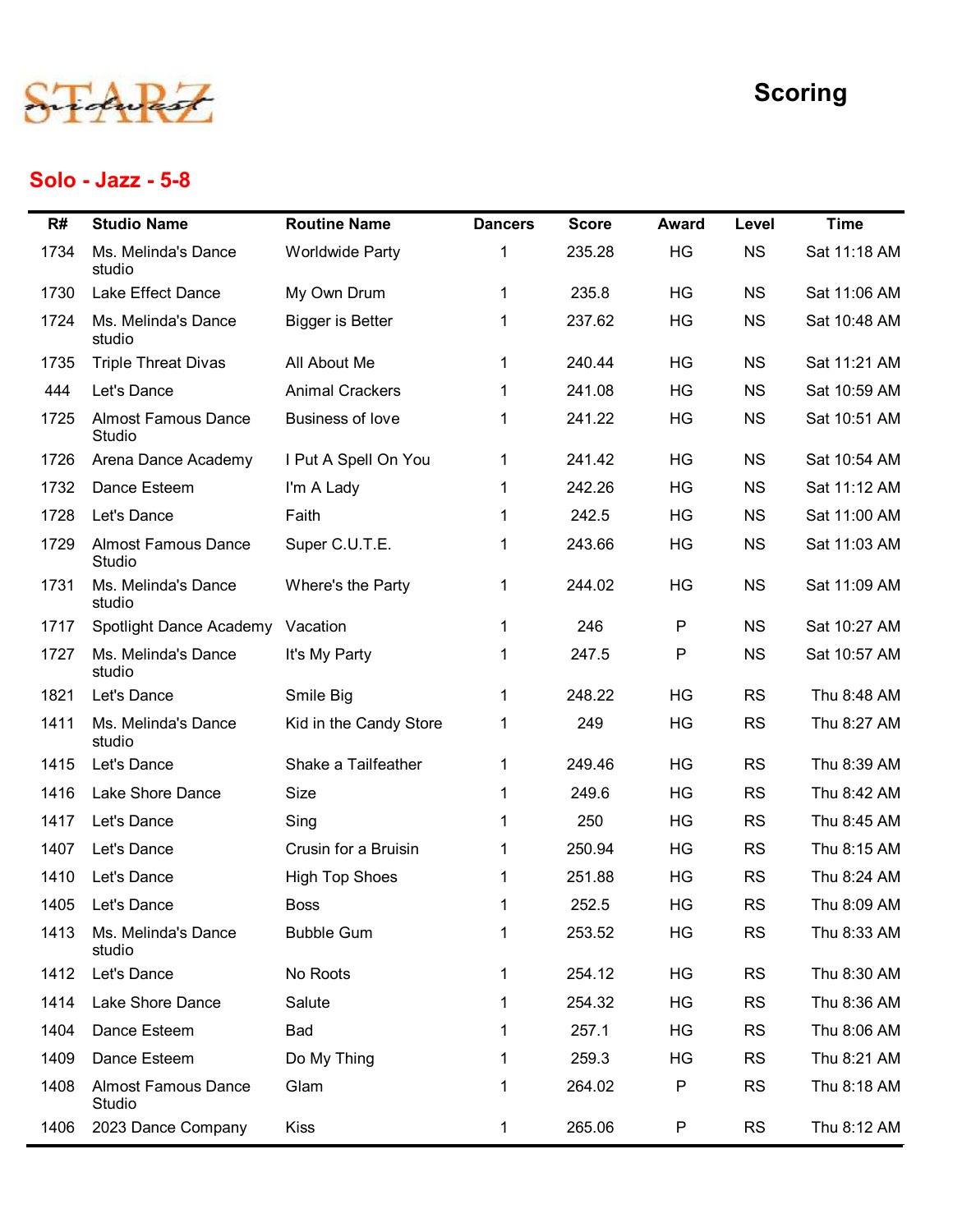

## Solo - Lyrical - 5-8

|      |                                                     |                                   |                |                  |              |           | <b>Scoring</b> |
|------|-----------------------------------------------------|-----------------------------------|----------------|------------------|--------------|-----------|----------------|
| R#   | Solo - Lyrical - 5-8<br><b>Studio Name</b>          | <b>Routine Name</b>               | <b>Dancers</b> | <b>Score</b>     | <b>Award</b> | Level     | <b>Time</b>    |
| 1739 | Arena Dance Academy                                 | Cover Me In Sunshine              | 1              | <b>Scratched</b> |              | <b>NS</b> | Sat 12:33 PM   |
| 1747 | Lake Effect Dance                                   | <b>Million Dreams</b>             |                | 235.86           | HG           | <b>NS</b> | Sat 12:57 PM   |
| 1741 | dance endeavors                                     | Lost Boy                          | 1              | 238.82           | HG           | <b>NS</b> | Sat 12:39 PM   |
| 1749 | <b>Triple Threat Divas</b>                          | I Stand                           | 1              | 240.18           | HG           | <b>NS</b> | Sat 1:03 PM    |
| 1750 | <b>Urban Dance Productions</b>                      | Golden Slumber                    |                | 240.64           | HG           | <b>NS</b> | Sat 1:06 PM    |
| 1737 | <b>Platinum Studios Dance</b><br>and Pageantry Inc. | A Dream Is A Wish                 | -1             | 241.08           | HG           | <b>NS</b> | Sat 12:27 PM   |
| 1736 | <b>Urban Dance Productions</b>                      | Part Of Your World                | 1              | 241.14           | HG           | <b>NS</b> | Sat 12:24 PM   |
| 1742 | <b>Almost Famous Dance</b><br>Studio                | 99 Red Balloons                   | 1              | 241.34           | HG           | <b>NS</b> | Sat 12:42 PM   |
| 1743 | Arena Dance Academy                                 | Hold On To Me                     |                | 242              | HG           | <b>NS</b> | Sat 12:45 PM   |
| 1740 | <b>Platinum Studios Dance</b><br>and Pageantry Inc. | Time                              |                | 243.48           | HG           | <b>NS</b> | Sat 12:36 PM   |
| 1746 | <b>Almost Famous Dance</b><br>Studio                | How Does a moment last<br>forever | $\mathbf 1$    | 243.88           | HG           | <b>NS</b> | Sat 12:54 PM   |
| 1738 | <b>Diamond Dance Studio</b>                         | <b>Head Above Water</b>           | $\mathbf{1}$   | 244.1            | HG           | <b>NS</b> | Sat 12:30 PM   |
| 1748 | Let's Dance                                         | Heaven on Earth                   | -1             | 244.22           | HG           | <b>NS</b> | Sat 1:00 PM    |
| 1744 | Dreams Come True Dance Warrior                      |                                   |                | 249.08           | P            | <b>NS</b> | Sat 12:48 PM   |
| 1745 | Let's Dance                                         | Go The Distance                   |                | 250.16           | P            | <b>NS</b> | Sat 12:51 PM   |
| 1419 | TheDanceSpace                                       | Lost Boy                          |                | $\mathbf 0$      |              | <b>RS</b> | Thu 8:51 AM    |
| 1425 | The Dance Factory                                   | Neverland                         |                | 246.36           | HG           | <b>RS</b> | Thu 9:06 AM    |
| 1422 | Let's Dance                                         | <b>True Colors</b>                |                | 247.14           | HG           | <b>RS</b> | Thu 9:00 AM    |
| 1429 | Lake Shore Dance                                    | Speechless                        |                | 247.82           | HG           | <b>RS</b> | Thu 9:12 AM    |
| 1421 | Dance Esteem                                        | Glitter In The Air                |                | 254.58           | HG           | <b>RS</b> | Thu 8:57 AM    |
| 1431 | The Dance Factory                                   | Somewhere Only We<br>Know         | -1             | 256.36           | HG           | <b>RS</b> | Thu 9:15 AM    |
| 1427 | Let's Dance                                         | You Are My Sunshine               | 1              | 264.032          | P            | <b>RS</b> | Thu 9:09 AM    |
| 1420 | Let's Dance                                         | Rainbow                           | -1             | 264.3            | P            | <b>RS</b> | Thu 8:54 AM    |
| 1423 | Spotlight Dance Academy Room                        |                                   | 1              | 268.38           | P            | <b>RS</b> | Thu 9:03 AM    |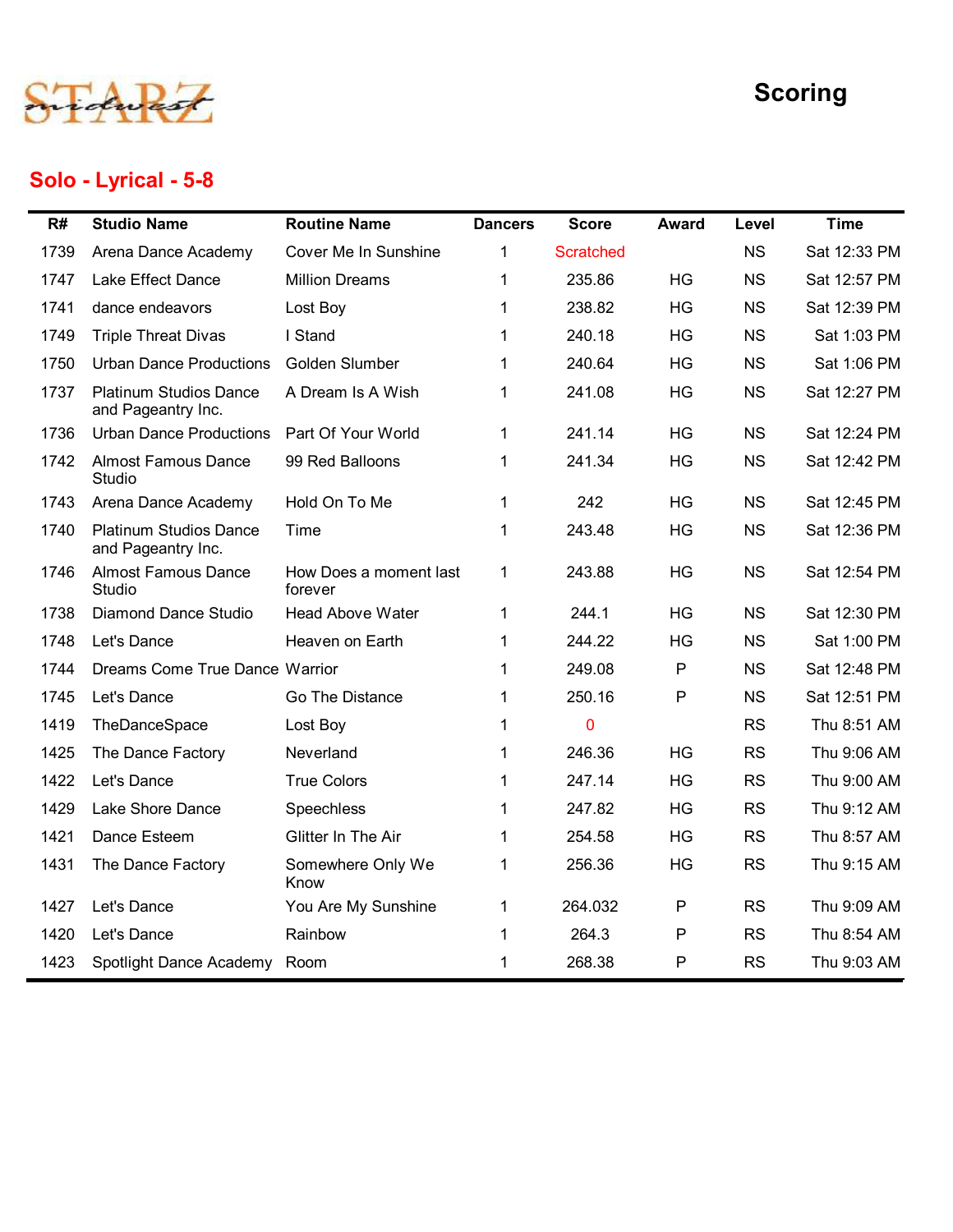

#### Solo - Musical Show - 5-8

|      |                                      |                              |                |              |              |           | <b>Scoring</b> |
|------|--------------------------------------|------------------------------|----------------|--------------|--------------|-----------|----------------|
|      |                                      |                              |                |              |              |           |                |
|      | <b>Solo - Musical Show - 5-8</b>     |                              |                |              |              |           |                |
| R#   | <b>Studio Name</b>                   | <b>Routine Name</b>          | <b>Dancers</b> | <b>Score</b> | <b>Award</b> | Level     | <b>Time</b>    |
| 1755 | Infinity Dance Center LLC            | Oh, So Quiet                 | 1              | 236.78       | HG           | <b>NS</b> | Sat 1:21 PM    |
| 1756 | <b>Urban Dance Productions</b>       | Flaunt It                    | $\mathbf 1$    | 237.14       | HG           | <b>NS</b> | Sat 1:24 PM    |
| 1752 | Ms. Melinda's Dance<br>studio        | Honey Bun                    | $\mathbf{1}$   | 237.14       | HG           | <b>NS</b> | Sat 1:12 PM    |
| 1753 | <b>Almost Famous Dance</b><br>Studio | Zero to Hero                 | $\mathbf{1}$   | 239.1        | HG           | <b>NS</b> | Sat 1:15 PM    |
| 1754 | Ms. Melinda's Dance<br>studio        | Surprise                     | $\mathbf 1$    | 247.9        | P            | <b>NS</b> | Sat 1:18 PM    |
| 1751 | <b>Almost Famous Dance</b><br>Studio | When You Got It Flaunt<br>It | $\mathbf{1}$   | 252.3        | P            | <b>NS</b> | Sat 1:09 PM    |
| 1424 | <b>Urban Dance Productions</b>       | <b>Greatest Star</b>         | -1             | 248.44       | HG           | <b>RS</b> | Thu 9:18 AM    |
| 1432 | Let's Dance                          | Cruella De Vil               | -1             | 249.88       | HG           | <b>RS</b> | Thu 9:21 AM    |
| 1434 | Let's Dance                          | <b>Stupid Cupid</b>          | 1              | 256.52       | HG           | RS        | Thu 9:27 AM    |
| 1433 | Spotlight Dance Academy              | <b>Girl Scout</b>            | -1             | 266.94       | P            | <b>RS</b> | Thu 9:24 AM    |
|      | <b>Solo - Tap - 5-8</b>              |                              |                |              |              |           |                |
| R#   | <b>Studio Name</b>                   | <b>Routine Name</b>          | <b>Dancers</b> | <b>Score</b> | <b>Award</b> | Level     | <b>Time</b>    |
| 1758 | Lake Effect Dance                    | Champion                     | 1              | 233.2        | HG           | <b>NS</b> | Sat 1:30 PM    |
| 1436 | The Dance Factory                    | <b>Big Sunglasses</b>        | -1             | 259.6        | HG           | <b>RS</b> | Thu 9:33 AM    |
| 1488 | Jam Hops Dance<br>Company            | Make Some Noise              | $\mathbf{1}$   | 260.54       | HG           | RS        | Thu 9:36 AM    |

## Solo - Tap - 5-8

| 1424 | <b>Urban Dance Productions</b>                    | <b>Greatest Star</b>  |                | 248.44       | <b>HG</b>    | <b>RS</b> | Thu 9:18 AM |
|------|---------------------------------------------------|-----------------------|----------------|--------------|--------------|-----------|-------------|
| 1432 | Let's Dance                                       | Cruella De Vil        |                | 249.88       | <b>HG</b>    | <b>RS</b> | Thu 9:21 AM |
| 1434 | Let's Dance                                       | <b>Stupid Cupid</b>   |                | 256.52       | HG           | <b>RS</b> | Thu 9:27 AM |
| 1433 | Spotlight Dance Academy Girl Scout                |                       |                | 266.94       | P            | <b>RS</b> | Thu 9:24 AM |
|      | <b>Solo - Tap - 5-8</b>                           |                       |                |              |              |           |             |
| R#   | <b>Studio Name</b>                                | <b>Routine Name</b>   | <b>Dancers</b> | <b>Score</b> | <b>Award</b> | Level     | <b>Time</b> |
| 1758 | Lake Effect Dance                                 | Champion              |                | 233.2        | HG           | <b>NS</b> | Sat 1:30 PM |
| 1436 | The Dance Factory                                 | <b>Big Sunglasses</b> |                | 259.6        | HG           | <b>RS</b> | Thu 9:33 AM |
| 1488 | Jam Hops Dance<br>Company                         | Make Some Noise       |                | 260.54       | HG           | <b>RS</b> | Thu 9:36 AM |
| R#   | <b>Solo - Ballet - 9-11</b><br><b>Studio Name</b> | <b>Routine Name</b>   | <b>Dancers</b> | <b>Score</b> | Award        | Level     | <b>Time</b> |
| 1760 | Ms. Melinda's Dance<br>studio                     | Heart of Life         |                | 239.48       | <b>HG</b>    | <b>NS</b> | Sat 1:36 PM |
| 1759 | Dance and Music<br>Academy                        | La Bayadare Variation | $\mathbf{1}$   | 258.96       | $\mathsf{P}$ | <b>NS</b> | Sat 1:33 PM |

#### Solo - Ballet - 9-11

| 1432 | Let's Dance                   | Cruella De Vil        | $\mathbf{1}$   | 249.88       | HG           | <b>RS</b> | Thu 9:21 AM |
|------|-------------------------------|-----------------------|----------------|--------------|--------------|-----------|-------------|
| 1434 | Let's Dance                   | <b>Stupid Cupid</b>   | $\mathbf{1}$   | 256.52       | HG           | <b>RS</b> | Thu 9:27 AM |
| 1433 | Spotlight Dance Academy       | <b>Girl Scout</b>     |                | 266.94       | P            | RS        | Thu 9:24 AM |
|      | <b>Solo - Tap - 5-8</b>       |                       |                |              |              |           |             |
| R#   | <b>Studio Name</b>            | <b>Routine Name</b>   | <b>Dancers</b> | <b>Score</b> | <b>Award</b> | Level     | <b>Time</b> |
| 1758 | Lake Effect Dance             | Champion              | $\mathbf 1$    | 233.2        | HG           | <b>NS</b> | Sat 1:30 PM |
| 1436 | The Dance Factory             | <b>Big Sunglasses</b> | $\mathbf 1$    | 259.6        | HG           | <b>RS</b> | Thu 9:33 AM |
|      |                               |                       |                |              |              | RS        | Thu 9:36 AM |
| 1488 | Jam Hops Dance<br>Company     | Make Some Noise       | $\mathbf{1}$   | 260.54       | HG           |           |             |
|      | <b>Solo - Ballet - 9-11</b>   |                       |                |              |              |           |             |
| R#   | <b>Studio Name</b>            | <b>Routine Name</b>   | <b>Dancers</b> | <b>Score</b> | <b>Award</b> | Level     | <b>Time</b> |
| 1760 | Ms. Melinda's Dance<br>studio | Heart of Life         | $\mathbf 1$    | 239.48       | HG           | <b>NS</b> | Sat 1:36 PM |
| 1759 | Dance and Music<br>Academy    | La Bayadare Variation | $\mathbf{1}$   | 258.96       | ${\sf P}$    | <b>NS</b> | Sat 1:33 PM |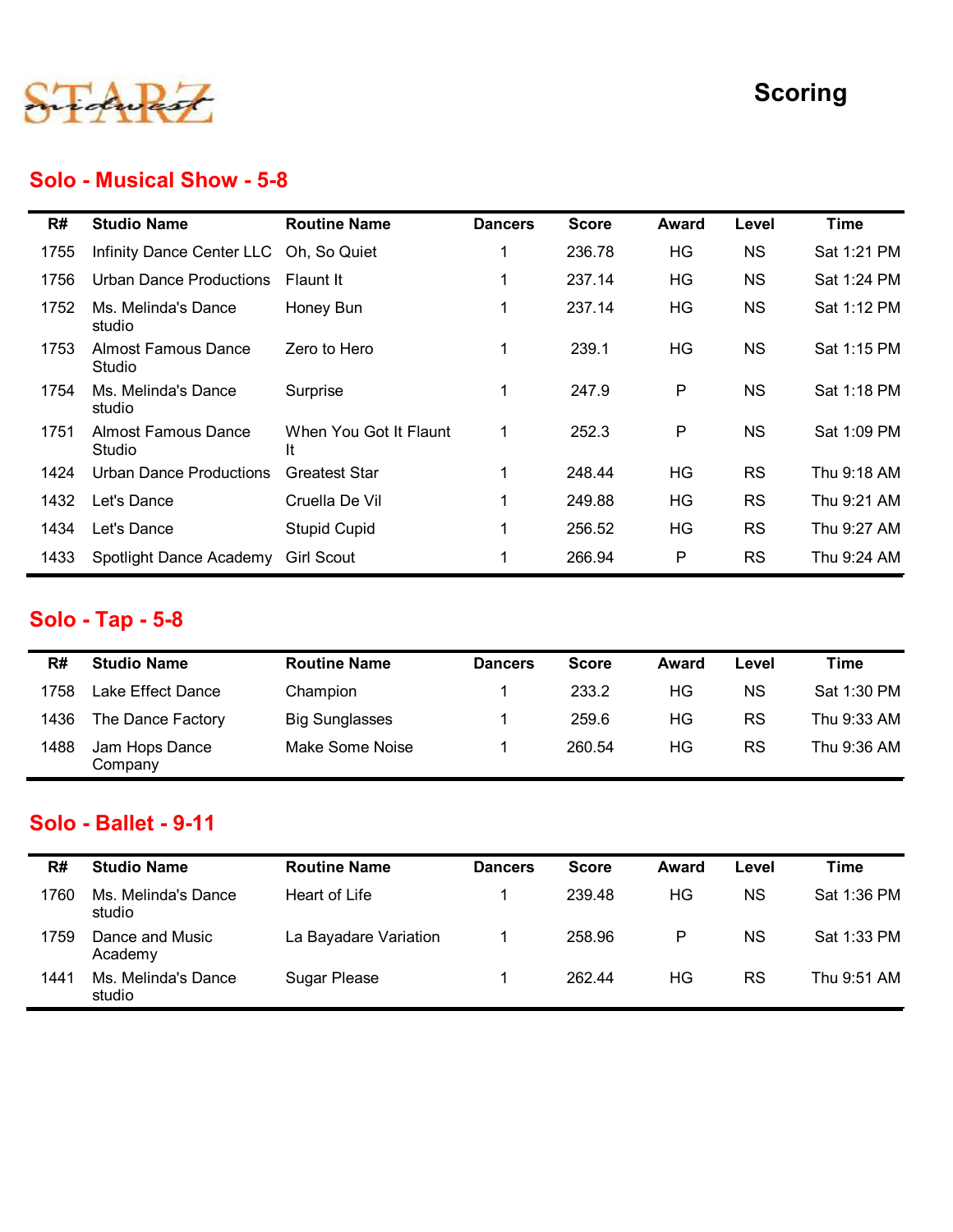

# Solo - Contemporary - 9-11

|      |                                                     |                          |                |              |              |           | <b>Scoring</b> |
|------|-----------------------------------------------------|--------------------------|----------------|--------------|--------------|-----------|----------------|
|      | Solo - Contemporary - 9-11                          |                          |                |              |              |           |                |
| R#   | <b>Studio Name</b>                                  | <b>Routine Name</b>      | <b>Dancers</b> | <b>Score</b> | <b>Award</b> | Level     | <b>Time</b>    |
| 1761 | Dance and Music<br>Academy                          | Looking For Some Light   | $\mathbf 1$    | 233.44       | HG           | <b>NS</b> | Sat 1:39 PM    |
| 1768 | Dance and Music<br>Academy                          | Lost in the Wood         | $\mathbf{1}$   | 234.08       | HG           | <b>NS</b> | Sat 2:00 PM    |
| 1767 | 7th Avenue dance crew                               | Speechless               | $\mathbf 1$    | 234.6        | HG           | <b>NS</b> | Sat 1:57 PM    |
| 1763 | <b>Platinum Studios Dance</b><br>and Pageantry Inc. | <b>Game Of Survivial</b> | $\mathbf{1}$   | 240.46       | HG           | <b>NS</b> | Sat 1:45 PM    |
| 1764 | <b>Triple Threat Divas</b>                          | Everywhere               | $\mathbf{1}$   | 241.22       | HG           | <b>NS</b> | Sat 1:48 PM    |
| 1762 | Northwoods School of<br>Dance                       | Soldier                  | $\mathbf{1}$   | 241.8        | HG           | <b>NS</b> | Sat 1:42 PM    |
| 1765 | Dance and Music<br>Academy                          | <b>Beating Heart</b>     | 1              | 243.18       | HG           | <b>NS</b> | Sat 1:51 PM    |
|      | 1766 Triple Threat Divas                            | Us                       | $\mathbf{1}$   | 246.8        | $\mathsf{P}$ | <b>NS</b> | Sat 1:54 PM    |
| 1448 | <b>Rising Dance Academy</b>                         | Survivor                 | $\mathbf 1$    | 253.6        | HG           | <b>RS</b> | Thu 10:12 AM   |
| 1445 | The Dance Factory                                   | <b>Hold Your Breath</b>  | 1              | 253.82       | HG           | <b>RS</b> | Thu 10:03 AM   |
| 1446 | Dance Esteem                                        | Rise                     | $\mathbf 1$    | 257.64       | HG           | <b>RS</b> | Thu 10:06 AM   |
| 1444 | Dance Esteem                                        | Fall In Line             | 1              | 259.12       | HG           | <b>RS</b> | Thu 10:00 AM   |
| 1447 | The Dance Factory                                   | The End                  | $\mathbf 1$    | 261.94       | HG           | <b>RS</b> | Thu 10:09 AM   |
| 1443 | All That Dance Inc                                  | The Moment I Said It     | 1              | 265.72       | P            | <b>RS</b> | Thu 9:57 AM    |
| 1442 | Dance and Music<br>Academy                          | Concerto                 | $\mathbf{1}$   | 269.9        | P            | <b>RS</b> | Thu 9:54 AM    |
|      | <b>Solo - Hip Hop - 9-11</b>                        |                          |                |              |              |           |                |
| R#   | <b>Studio Name</b>                                  | <b>Routine Name</b>      | <b>Dancers</b> | <b>Score</b> | <b>Award</b> | Level     | <b>Time</b>    |
| 1771 | 7th Avenue dance crew                               | Salute                   | 1              | 233.08       | HG           | <b>NS</b> | Sat 2:09 PM    |
| 1770 | Lake Effect Dance                                   | Space Jam                | -1             | 233.76       | HG           | <b>NS</b> | Sat 2:06 PM    |
| 1769 | Dance and Music<br>Academy                          | The Big Deal             | $\mathbf{1}$   | 234.04       | HG           | <b>NS</b> | Sat 2:03 PM    |
| 1449 | Spotlight Dance Academy Birthday                    |                          | $\mathbf{1}$   | 256.2        | HG           | RS        | Thu 10:15 AM   |

#### Solo - Hip Hop - 9-11

| The Dance Factory                     | THE EIR                                            |                |              |              |           | <b>THU TU.US AIVE</b> |
|---------------------------------------|----------------------------------------------------|----------------|--------------|--------------|-----------|-----------------------|
| All That Dance Inc                    | The Moment I Said It                               | $\mathbf{1}$   | 265.72       | P            | <b>RS</b> | Thu 9:57 AM           |
| Dance and Music<br>Academy            | Concerto                                           | 1              | 269.9        | P            | <b>RS</b> | Thu 9:54 AM           |
|                                       |                                                    |                |              |              |           |                       |
| <b>Studio Name</b>                    | <b>Routine Name</b>                                | <b>Dancers</b> | <b>Score</b> | <b>Award</b> | Level     | <b>Time</b>           |
| 7th Avenue dance crew                 | Salute                                             | 1              | 233.08       | HG           | <b>NS</b> | Sat 2:09 PM           |
| Lake Effect Dance                     | Space Jam                                          | $\mathbf 1$    | 233.76       | HG           | <b>NS</b> | Sat 2:06 PM           |
| Dance and Music<br>Academy            | The Big Deal                                       | 1              | 234.04       | HG           | <b>NS</b> | Sat 2:03 PM           |
| Spotlight Dance Academy               | Birthday                                           | $\overline{1}$ | 256.2        | HG           | <b>RS</b> | Thu 10:15 AM          |
| <b>Studio Name</b>                    | <b>Routine Name</b>                                | <b>Dancers</b> | <b>Score</b> | <b>Award</b> | Level     | <b>Time</b>           |
| <b>New Attitudes Dance</b><br>Company | Sugar Rush                                         | 1              | Scratched    |              | <b>NS</b> | Sat 2:57 PM           |
| Dance and Music<br>Academy            | Tightrope                                          | 1              | 232.44       | HG           | <b>NS</b> | Sat 2:15 PM           |
|                                       |                                                    |                |              |              |           |                       |
|                                       | <b>Solo - Hip Hop - 9-11</b><br>Solo - Jazz - 9-11 |                |              |              |           | ZU 1.94<br>пv<br>טח   |

#### Solo - Jazz - 9-11

| R#   | <b>Studio Name</b>             | <b>Routine Name</b> | <b>Dancers</b> | <b>Score</b> | Award | Level     | Time        |
|------|--------------------------------|---------------------|----------------|--------------|-------|-----------|-------------|
| 1787 | New Attitudes Dance<br>Company | Sugar Rush          |                | Scratched    |       | ΝS        | Sat 2:57 PM |
| 1773 | Dance and Music<br>Academy     | Tightrope           |                | 232.44       | ΗG    | <b>NS</b> | Sat 2:15 PM |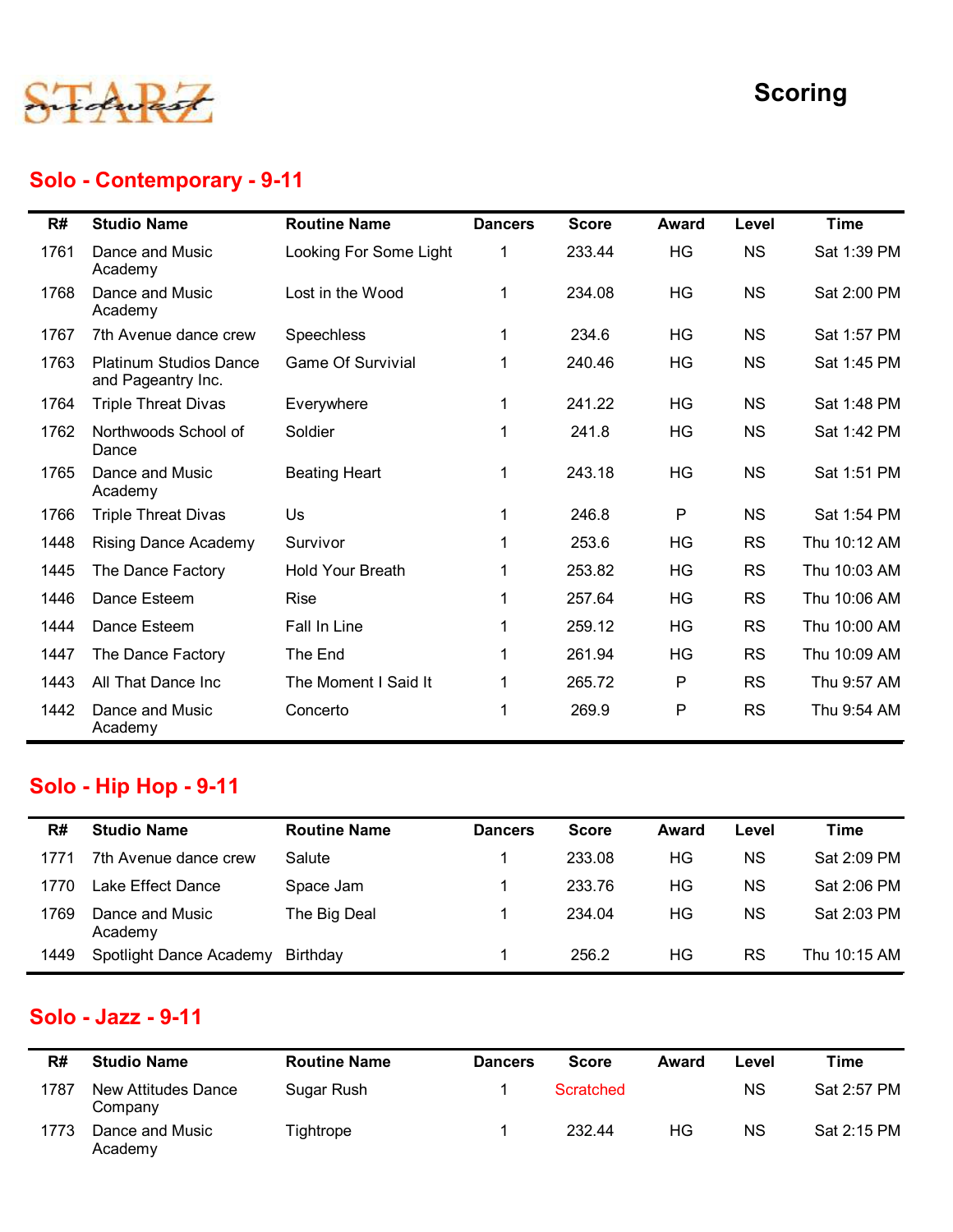

|      |                                                     |                             |              |             |           |           | <b>Scoring</b> |
|------|-----------------------------------------------------|-----------------------------|--------------|-------------|-----------|-----------|----------------|
| 1780 | Lake Effect Dance                                   | What You're Worth           | -1           | 233.98      | <b>HG</b> | <b>NS</b> | Sat 2:36 PM    |
| 1784 | Lake Effect Dance                                   | Confident                   | $\mathbf 1$  | 234.2       | HG        | <b>NS</b> | Sat 2:48 PM    |
| 1779 | Dance and Music<br>Academy                          | In the Mood                 | $\mathbf 1$  | 234.5       | HG        | <b>NS</b> | Sat 2:33 PM    |
| 1825 | Studio 20 Dance Academy River Deep Mountain         | High                        | $\mathbf{1}$ | 234.66      | HG        | <b>NS</b> | Sat 3:08 PM    |
| 1788 | Studio Y                                            | No Excuses                  | $\mathbf{1}$ | 236.28      | HG        | <b>NS</b> | Sat 3:00 PM    |
| 1789 | <b>Rising Dance Academy</b>                         | Man In The Mirror           | $\mathbf 1$  | 236.52      | HG        | <b>NS</b> | Sat 3:03 PM    |
| 1777 | Studio 20 Dance Academy                             | Papparazi                   | 1            | 240.1       | HG        | <b>NS</b> | Sat 2:27 PM    |
| 1778 | Ms. Melinda's Dance<br>studio                       | Get the Party Started       | $\mathbf{1}$ | 241.16      | HG        | <b>NS</b> | Sat 2:30 PM    |
| 1774 | <b>Platinum Studios Dance</b><br>and Pageantry Inc. | Covergirl                   | 1            | 241.42      | HG        | <b>NS</b> | Sat 2:18 PM    |
| 1776 | <b>Diamond Dance Studio</b>                         | One More Time               | 1            | 242.44      | HG        | <b>NS</b> | Sat 2:24 PM    |
| 1783 | Arena Dance Academy                                 | <b>Took The Night</b>       | 1            | 242.86      | HG        | <b>NS</b> | Sat 2:45 PM    |
| 1790 | Ms. Melinda's Dance<br>studio                       | Slay                        | 1            | 243.26      | HG        | <b>NS</b> | Sat 3:06 PM    |
| 1781 | <b>Platinum Studios Dance</b><br>and Pageantry Inc. | Nails, Hair, Hips, Heels    | $\mathbf{1}$ | 243.48      | HG        | <b>NS</b> | Sat 2:39 PM    |
| 1785 | Dance Esteem                                        | Put It on Me                | $\mathbf{1}$ | 245.8       | HG        | <b>NS</b> | Sat 2:51 PM    |
| 1775 | Ms. Melinda's Dance<br>studio                       | Queen Bee                   | $\mathbf 1$  | 246.04      | $\sf P$   | <b>NS</b> | Sat 2:21 PM    |
| 1772 | Ms. Melinda's Dance<br>studio                       | <b>Bring the Party Back</b> | $\mathbf{1}$ | 247.14      | $\sf P$   | <b>NS</b> | Sat 2:12 PM    |
| 1786 | Ms. Melinda's Dance<br>studio                       | Shake the Room              | $\mathbf 1$  | 247.16      | $\sf P$   | <b>NS</b> | Sat 2:54 PM    |
| 1782 | U Can Danz! Dance<br>Company                        | Sax                         | $\mathbf 1$  | 247.28      | P         | <b>NS</b> | Sat 2:42 PM    |
| 1467 | <b>Star Seekers Production</b>                      | Fire Under My Feet          | $\mathbf{1}$ | $\mathbf 0$ |           | <b>RS</b> | Thu 11:09 AM   |
| 1469 | Lake Shore Dance                                    | Confident                   | $\mathbf{1}$ | 246.66      | HG        | <b>RS</b> | Thu 11:15 AM   |
| 1473 | Lake Shore Dance                                    | Loud and Proud              | $\mathbf{1}$ | 247.72      | HG        | <b>RS</b> | Thu 11:27 AM   |
| 1475 | Lake Shore Dance                                    | Girls Will Be Girls         | $\mathbf{1}$ | 248.14      | HG        | <b>RS</b> | Thu 11:33 AM   |
| 1474 | <b>Rising Dance Academy</b>                         | Harden My Heart             | $\mathbf{1}$ | 249.12      | HG        | <b>RS</b> | Thu 11:30 AM   |
| 1470 | The Dance Factory                                   | Circus                      | $\mathbf{1}$ | 249.9       | HG        | <b>RS</b> | Thu 11:18 AM   |
| 1471 | Lake Shore Dance                                    | Do It Like This             | $\mathbf{1}$ | 254.16      | HG        | <b>RS</b> | Thu 11:21 AM   |
| 1472 | Ms. Melinda's Dance<br>studio                       | When I Grow Up              | $\mathbf{1}$ | 256.06      | HG        | RS        | Thu 11:24 AM   |
| 1452 | Arena Dance Academy                                 | Applause                    | $\mathbf 1$  | 257.76      | HG        | <b>RS</b> | Thu 10:24 AM   |
| 1468 | Ms. Melinda's Dance<br>studio                       | Sugar Pie Honey Bunch       | $\mathbf{1}$ | 257.82      | HG        | <b>RS</b> | Thu 11:12 AM   |
| 1457 | <b>Valley Dance District</b>                        | Orange Colored Sky          | $\mathbf{1}$ | 258.14      | HG        | <b>RS</b> | Thu 10:39 AM   |
| 1464 | Dance Esteem                                        | Rolling In The Deep         | $\mathbf 1$  | 258.2       | HG        | <b>RS</b> | Thu 11:00 AM   |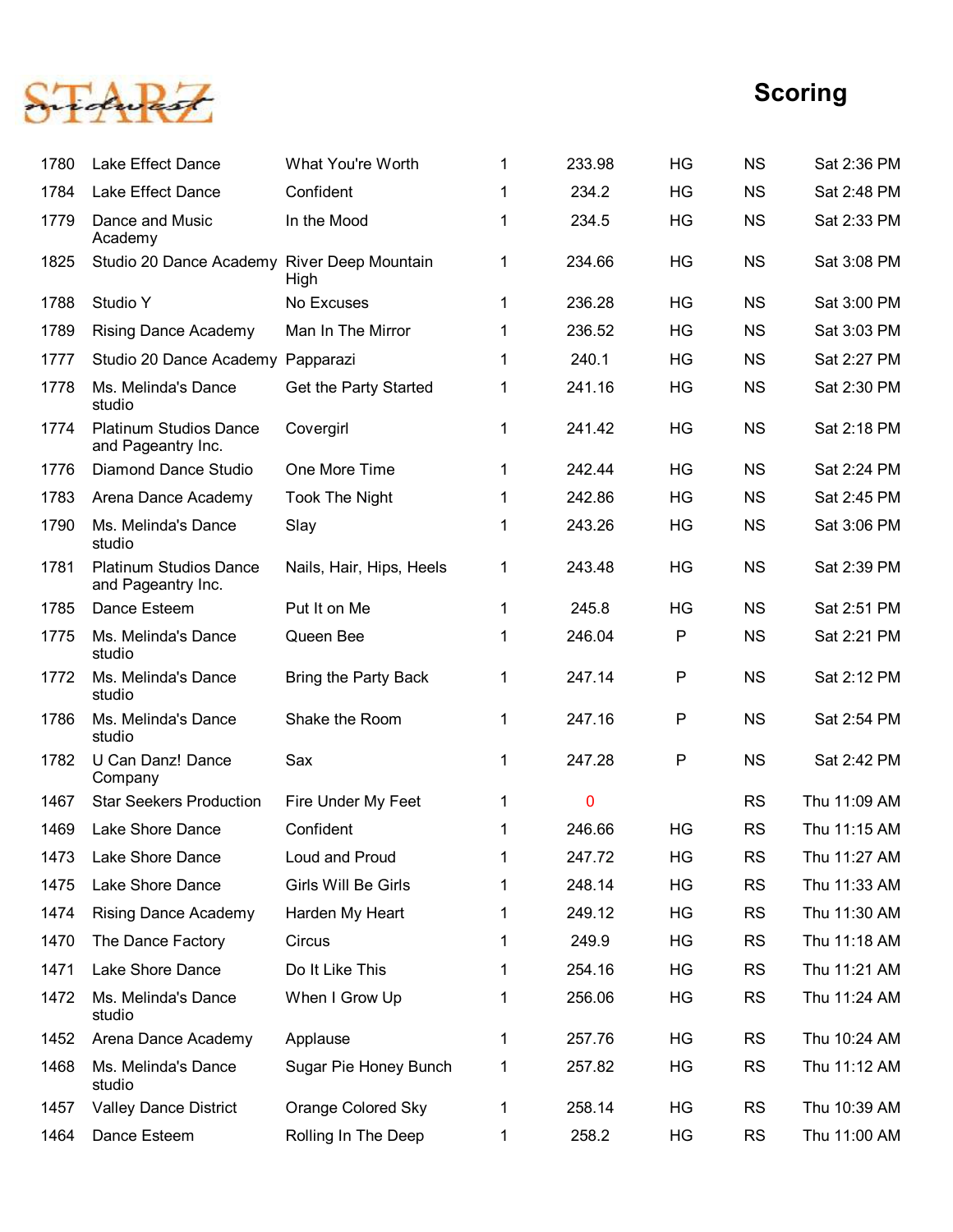

|      |                                      |                             |                |                  |           |           | <b>Scoring</b> |
|------|--------------------------------------|-----------------------------|----------------|------------------|-----------|-----------|----------------|
|      |                                      |                             |                |                  |           |           |                |
| 1466 | Ms. Melinda's Dance<br>studio        | Party Party Party           | 1              | 259.18           | HG        | <b>RS</b> | Thu 11:06 AM   |
| 1456 | <b>Almost Famous Dance</b><br>Studio | Werk Out                    | $\mathbf{1}$   | 259.3            | HG        | <b>RS</b> | Thu 10:36 AM   |
| 1451 | Bay Area Academy of<br>Dance         | Run Run Run                 | 1              | 259.86           | HG        | <b>RS</b> | Thu 10:21 AM   |
| 1465 | Let's Dance                          | <b>Try Everything</b>       | $\mathbf{1}$   | 259.9            | HG        | <b>RS</b> | Thu 11:03 AM   |
| 1461 | Dance Esteem                         | How to Be a<br>Heartbreaker |                | 260.32           | HG        | <b>RS</b> | Thu 10:51 AM   |
| 1454 | 2023 Dance Company                   | Diamonds                    | 1              | 260.48           | HG        | <b>RS</b> | Thu 10:30 AM   |
| 1460 | Let's Dance                          | Levitating                  |                | 260.6            | HG        | <b>RS</b> | Thu 10:48 AM   |
| 1450 | <b>Almost Famous Dance</b><br>Studio | Prince                      | 1              | 260.74           | HG        | <b>RS</b> | Thu 10:18 AM   |
|      | 1463 Veracity Dance Project          | Heads Will Roll             | 1              | 261              | HG        | <b>RS</b> | Thu 10:57 AM   |
| 1458 | Dance Esteem                         | Ex's and Oh's               | $\mathbf{1}$   | 261.48           | HG        | <b>RS</b> | Thu 10:42 AM   |
| 1455 | <b>Valley Dance District</b>         | Bey                         | $\mathbf{1}$   | 264.2            | P         | <b>RS</b> | Thu 10:33 AM   |
| 1453 | <b>Almost Famous Dance</b><br>Studio | Schoolin Life               | $\mathbf{1}$   | 264.36           | ${\sf P}$ | <b>RS</b> | Thu 10:27 AM   |
| 1459 | <b>Veracity Dance Project</b>        | Cover Girl                  | $\mathbf{1}$   | 265.52           | P         | <b>RS</b> | Thu 10:45 AM   |
| 1462 | Zumbrota Dance Studio                | Conga                       | $\mathbf 1$    | 269.54           | P         | <b>RS</b> | Thu 10:54 AM   |
|      | Solo - Lyrical - 9-11                |                             |                |                  |           |           |                |
| R#   | <b>Studio Name</b>                   | <b>Routine Name</b>         | <b>Dancers</b> | <b>Score</b>     | Award     | Level     | <b>Time</b>    |
| 1800 | Lake Effect Dance                    | Love Myself                 | $\mathbf{1}$   | <b>Scratched</b> |           | <b>NS</b> | Sat 3:36 PM    |
| 1798 | Zumbrota Dance Studio                | Welcome To Jurassic<br>Park | 1.             | 229.3            | HG        | <b>NS</b> | Sat 3:30 PM    |
| 1797 | Lake Effect Dance                    | Enough For You              | $\mathbf 1$    | 232.82           | HG        | <b>NS</b> | Sat 3:27 PM    |
| 1799 | Dance and Music<br>Academy           | Glorious                    | $\mathbf{1}$   | 234.36           | HG        | <b>NS</b> | Sat 3:33 PM    |
|      |                                      |                             |                |                  |           |           |                |

## Solo - Lyrical - 9-11

|      | otuulu                                              |                             |                |                  |              |           |              |
|------|-----------------------------------------------------|-----------------------------|----------------|------------------|--------------|-----------|--------------|
| 1463 | <b>Veracity Dance Project</b>                       | Heads Will Roll             | $\mathbf 1$    | 261              | HG           | <b>RS</b> | Thu 10:57 AM |
| 1458 | Dance Esteem                                        | Ex's and Oh's               | $\mathbf 1$    | 261.48           | HG           | <b>RS</b> | Thu 10:42 AM |
| 1455 | <b>Valley Dance District</b>                        | Bey                         | $\mathbf 1$    | 264.2            | P            | <b>RS</b> | Thu 10:33 AM |
| 1453 | <b>Almost Famous Dance</b><br>Studio                | Schoolin Life               | $\mathbf{1}$   | 264.36           | P            | <b>RS</b> | Thu 10:27 AM |
| 1459 | <b>Veracity Dance Project</b>                       | <b>Cover Girl</b>           | $\mathbf{1}$   | 265.52           | P            | <b>RS</b> | Thu 10:45 AM |
| 1462 | Zumbrota Dance Studio                               | Conga                       | $\mathbf{1}$   | 269.54           | P            | <b>RS</b> | Thu 10:54 AM |
|      | Solo - Lyrical - 9-11                               |                             |                |                  |              |           |              |
| R#   | <b>Studio Name</b>                                  | <b>Routine Name</b>         | <b>Dancers</b> | <b>Score</b>     | <b>Award</b> | Level     | <b>Time</b>  |
| 1800 | Lake Effect Dance                                   | Love Myself                 | $\mathbf 1$    | <b>Scratched</b> |              | <b>NS</b> | Sat 3:36 PM  |
| 1798 | Zumbrota Dance Studio                               | Welcome To Jurassic<br>Park | $\mathbf{1}$   | 229.3            | HG           | NS        | Sat 3:30 PM  |
| 1797 | Lake Effect Dance                                   | Enough For You              | $\mathbf{1}$   | 232.82           | HG           | <b>NS</b> | Sat 3:27 PM  |
| 1799 | Dance and Music<br>Academy                          | Glorious                    | $\mathbf{1}$   | 234.36           | HG           | <b>NS</b> | Sat 3:33 PM  |
| 1794 | Dance and Music<br>Academy                          | Wonderland                  | $\mathbf{1}$   | 234.42           | HG           | NS        | Sat 3:18 PM  |
| 1796 | Dance and Music<br>Academy                          | For Keeps                   | $\mathbf{1}$   | 235.9            | HG           | NS        | Sat 3:24 PM  |
| 1792 | <b>Platinum Studios Dance</b><br>and Pageantry Inc. | Older Than I Am             | $\mathbf{1}$   | 237.68           | HG           | NS        | Sat 3:12 PM  |
| 1802 | Dance and Music<br>Academy                          | Starfish                    | $\mathbf{1}$   | 240.06           | HG           | <b>NS</b> | Sat 3:42 PM  |
| 1795 | <b>Platinum Studios Dance</b><br>and Pageantry Inc. | Control                     | $\mathbf{1}$   | 240.84           | HG           | <b>NS</b> | Sat 3:21 PM  |
| 1793 | Northwoods School of<br>Dance                       | Wake Up                     | $\mathbf{1}$   | 242.04           | HG           | <b>NS</b> | Sat 3:15 PM  |
|      |                                                     | Rainbow                     | $\mathbf 1$    | 242.82           | HG           | NS        | Sat 3:09 PM  |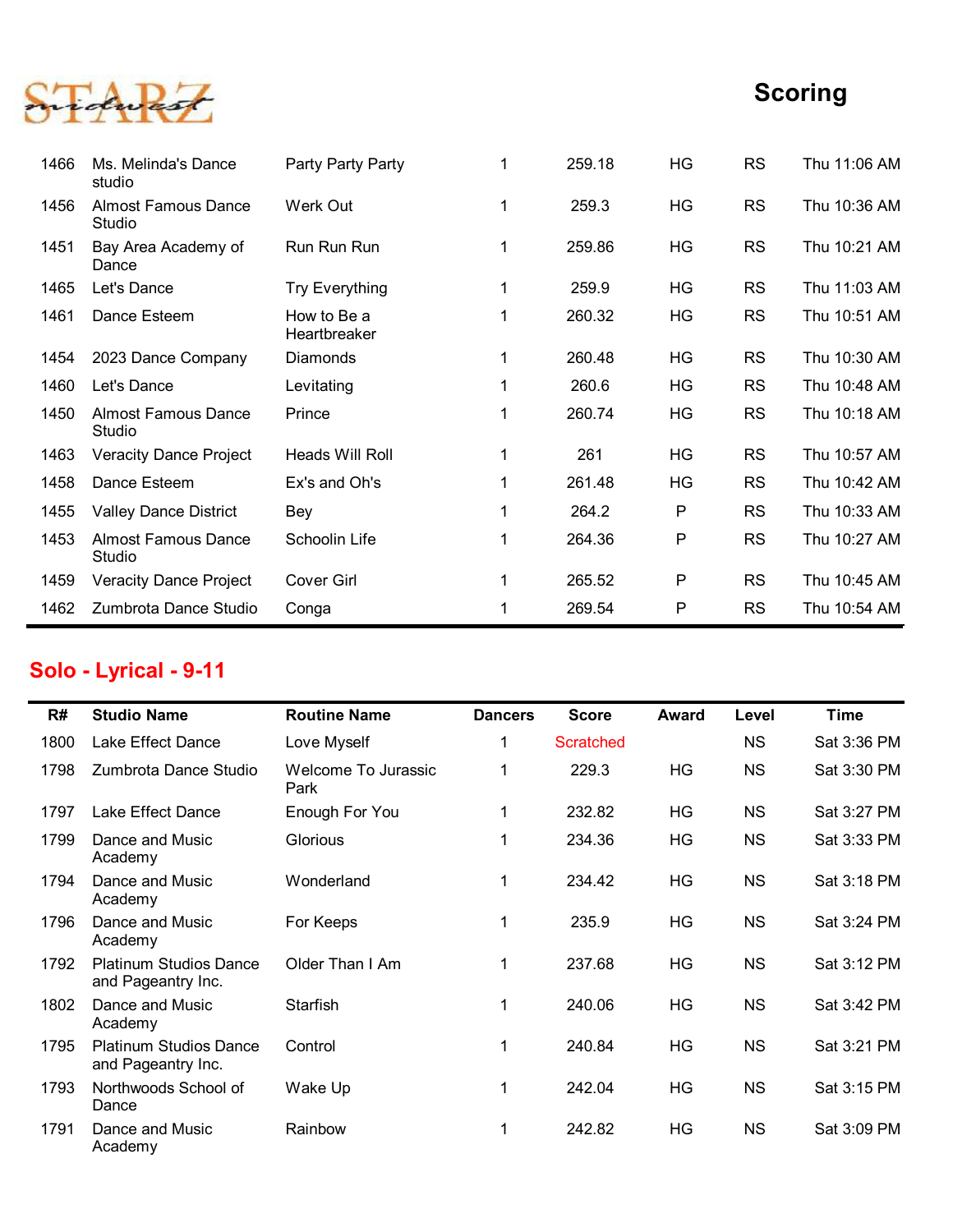

|      |                                      |                                          |              |        |           |           | <b>Scoring</b> |
|------|--------------------------------------|------------------------------------------|--------------|--------|-----------|-----------|----------------|
| 889  | <b>Triple Threat Divas</b>           | In Another Life                          | 1            | 244.12 | HG        | <b>NS</b> | Sat 3:07 PM    |
| 1801 | Ms. Melinda's Dance<br>studio        | Lost Boy                                 | 1            | 246.3  | ${\sf P}$ | <b>NS</b> | Sat 3:39 PM    |
| 1501 | Lake Shore Dance                     | Live Your Story                          | 1            | 246.46 | HG        | <b>RS</b> | Thu 2:12 PM    |
| 1499 | Lake Shore Dance                     | <b>Garden of Enchantment</b>             | $\mathbf{1}$ | 247.82 | HG        | <b>RS</b> | Thu 2:06 PM    |
| 1482 | Lake Shore Dance                     | This Is Me                               | $\mathbf{1}$ | 248.26 | HG        | <b>RS</b> | Thu 1:18 PM    |
| 1494 | Infinity Dance Center LLC            | Let Her Go                               | 1            | 248.26 | HG        | <b>RS</b> | Thu 1:51 PM    |
| 1477 | Bay Area Academy of<br>Dance         | Mr. Red White and Blue                   | $\mathbf{1}$ | 248.76 | HG        | <b>RS</b> | Thu 1:03 PM    |
| 1486 | The Dance Factory                    | Arcade                                   | -1           | 248.82 | HG        | <b>RS</b> | Thu 1:30 PM    |
| 1483 | 123 lakes dance                      | <b>SCARS</b>                             |              | 249.48 | HG        | <b>RS</b> | Thu 1:21 PM    |
| 1497 | Lake Shore Dance                     | 10,000 Miles                             |              | 249.8  | HG        | <b>RS</b> | Thu 2:00 PM    |
| 1430 | <b>Urban Dance Productions</b>       | What A Feeling                           |              | 250.18 | HG        | <b>RS</b> | Thu 12:57 PM   |
| 1495 | The Dance Factory                    | Fall On Me                               |              | 251.2  | HG        | <b>RS</b> | Thu 1:54 PM    |
| 1490 | <b>Almost Famous Dance</b><br>Studio | Wondering                                |              | 251.36 | HG        | <b>RS</b> | Thu 1:39 PM    |
| 1426 | <b>Urban Dance Productions</b>       | Home                                     | $\mathbf{1}$ | 251.4  | HG        | <b>RS</b> | Thu 12:51 PM   |
| 1478 | dance endeavors                      | Perfect for Me                           | $\mathbf 1$  | 251.9  | HG        | <b>RS</b> | Thu 1:06 PM    |
| 1491 | Zumbrota Dance Studio                | You Are the Reason                       |              | 251.92 | HG        | <b>RS</b> | Thu 1:42 PM    |
| 1493 | Ms. Melinda's Dance<br>studio        | Forever Young                            | 1            | 253    | HG        | <b>RS</b> | Thu 1:48 PM    |
| 1484 | Lake Shore Dance                     | Loyal Brave True                         | $\mathbf 1$  | 253.1  | HG        | <b>RS</b> | Thu 1:24 PM    |
| 1500 | The Dance Factory                    | The Climb                                |              | 254.02 | HG        | <b>RS</b> | Thu 2:09 PM    |
| 1822 | Let's Dance                          | Fight Song                               |              | 254.24 | HG        | <b>RS</b> | Thu 12:54 PM   |
| 1485 | <b>Almost Famous Dance</b><br>Studio | When your feet don't<br>touch the ground | $\mathbf{1}$ | 257.64 | HG        | <b>RS</b> | Thu 1:27 PM    |
| 1481 | <b>Almost Famous Dance</b><br>Studio | Only Hope                                | $\mathbf{1}$ | 259.06 | HG        | <b>RS</b> | Thu 1:15 PM    |
| 1489 | Let's Dance                          | Jealous                                  | -1           | 259.5  | HG        | <b>RS</b> | Thu 1:36 PM    |
| 1480 | Arena Dance Academy                  | The Voice Within                         |              | 264    | ${\sf P}$ | <b>RS</b> | Thu 1:12 PM    |
| 1496 | Northern Lights Dance<br>Academy     | <b>Smallest Light</b>                    |              | 264.06 | ${\sf P}$ | <b>RS</b> | Thu 1:57 PM    |
| 1492 | The Dance Factory                    | All Of Me                                | 1            | 264.14 | ${\sf P}$ | <b>RS</b> | Thu 1:45 PM    |
| 1498 | The Dance Factory                    | Sweet Child Of Mine                      | $\mathbf{1}$ | 264.26 | ${\sf P}$ | <b>RS</b> | Thu 2:03 PM    |
| 1502 | The Dance Factory                    | The Truth I'm Standing<br>On             | $\mathbf{1}$ | 264.32 | ${\sf P}$ | <b>RS</b> | Thu 2:15 PM    |
| 1479 | <b>Almost Famous Dance</b><br>Studio | Here Comes The Sun                       | $\mathbf{1}$ | 264.46 | ${\sf P}$ | <b>RS</b> | Thu 1:09 PM    |
| 1487 | Zumbrota Dance Studio                | Overgrown                                | $\mathbf 1$  | 264.9  | ${\sf P}$ | <b>RS</b> | Thu 1:33 PM    |
| 1476 | Almost Famous Dance<br>Studio        | <b>Fighting For Foxen</b>                | 1            | 265.54 | ${\sf P}$ | <b>RS</b> | Thu 1:00 PM    |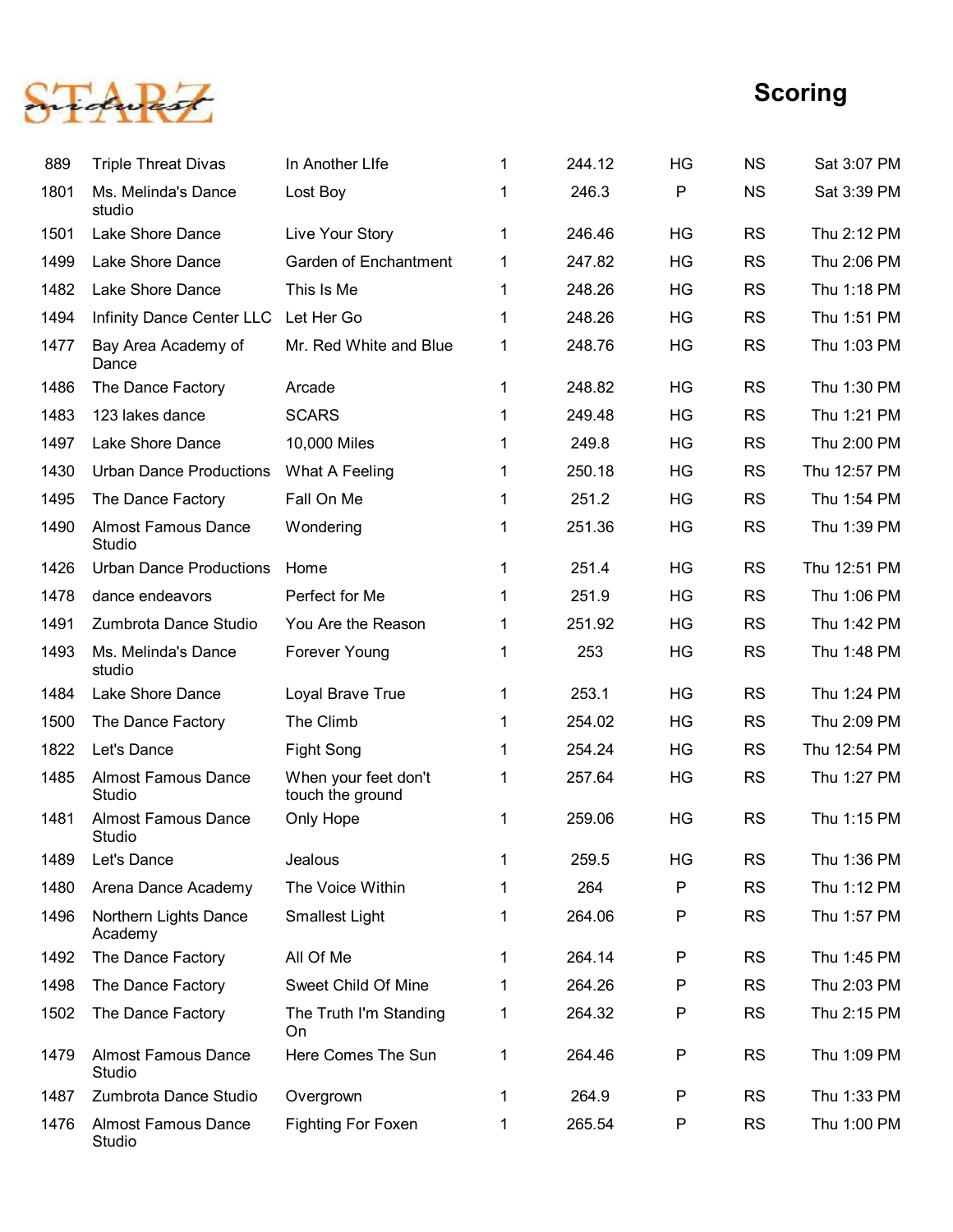| rdward |
|--------|
|        |

|       |                            |        |   |    | <b>Scoring</b> |
|-------|----------------------------|--------|---|----|----------------|
| Older | $\mathbf{1}$               | 265.92 | P | RS | Thu 2:18 PM    |
|       |                            |        |   |    |                |
|       | Solo - Musical Show - 9-11 |        |   |    |                |

#### Solo - Musical Show - 9-11

|      |                                                     |                        |                |              |              |           | <b>Scoring</b> |
|------|-----------------------------------------------------|------------------------|----------------|--------------|--------------|-----------|----------------|
| 1503 | Lake Shore Dance                                    | Older                  | $\mathbf{1}$   | 265.92       | P            | <b>RS</b> | Thu 2:18 PM    |
|      | <b>Solo - Musical Show - 9-11</b>                   |                        |                |              |              |           |                |
| R#   | <b>Studio Name</b>                                  | <b>Routine Name</b>    | <b>Dancers</b> | <b>Score</b> | <b>Award</b> | Level     | <b>Time</b>    |
| 1804 | Dance and Music<br>Academy                          | Sunshine Day           | 1              | 234.08       | HG           | <b>NS</b> | Sat 3:48 PM    |
| 1803 | Ms. Melinda's Dance<br>studio                       | Id Rather Be Me        | $\mathbf{1}$   | 236.86       | HG           | <b>NS</b> | Sat 3:45 PM    |
| 1806 | Ms. Melinda's Dance<br>studio                       | Me Party               | $\mathbf{1}$   | 242.12       | HG           | <b>NS</b> | Sat 3:54 PM    |
| 1805 | Ms. Melinda's Dance<br>studio                       | Life of the Party      | $\mathbf{1}$   | 246.26       | P            | <b>NS</b> | Sat 3:51 PM    |
| 1428 | <b>Urban Dance Productions</b>                      | Gotcha                 | $\mathbf{1}$   | 248.14       | HG           | <b>RS</b> | Thu 2:21 PM    |
| 1507 | Ms. Melinda's Dance<br>studio                       | Honey Honey            | 1              | 252.8        | HG           | <b>RS</b> | Thu 2:33 PM    |
| 1509 | Lake Shore Dance                                    | Not Evil               | $\mathbf{1}$   | 255.84       | HG           | <b>RS</b> | Thu 2:39 PM    |
| 1504 | Bay Area Academy of<br>Dance                        | On Broadway            | $\mathbf{1}$   | 257.08       | HG           | <b>RS</b> | Thu 2:24 PM    |
| 1505 | The Dance Factory                                   | My Party Dress         | $\mathbf{1}$   | 258.26       | HG           | <b>RS</b> | Thu 2:27 PM    |
| 1508 | The Dance Factory                                   | Naughty                | $\mathbf 1$    | 264.32       | P            | <b>RS</b> | Thu 2:36 PM    |
| 1506 | <b>Veracity Dance Project</b>                       | Poor Unfortunate Souls | $\mathbf 1$    | 264.86       | P            | <b>RS</b> | Thu 2:30 PM    |
|      | Solo - Novelty/Character - 9-11                     |                        |                |              |              |           |                |
| R#   | <b>Studio Name</b>                                  | <b>Routine Name</b>    | <b>Dancers</b> | <b>Score</b> | <b>Award</b> | Level     | <b>Time</b>    |
| 1807 | <b>Platinum Studios Dance</b><br>and Pageantry Inc. | Cruella                | $\mathbf 1$    | 234.62       | HG           | <b>NS</b> | Sat 3:57 PM    |
|      | <b>Solo - Precision/Cheer - 9-11</b>                |                        |                |              |              |           |                |
| R#   | <b>Studio Name</b>                                  | <b>Routine Name</b>    | <b>Dancers</b> | <b>Score</b> | <b>Award</b> | Level     | <b>Time</b>    |
| 1808 | New Attitudes Dance<br>Company                      | <b>Upside Down</b>     | 1              | 235.32       | HG           | <b>NS</b> | Sat 4:00 PM    |

#### Solo - Novelty/Character - 9-11

| R#   | <b>Studio Name</b>                                  | <b>Routine Name</b> | <b>Dancers</b> | Score  | Award | Level     | Time        |
|------|-----------------------------------------------------|---------------------|----------------|--------|-------|-----------|-------------|
| 1807 | <b>Platinum Studios Dance</b><br>and Pageantry Inc. | Cruella             |                | 234.62 | HG.   | <b>NS</b> | Sat 3:57 PM |

#### Solo - Precision/Cheer - 9-11

| R#   | <b>Studio Name</b>             | <b>Routine Name</b> | <b>Dancers</b> | Score  | Award | ∟evel | Time        |
|------|--------------------------------|---------------------|----------------|--------|-------|-------|-------------|
| 1808 | New Attitudes Dance<br>Company | Upside Down         |                | 235.32 | ΗG    | ΝS    | Sat 4:00 PM |